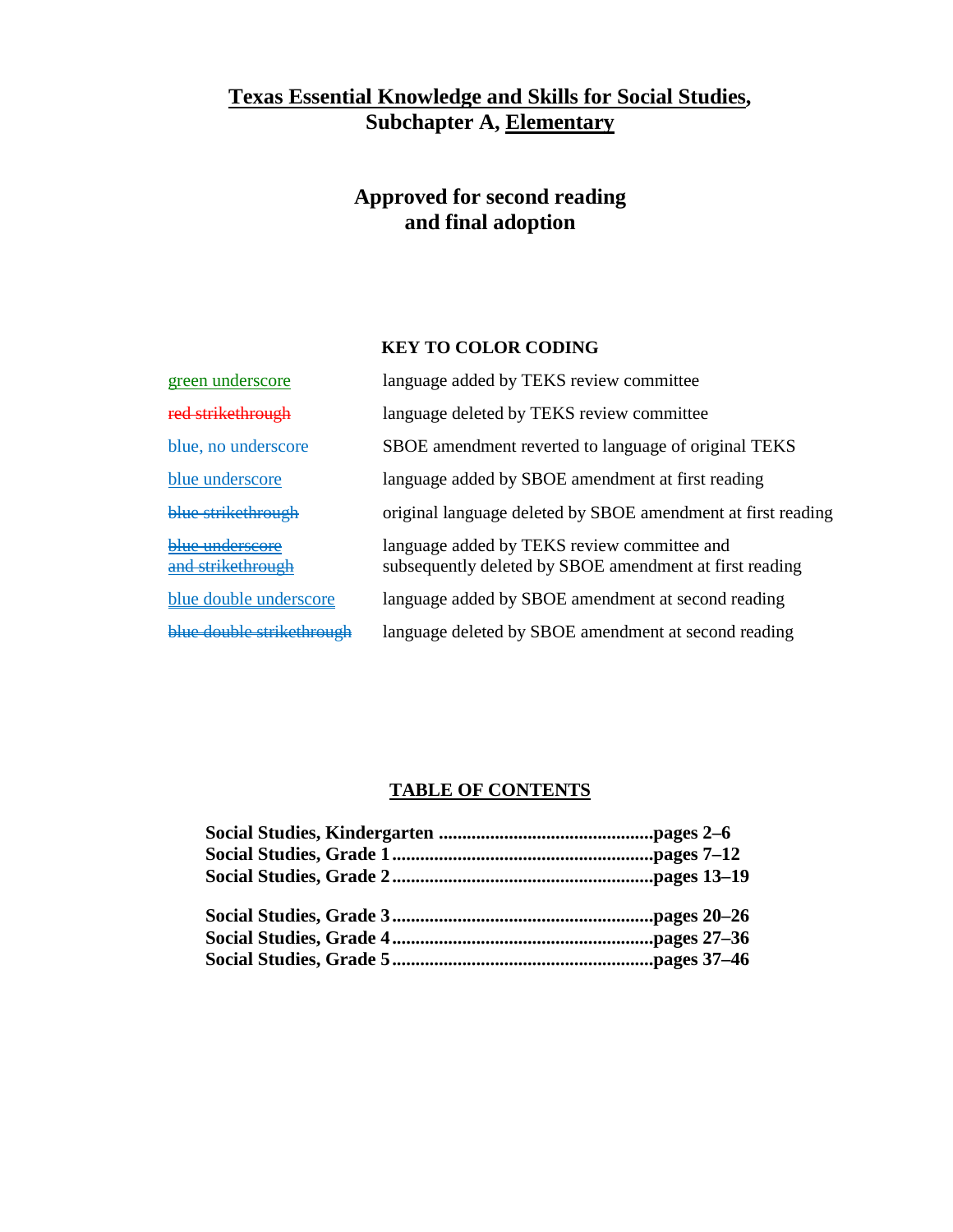#### **§113.211. Social Studies, Kindergarten, Beginning with School Year 2011-2012 .**

- (a) Introduction.
	- (1) In Kindergarten, the focus is on the study of the self, home, family, and classroom establishes the foundation for responsible citizenship in society. The study of our Students explore state and national heritage begins with an examination of by examining the celebration of patriotic holidays and the contributions of individuals historical people. The concept of chronology is introduced. Students **discuss** apply geographic concepts of location and physical and human characteristics of place. Students are introduced to identify the basic human needs of food, clothing, and shelter and to ways that people meet these needs. Students learn the purpose of rules and the role of authority figures in the home and school. Students learn customs, symbols, and celebrations that represent American beliefs and principles and contribute to our national identity. Students compare family customs and traditions and describe examples of technology in the home and school. Students acquire information from a variety of oral and visual sources. Students practice problem-solving, decision-making, and independent-thinking skills.
	- (2) To support the teaching of the essential knowledge and skills, the use of a variety of rich material such as biographies; folktales, myths, and legends; and poetry, songs, and artworks is encouraged. Selections may include You're a Grand Old Flag and a children's biography of George Washington. Motivating resources are also available from museums, historical sites, presidential libraries, and local and state preservation societies.
	- (3) The eight strands of the essential knowledge and skills for social studies are intended to be integrated for instructional purposes. Skills listed in the geography and social studies skills strands in subsection (b) of this section should be incorporated into the teaching of all essential knowledge and skills for social studies. A greater depth of understanding of complex content material can be attained when integrated social studies content from the various disciplines and critical-thinking skills are taught together. Statements that contain the word "including" reference content that must be mastered, while those containing the phrase "such as" are intended as possible illustrative examples.
	- (4) Students identify the role of the U.S. free enterprise system within the parameters of this course and understand that this system may also be referenced as capitalism or the free market system.
	- $(5)$ ( $\leftrightarrow$  Throughout social studies in Kindergarten-Grade 12, students build a foundation in history; geography; economics; government; citizenship; culture; science, technology, and society; and social studies skills. The content, as appropriate for the grade level or course, enables students to understand the importance of patriotism, function in a free enterprise society, and appreciate the basic democratic values of our state and nation as referenced in the Texas Education Code (TEC), §28.002(h).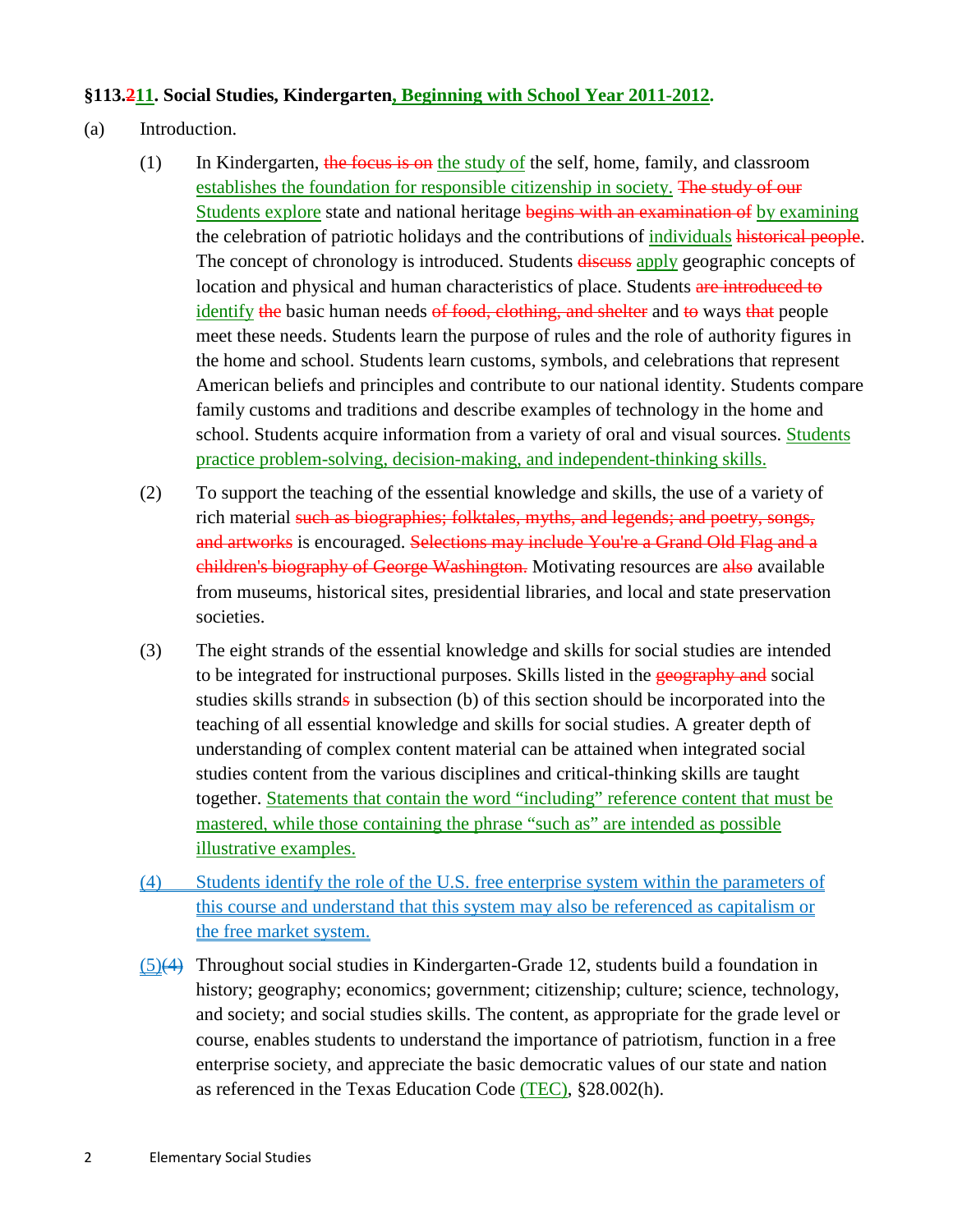- (6) Students understand that a constitutional republic is a representative form of government whose representatives derive their authority from the consent of the governed, serve for an established tenure, and are sworn to uphold the constitution.
- $(7)$ ( $\rightarrow$ ) Students must demonstrate learning performance related to any federal and state mandates regarding classroom instruction. Although Kindergarten is not required to participate in Celebrate Freedom Week, according to the TEC, §29.907, primary grades lay the foundation for subsequent learning. As a result, Kindergarten Texas essential knowledge and skills include standards related to this patriotic observance.
- (8) Students identify and discuss how the actions of U.S. citizens and the local, state, and federal governments have either met or failed to meet the ideals espoused in the founding documents.
- (b) Knowledge and skills.
	- (1) History. The student understands that holidays are celebrations of special events. The student is expected to:
		- (A) explain the reasons for national patriotic holidays such as Presidents' Day, Veterans Day, and Independence Day; and
		- (B) identify customs associated with national patriotic holidays such as parades and fireworks on Independence Day.
	- (2) History. The student understands how historical figures, patriots, and good citizens and ordinary people other individuals helped shape influenced the community, state, and nation. The student is expected to:
		- (A) identify the contributions of historical figures, including such as Stephen F. Austin, and George Washington, Christopher Columbus, John Smith, and José Antonio Navarro who helped to shape influenced our the state and nation; and
		- (B) identify contributions of patriots and good citizens ordinary people individuals who have shaped influenced the community.
	- (3) History. The student understands the concept of chronology. The student is expected to:
		- (A) place events in chronological order; and
		- (B) use vocabulary related to time and chronology, including before, after, next, first, and last<u>, yesterday, today, and tomorrow</u>.
	- (4) Geography. The student understands the concept of location. The student is expected to:
		- (A) use terms, including over, under, near, far, left, and right, to describe relative location: and
		- (B) locate places on the school campus and describe their relative locations.; and
		- (C) identify tools that aid in determining location, including maps and globes.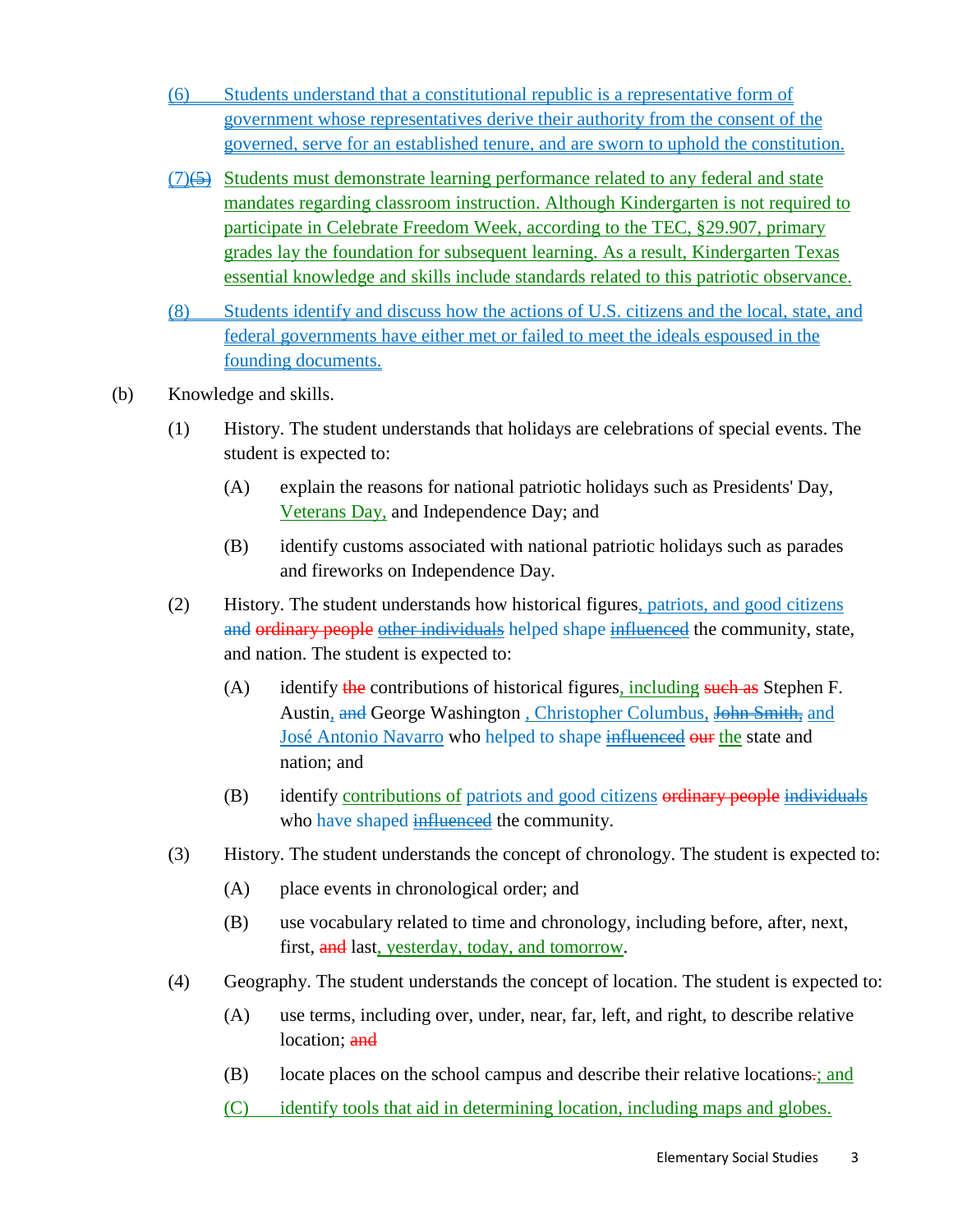- $(5)$  Geography. The student understands the physical and human characteristics of place the environment. The student is expected to:
	- (A) identify the physical characteristics of place such as landforms, bodies of water, natural resources, and weather; and
	- $(B)$  identify how the human characteristics of place such as types of houses and ways of earning a living, ways of earning a living, shelter, clothing, food, and activities are based upon geographic location.
- (6) Economics. The student understands that basic human needs and wants are met in many ways. The student is expected to:
	- (A) identify basic human needs of food, clothing, and shelter; and
	- (B) explain the difference between needs and wants; and
	- (B)(C) explain how basic human needs of food, clothing, and shelter can be met such as through self-producing, purchasing, and trading .
- (7) Economics. The student understands the *importance* value of jobs. The student is expected to:
	- (A) identify jobs in the home, school, and community; and
	- (B) explain why people have jobs.
- (8) Government. The student understands the purpose of rules. The student is expected to:
	- (A) identify purposes for having rules; and
	- (B) identify rules that provide order, security, and safety in the home and school.
- (9) Government. The student understands the role of authority figures. The student is expected to:
	- (A) identify authority figures in the home, school, and community; and
	- (B) explain how authority figures make and enforce rules.
- (10) Citizenship. The student understands important symbols, customs, and responsibilities symbols and celebrations that represent American beliefs and principles and contribute to our national identity. The student is expected to:
	- (A) identify the flags of the United States and Texas;
	- (B) recite the Pledge of Allegiance to the United States Flag and the Pledge to the Texas Flag; and
	- (C) identify Constitution Day as a celebration of American freedom; and

(C)(D) explain the use of voting as a method for group decision making.

(11) Culture. The student understands similarities and differences among people. The student is expected to: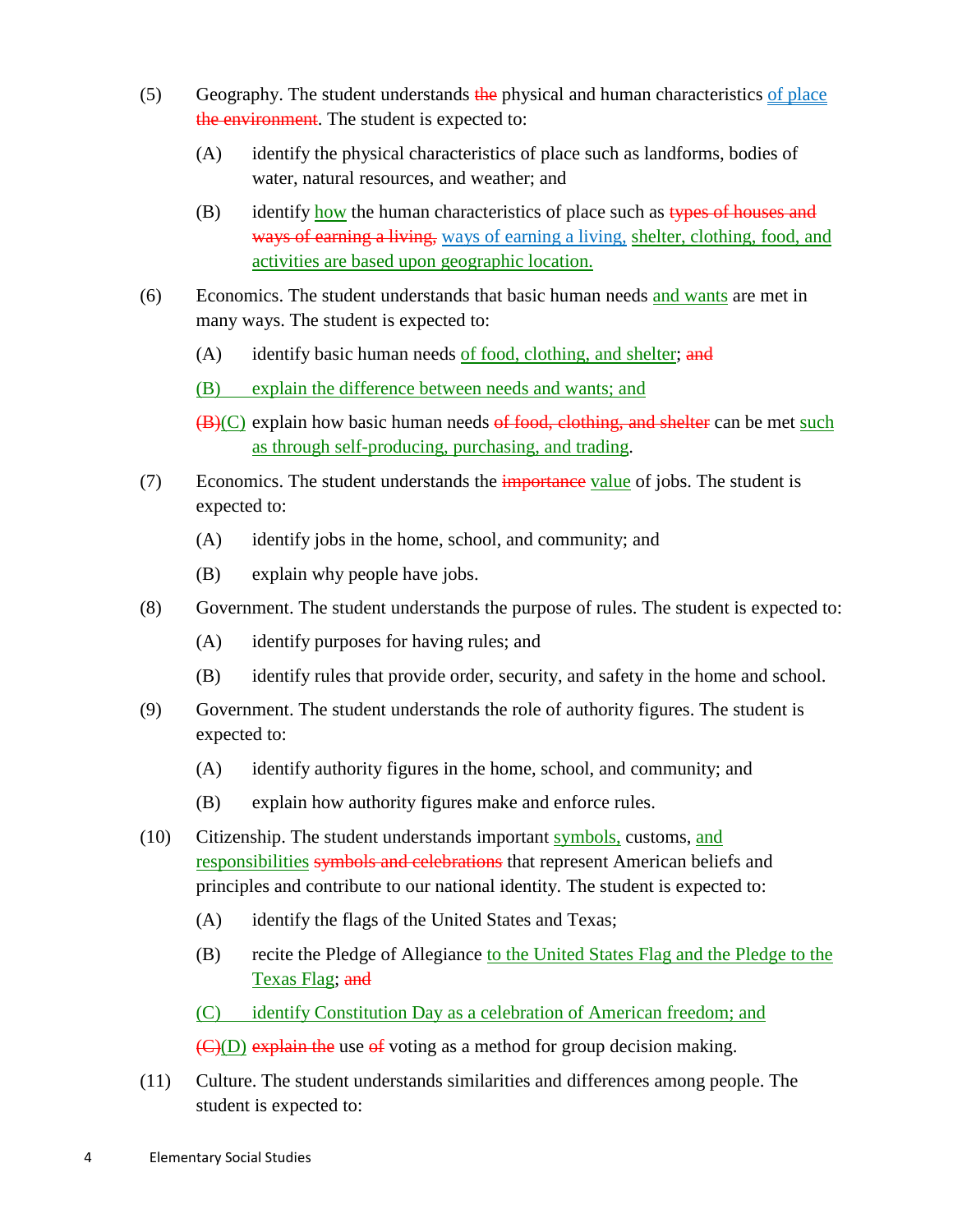- (A) identify **personal attributes common** similarities and differences among to all people such as *physical characteristics* kinship, laws, and religion; and
- (B) identify similarities and differences among people such as music, clothing, and food.
- (12) Culture. The student understands how people learn about themselves through the importance of family customs and traditions. The student is expected to:
	- $(A)$ describe and explain the importance of identify family customs and traditions and explain their importance; and
	- $(B)$  compare family customs and traditions.  $\frac{1}{2}$  and

(C) describe customs of the local community.

- (13) Science, technology, and society. The student understands ways technology is used in the home and school and how technology affects people's lives. The student is expected to:
	- $(A)$  identify examples of technology used in the home and school; and
	- (B) describe how technology helps accomplish specific tasks; and meet people's needs; and
	- (C) describe how his or her life might be different without modern technology.
- (14) Science, technology, and society. The student understands ways in which technology has changed how people live. The student is expected to:

(A) describe how his or her life might be different without modern technology;

(B) list ways in which technology meets people's needs.

 $(15)(14)$  Social studies skills. The student applies critical-thinking skills to organize and use information acquired from a variety of **valid** sources, including electronic technology. The student is expected to:

- (A) obtain information about a topic using a variety of **<u>valid</u>** oral sources such as conversations, interviews, and music;
- (B) obtain information about a topic using a variety of **valid** visual sources such as pictures, symbols, television, maps, computer images, electronic media, print material, and artifacts; <u>and</u>
- (C) sequence and categorize information. and

(D) identify main ideas from oral, visual, and print sources.

 $(16)(15)$  Social studies skills. The student communicates in oral and visual forms. The student is expected to:

- (A) express ideas orally based on knowledge and experiences; and
- (B) create and interpret visuals, including pictures and maps.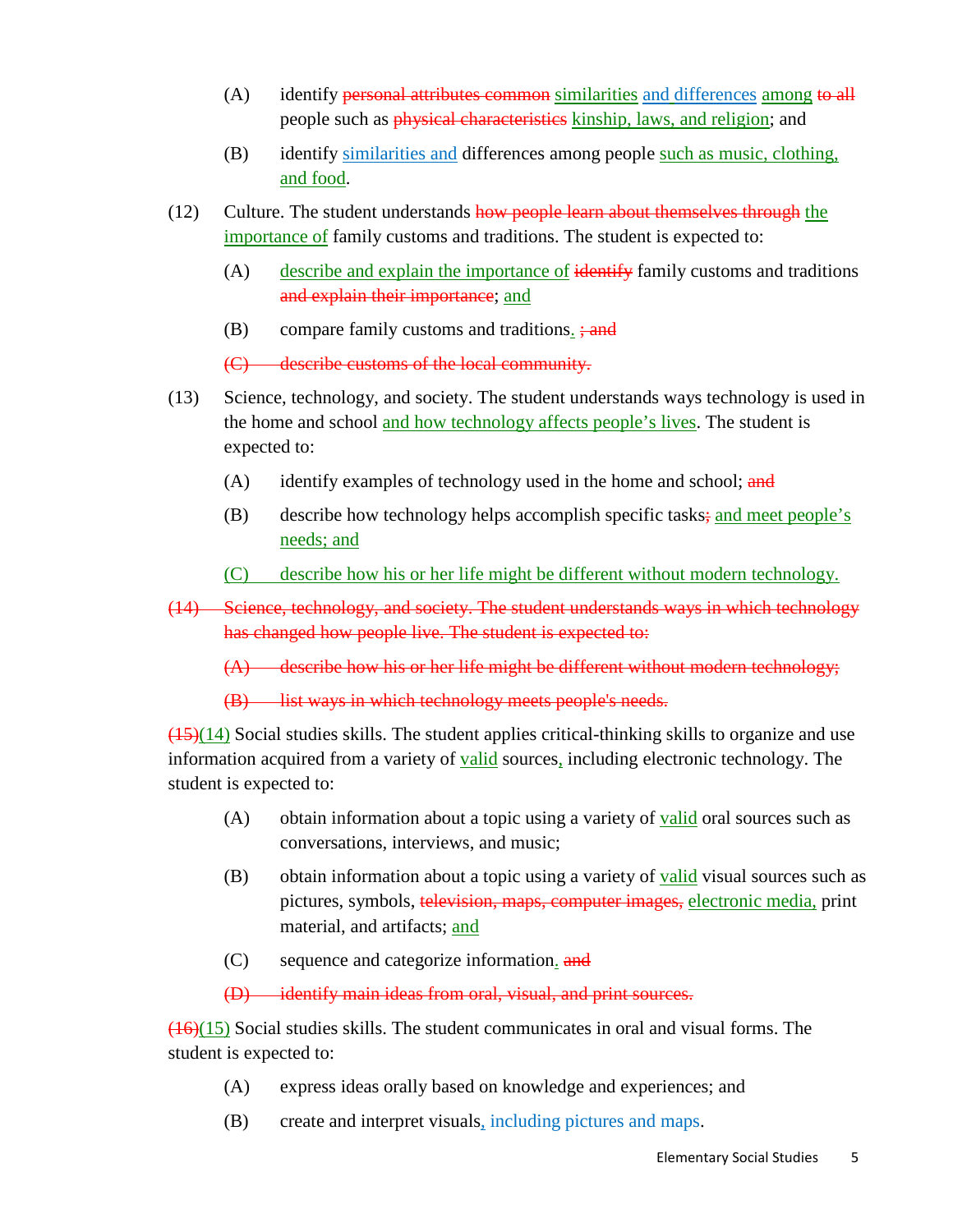$\frac{(17)(16)}{20}$  Social studies skills. The student uses problem-solving and decision-making skills, working independently and with others, in a variety of settings. The student is expected to:

- (A) use a problem-solving process to identify a problem, gather information, list and consider options, consider advantages and disadvantages, choose and implement a solution, and evaluate the effectiveness of the solution; and
- (B) use a decision-making process to identify a situation that requires a decision, gather information, identify generate options, predict consequences outcomes, and take action to implement a decision, and reflect on the effectiveness of that decision.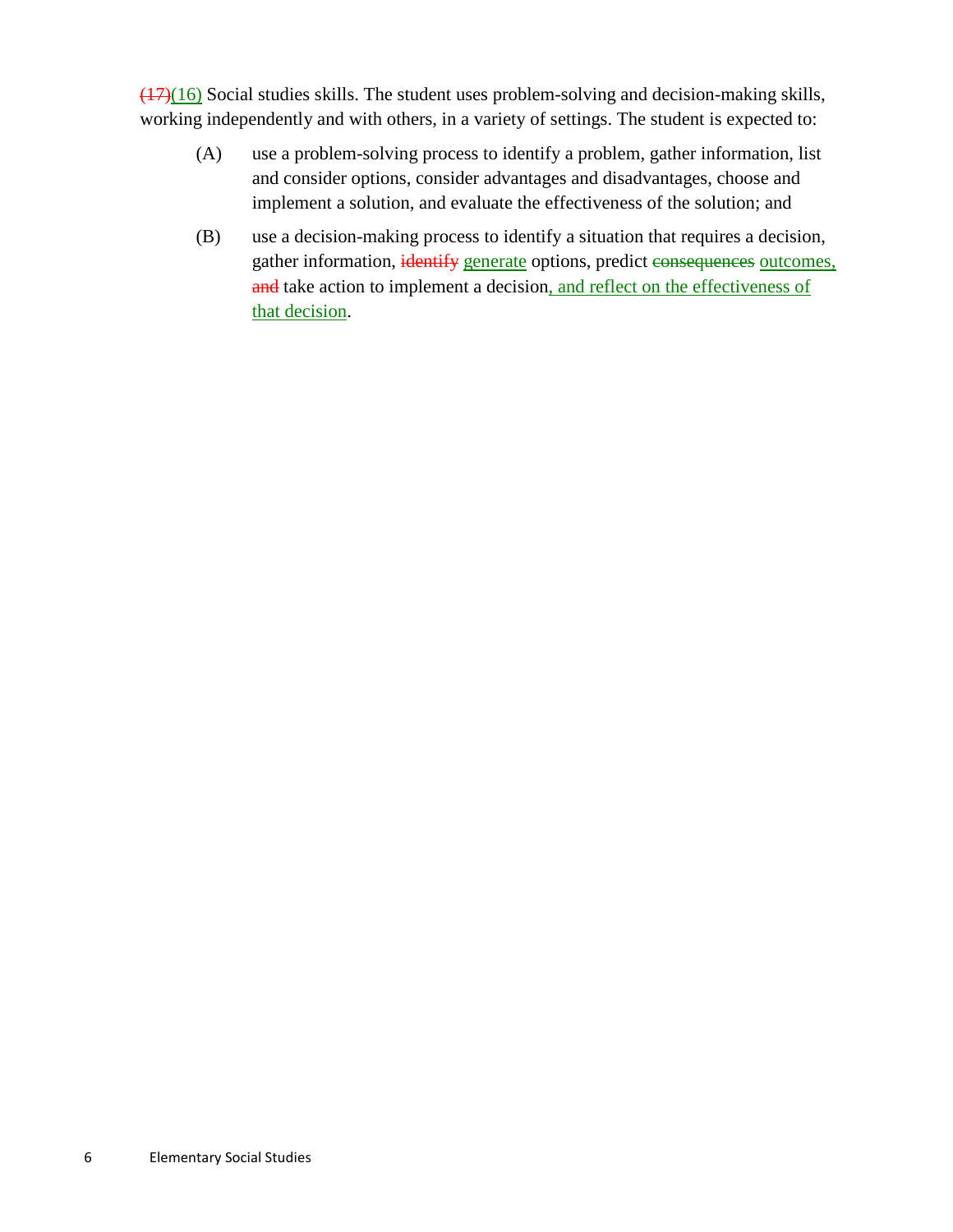#### **§113.312. Social Studies, Grade 1, Beginning with School Year 2011-2012 .**

- (a) Introduction.
	- (1) In Grade 1, students learn about study their relationship to the classroom, school, and community to establish the foundation for responsible citizenship in society. Students develop concepts of time and chronology The concepts of time and chronology are developed by distinguishing among past, present, and future events. Students identify anthems and mottoes of the United States and Texas. Students make create simple maps to identify the location of places in the classroom, school, and community. Students explore The concepts of goods and services and the value of work are introduced. Students identify historic figures and ordinary people individuals who exhibit good citizenship. Students describe the importance of family customs and traditions and identify how technology has changed family life. Students sequence and categorize information. Students practice problem-solving, decision-making, and independent-thinking skills.
	- (2) To support the teaching of the essential knowledge and skills, the use of a variety of rich material such as biographies; folktales, myths, and legends; and poetry, songs, and artworks is encouraged. Selections may include a children's biography of Abraham Lincoln. Motivating resources are also available from museums, historical sites, presidential libraries, and local and state preservation societies.
	- (3) The eight strands of the essential knowledge and skills for social studies are intended to be integrated for instructional purposes. Skills listed in the geography and social studies skills strands in subsection (b) of this section should be incorporated into the teaching of all essential knowledge and skills for social studies. A greater depth of understanding of complex content material can be attained when integrated social studies content from the various disciplines and critical-thinking skills are taught together. Statements that contain the word "including" reference content that must be mastered, while those containing the phrase "such as" are intended as possible illustrative examples.
	- (4) Students identify the role of the U.S. free enterprise system within the parameters of this course and understand that this system may also be referenced as capitalism or the free market system.
	- $(5)$ (4) Throughout social studies in Kindergarten-Grade 12, students build a foundation in history; geography; economics; government; citizenship; culture; science, technology, and society; and social studies skills. The content, as appropriate for the grade level or course, enables students to understand the importance of patriotism, function in a free enterprise society, and appreciate the basic democratic values of our state and nation as referenced in the Texas Education Code (TEC), §28.002(h).
	- (6) Students understand that a constitutional republic is a representative form of government whose representatives derive their authority from the consent of the governed, serve for an established tenure, and are sworn to uphold the constitution.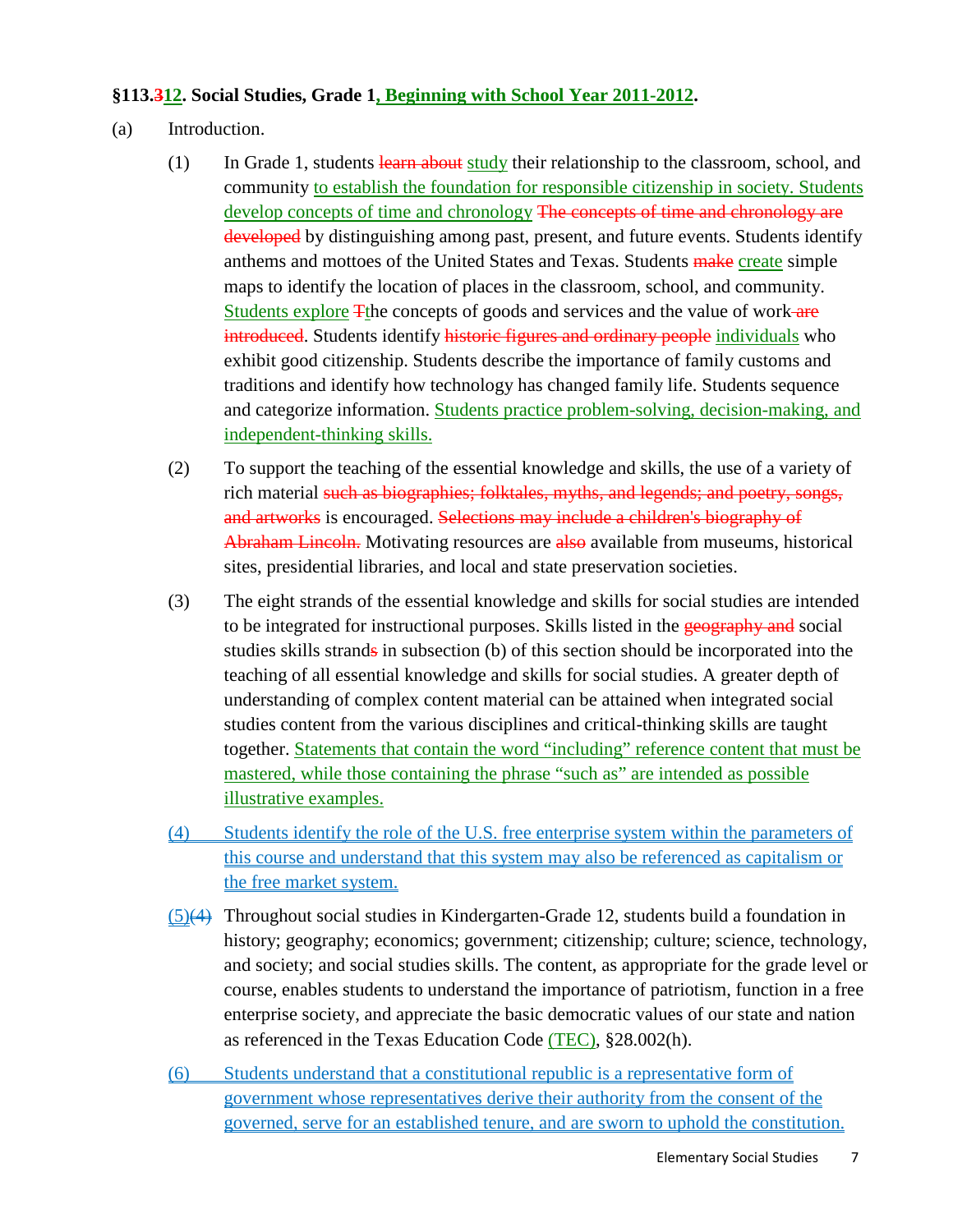- $(7)$ ( $\leftrightarrow$ ) Students must demonstrate learning performance related to any federal and state mandates regarding classroom instruction. Although Kindergarten is not required to participate in Celebrate Freedom Week, according to the TEC, §29.907, primary grades lay the foundation for subsequent learning. As a result, Kindergarten Texas essential knowledge and skills include standards related to this patriotic observance.
- (8) Students identify and discuss how the actions of U.S. citizens and the local, state, and federal governments have either met or failed to meet the ideals espoused in the founding documents.
- (b) Knowledge and skills.
	- $\frac{2(1)}{2(1)}$  History. The student understands the origins of customs, holidays, and celebrations. The student is expected to:
		- (A) describe the origins of selected customs, holidays, and celebrations of the community, state, and nation such as **San Jacinto Day**, Martin Luther King, Jr. <del>Day,</del> Independence Day, and Veterans Day; <u>and</u>
		- (B) compare the observance of holidays and celebrations, past and present. $\frac{1}{2}$ ; and

(C) identify anthems and mottoes of the United States and Texas.

- $(1)(2)$  History. The student understands how historical figures, patriots, and good citizens and other individuals helped shape influenced our the community, state, and nation. The student is expected to:
	- (A) identify contributions of historical figures, including such as Sam Houston, George Washington, and Abraham Lincoln, and Martin Luther King Jr., who have influenced the community, state, and nation;
	- (B) identify historical figures<del>, including</del> such as Alexander Graham Bell, and Thomas Edison, Garrett Morgan, and Richard Allen, and other individuals who have exhibited a love of individualism and inventiveness; and
	- (C) compare the similarities and differences among the lives and activities of historical figures and other individuals who have influenced the community, state, and nation.
- (3) History. The student understands the concepts of time and chronology. The student is expected to:
	- (A) distinguish among past, present, and future;
	- (B) describe and measure calendar time by days, weeks, months, and years; and

(C) use vocabulary related to chronology, including yesterday, today, and tomorrow.

(B)(C) create a calendar or and simple timeline. ; and

(4) Geography. The student understands the relative location of places. The student is expected to: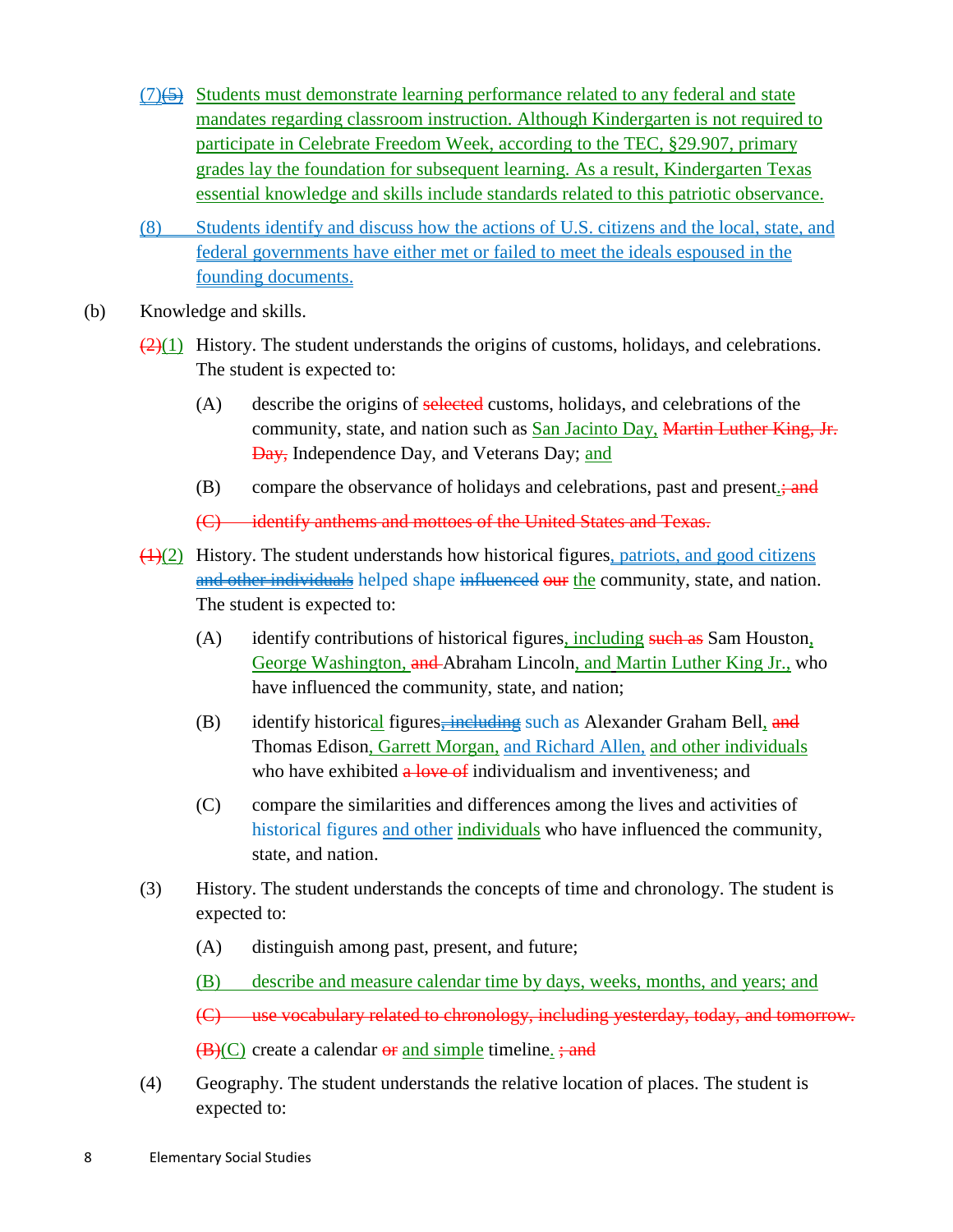- (A) locate places using the four cardinal directions; and
- (B) describe the location of self and objects relative to other locations in the classroom and school.
- (5) Geography. The student understands the purpose of maps and globes. The student is expected to:
	- (A) create and use simple maps to identify the location of places such as maps of the home, i<del>n the</del> classroom, school, <u>and</u> community<del>, and beyond</del>; and
	- (B) locate places of significance, including such as the local community, Texas, the state capital, the U.S. capital, major cities in Texas, the coast of Texas, Canada, Mexico, and the United States on maps and globes such as the local community, Texas, and the United States.
- (6) Geography. The student understands various physical and human characteristics  $\theta f$ the environment. The student is expected to:
	- (A) identify and describe the physical characteristics of place such as landforms, bodies of water, natural resources, and weather;
	- (B) identify examples of and uses for natural resources in the community, state, and nation; and
	- (C) identify and describe how the human characteristics of place such as  $\frac{1}{\text{types of}}$ houses and ways of earning a living shelter, clothing, food, and activities are based upon geographic location.
- (14)(7) Economics Culture. The student understands how families meet basic human needs. The student is expected to:
	- (A) describe ways that families meet basic human needs; and
	- (B) describe similarities and differences in ways families meet basic human needs.
- $\left(\frac{7}{8}\right)$  Economics. The student understands the concepts of goods and services. The student is expected to:
	- (A) identify examples of goods and services in the home, school, and community;
	- (B) identify ways people exchange goods and services; and
	- (C) identify the role of markets in the exchange of goods and services.
- $\frac{(8)(9)}{8}$  Economics. The student understands the condition of not being able to have all the goods and services one wants. The student is expected to:
	- (A) identify examples of people wanting more than they can have;
	- (B) explain why wanting more than they can have requires that people make choices; and
	- (C) identify examples of choices families make when buying goods and services.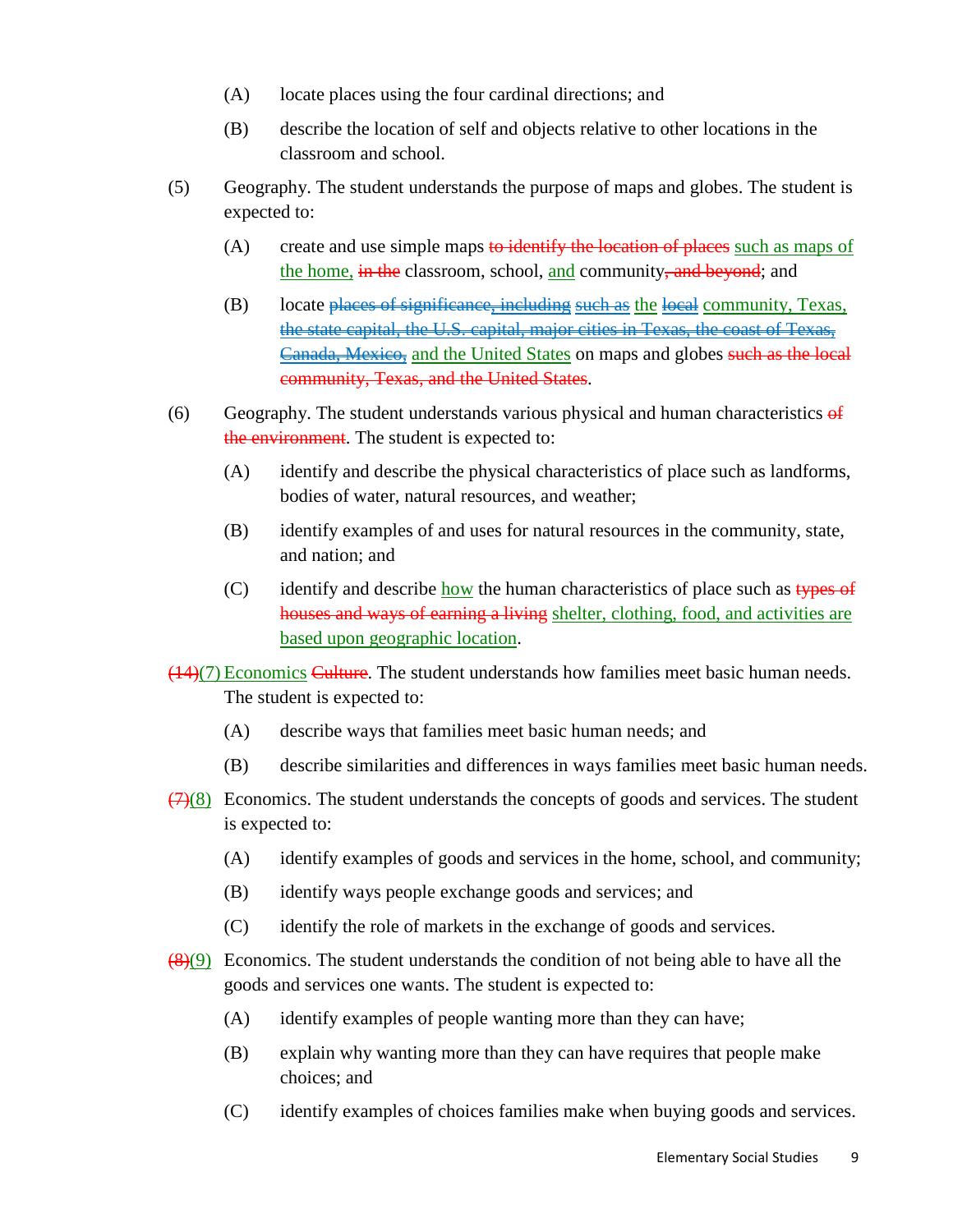$(9)(10)$  Economics. The student understands the value of work. The student is expected to:

- (A) describe the **components requirements** of various jobs and the characteristics of a job well performed; and
- (B) describe how specialized jobs contribute to the production of goods and services.

 $(10)(11)$  Government. The student understands the purpose of rules and laws. The student is expected to:

- (A) explain the purpose need for rules and laws in the home, school, and community; and
- (B) identify give examples of rules or and laws that establish order, provide security, and manage conflict.

 $\frac{(11)(12)}{20}$  Government. The student understands the role of authority figures, and public officials, and citizens. The student is expected to:

- $\left(\frac{C}{A}\right)$  identify the responsibilities of authority figures in the home, school, and community<del>.</del> <u>; and</u>
- (B) describe the roles of public officials including mayor, governor, and president; and
- $(A)(B)$  identify and describe the roles of public officials leaders in the community, state, and nation-; and
- (C) identify and describe the role of a good citizen in maintaining a democratic constitutional republic and in keeping elected officials responsive to the wishes of the people.

 $\left(\frac{12}{13}\right)$  Citizenship. The student understands characteristics of good citizenship as exemplified by historical figures and ordinary people other individuals. The student is expected to:

- (A) identify characteristics of good citizenship, such as a belief in including truthfulness, justice, truth, equality, respect, and responsibility for the common good respect for oneself and others, and oneself, responsibility in daily life, and participation in government by educating oneself about the issues, respectfully holding public officials to their word, and voting;
- (B) identify historical figures such as Clara Barton, Nathan Hale, Benjamin Franklin, Francis Scott Key, and Eleanor Roosevelt who have exemplified good citizenship; and
- (C) identify ordinary people other individuals who exemplify good citizenship and exhibit a love of individualism and inventiveness.

(13)(14) Citizenship. The student understands important symbols, customs, symbols, and celebrations that represent American beliefs and principles and contribute to our national identity. The student is expected to: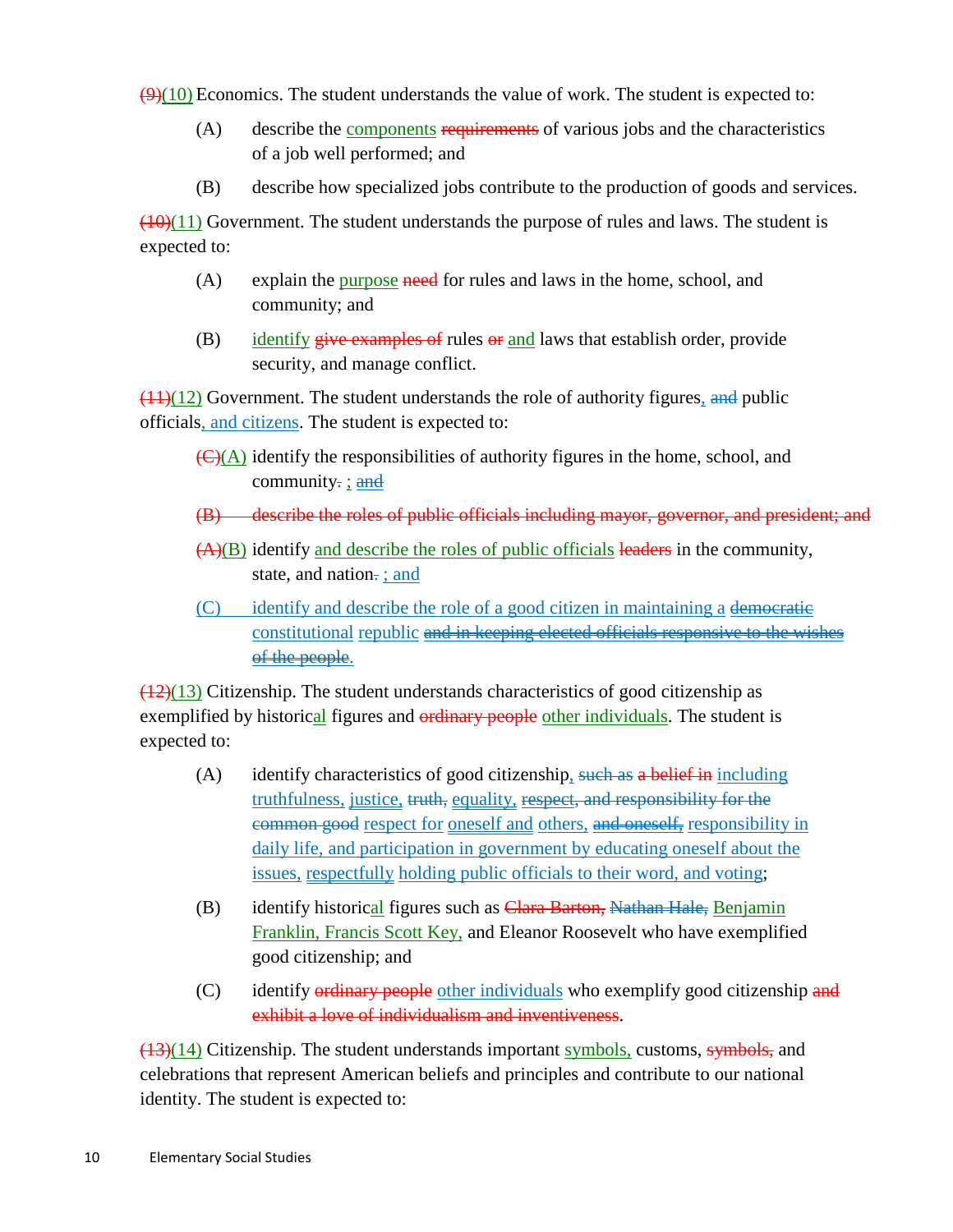- (A) explain selected state and national and state patriotic symbols, including such as the U.S. United States and Texas flags, the Liberty Bell, and the Statue of Liberty, and the Alamo;
- (B) recite and explain the meaning of the Pledge of Allegiance to the United States Flag and the Pledge to the Texas Flag;
- (C) identify anthems and mottoes of Texas and the United States;
- (C)(D) explain and practice use voting as a way of making choices and decisions; and
- (D)(E) explain how selected patriotic customs, symbols, and celebrations reflect an American love of individualism, inventiveness, and freedom; and
- (F) identify Constitution Day as a celebration of American freedom.
- (15) Culture. The student understands the importance of family and community beliefs, customs, language, and traditions. The student is expected to:
	- (A) describe and explain the importance of various beliefs, customs, language, and traditions of families and communities and explain their importance; and
	- (B) explain the way retell stories from selected folktales and legends such as Aesop's fables reflect beliefs, customs, language, and traditions of communities.
- (16) Science, technology, and society. The student understands how technology has affecteds daily life, past and present. The student is expected to:
	- (A) describe how household tools and appliances technology have changeds the ways families live;
	- (B) describe how technology  $\frac{\text{has}}{\text{has}}$  changeds communication, transportation, and recreation; and
	- (C) describe how technology  $\frac{\text{has}}{\text{has}}$  changeds the way people work.
- (17) Social studies skills. The student applies critical-thinking skills to organize and use information acquired from a variety of **valid** sources, including electronic technology. The student is expected to:
	- (A) obtain information about a topic using a variety of **valid** oral sources such as conversations, interviews, and music;
	- (B) obtain information about a topic using a variety of **valid** visual sources such as pictures, symbols, graphics, television, electronic media, maps, computer <del>images,</del> literature, and artifacts; <u>and</u>
	- $(C)$  sequence and categorize information.  $\frac{1}{2}$  and
	- (D) identify main ideas from oral, visual, and print sources.
- (18) Social studies skills. The student communicates in written, oral, and visual, and written forms. The student is expected to: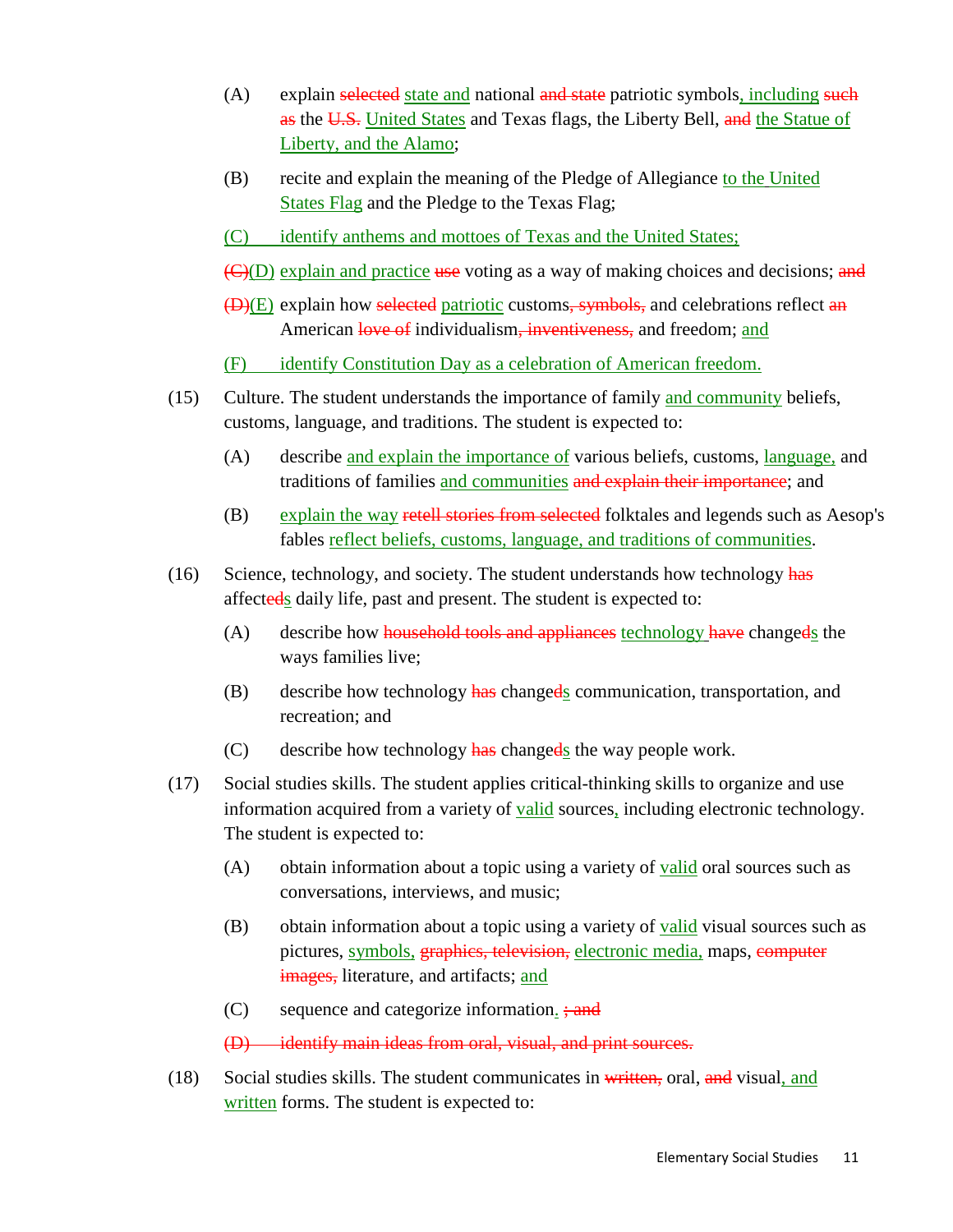- (A) express ideas orally based on knowledge and experiences; and
- (B) create and interpret visual and written material including pictures, maps, timelines, and graphs.
- (19) Social studies skills. The student uses problem-solving and decision-making skills, working independently and with others, in a variety of settings. The student is expected to:
	- (A) use a problem-solving process to identify a problem, gather information, list and consider options, consider advantages and disadvantages, choose and implement a solution, and evaluate the effectiveness of the solution; and
	- (B) use a decision-making process to identify a situation that requires a decision, gather information, identify options, predict consequences, and take action to implement a decision.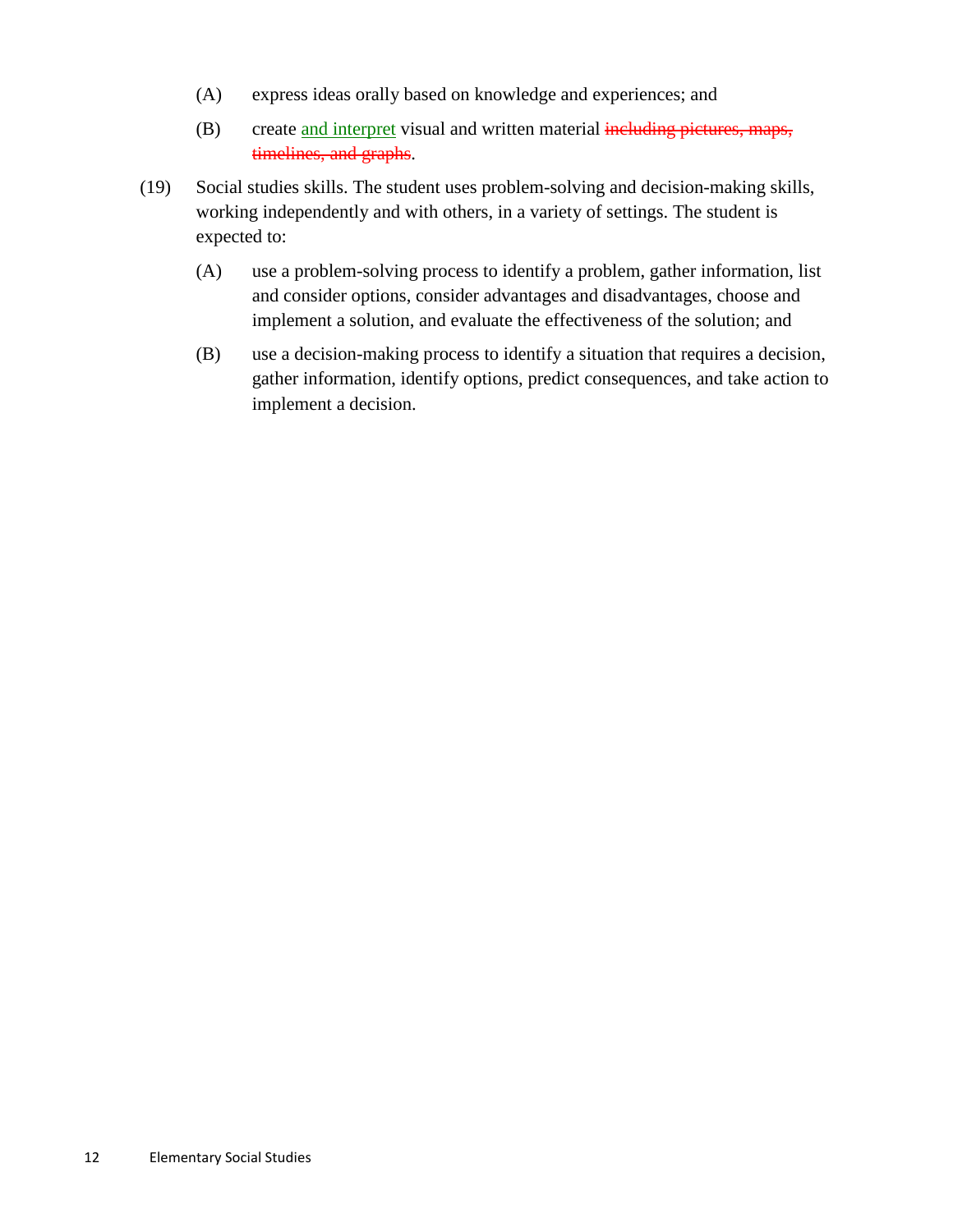#### **§113.413. Social Studies, Grade 2, Beginning with School Year 2011-2012 .**

- (a) Introduction.
	- (1) In Grade 2, students focus on a study of their local community by examining the impact of significant individuals and events on the history of the community as well as on the state and nation. Students begin to develop the concepts of time and chronology by measuring calendar time by days, weeks, months, and years. The relationship between the physical environment and human activities is introduced as are the concepts of consumers and producers. Students identify functions of government as well as services provided by the local government. Students continue to acquire knowledge of important customs, symbols, and celebrations that represent American beliefs and principles. Students identify the significance of works of art in the local community and explain how technological innovations have changed transportation and communication. Students communicate what they have learned in written, oral, and visual forms.
	- (2) To support the teaching of the essential knowledge and skills, the use of a variety of rich material such as nonfiction texts, primary sources, biographies; folklore tales, myths, and legends; and poetry, songs, and artworks is encouraged. Selections may include the legend of the bluebonnet. Motivating resources are also available from museums, historical sites, presidential libraries, *online tours*, and local and state preservation societies.
	- (3) The eight strands of the essential knowledge and skills for social studies are intended to be integrated for instructional purposes. Skills listed in the geography and social studies skills strands in subsection (b) of this section should be incorporated into the teaching of all essential knowledge and skills for social studies. A greater depth of understanding of complex content material can be attained when integrated social studies content from the various disciplines and critical-thinking skills are taught together. **Statements that** contain the word "including" reference content that must be mastered, while those containing the phrase "such as" are intended as possible illustrative examples.
	- (4) Students identify the role of the U.S. free enterprise system within the parameters of this course and understand that this system may also be referenced as capitalism or the free market system.
	- (5)(4) Throughout social studies in Kindergarten-Grade 12, students build a foundation in history; geography; economics; government; citizenship; culture; science, technology, and society; and social studies skills. The content, as appropriate for the grade level or course, enables students to understand the importance of patriotism, function in a free enterprise society, and appreciate the basic democratic values of our state and nation as referenced in the Texas Education Code (TEC), §28.002(h).
	- (6) Students understand that a constitutional republic is a representative form of government whose representatives derive their authority from the consent of the governed, serve for an established tenure, and are sworn to uphold the constitution.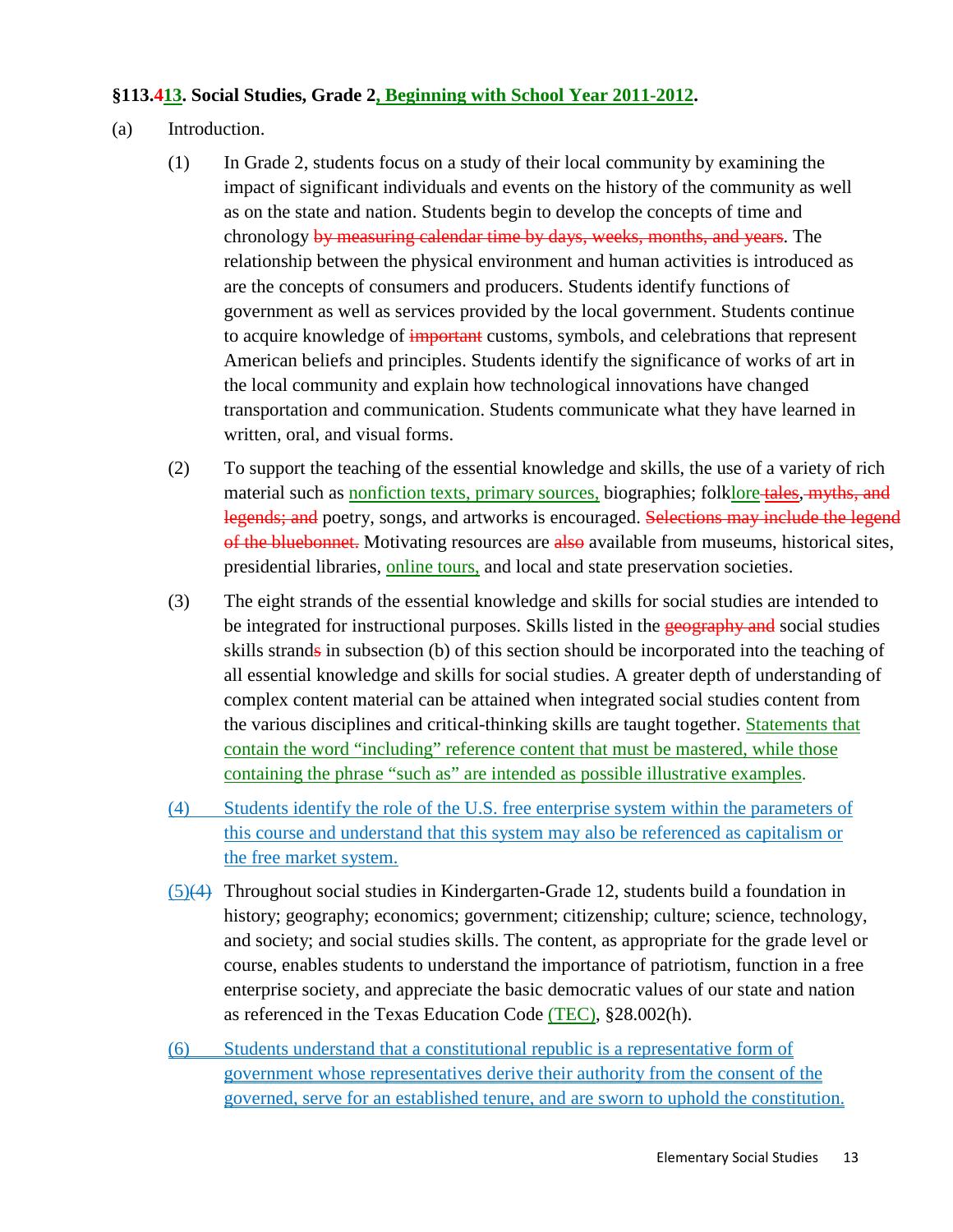- $(7)$ ( $\rightarrow$ ) Students must demonstrate learning performance related to any federal and state mandates regarding classroom instruction. Although Kindergarten is not required to participate in Celebrate Freedom Week, according to the TEC, §29.907, primary grades lay the foundation for subsequent learning. As a result, Kindergarten Texas essential knowledge and skills include standards related to this patriotic observance.
- (8) Students identify and discuss how the actions of U.S. citizens and the local, state, and federal governments have either met or failed to meet the ideals espoused in the founding documents.
- (b) Knowledge and skills.
	- (1) History. The student understands the historical significance of landmarks and celebrations in the community, state, and nation. The student is expected to:
		- (A) explain the significance of various community, state, and national celebrations such as *Veterans Day*, Memorial Day, Independence Day, and Thanksgiving; and
		- (B) identify and explain the significance of various community, state, and national landmarks such as the county courthouse and state and national capitol buildings monuments and government buildings.
	- (2) History. The student understands the concepts of time and chronology. The student is expected to:
		- (A) describe the order of events by using designations of time periods such as ancient times and modern times historical and present times;
		- (B) apply use vocabulary related to chronology, including past, present, and future; and
		- (C) create and interpret timelines <u>for events in the past and present.</u>; and
		- (D) describe and measure calendar time by days, weeks, months, and years.
	- (3) History. The student understands how various sources provide information about the past **and present**. The student is expected to:
		- (A) identify name several sources of information about a given period or event such as reference materials, biographies, newspapers, and electronic sources; and
		- (B) describe compare various interpretations evidence of the same time period using *primary sources* evidence such as photographs, journals, and interviews.
	- (4) History. The student understands how historical figures, patriots, and good citizens and ordinary people other individuals helped to shape the our community, state, and nation. The student is expected to:
		- (A) identify contributions of historical figures, including such as Henrietta King Thurgood Marshall, Irma Rangel, John Hancock, and Theodore Roosevelt , who have influenced the community, state, and nation;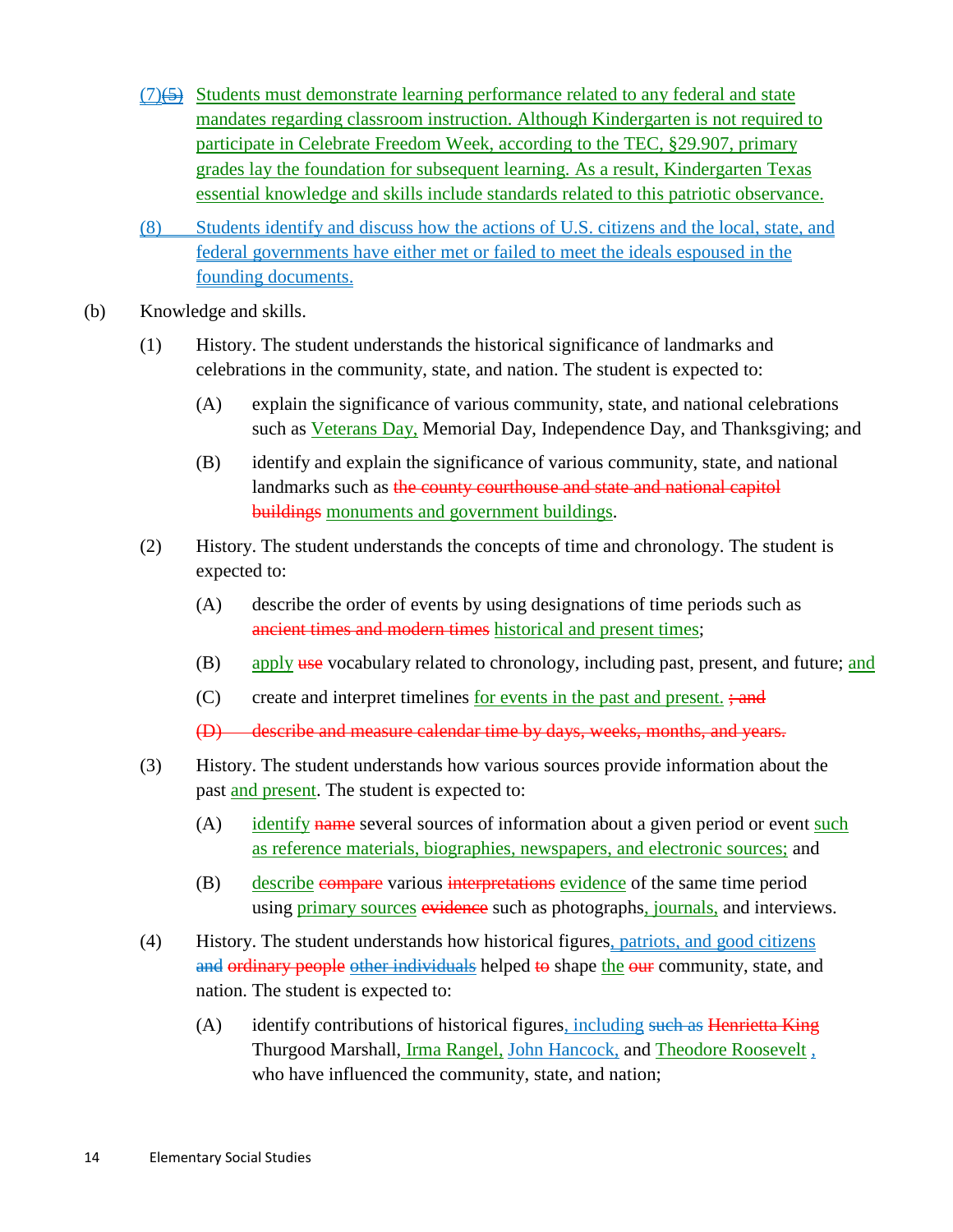- (B) identify historical figures $\frac{1}{2}$  including such as Amelia Earhart, W. E. B. DuBois, and Robert Fulton, and George Washington Carver who have exhibited a love of individualism and inventiveness; and
- (C) explain how local people and events have influenced local community history.
- (5) Geography. The student uses simple geographic tools such as maps, and globes, and photographs. The student is expected to:
	- $(A)$ interpret information use symbols, find locations, and determine directions on maps and globes using basic map elements such as title, orientation (north, south, east, west), and legend/map keys; and
	- (B) create draw maps to show places and routes within the home, school, and community.
- (6) Geography. The student understands the locations and characteristics of places and regions in the community, state, and nation. The student is expected to:
	- (A) identify major landforms and bodies of water, including each of the continents and each of the oceans, on maps and globes;
	- (B) locate places of significance, including the local community, Texas, the state capital, the U.S. capital, major cities in Texas, the coast of Texas, Canada, Mexico, and the United States, and selected countries on maps and globes; and
	- (C) examine compare information from different various sources about places and regions.
- (7) Geography. The student understands how physical characteristics of places and regions affect people's activities and settlement patterns. The student is expected to:
	- (A) describe how weather patterns, natural resources, and seasonal patterns, and natural hazards affect activities and settlement patterns; and
	- (B) describe how natural resources and natural hazards affect activities and settlement patterns;
	- $(B)(C)$  explain how people depend on the physical environment and  $\frac{d}{dt}$  natural resources to satisfy their meet basic needs.; and
	- (D) identify the characteristics of different communities, including urban, suburban, and rural, and how they affect activities and settlement patterns.
- (8) Geography. The student understands how humans use and modify the physical environment. The student is expected to:

 $(A)$  identify ways in which people depend on the physical environment, including and natural resources, to meet their basic needs;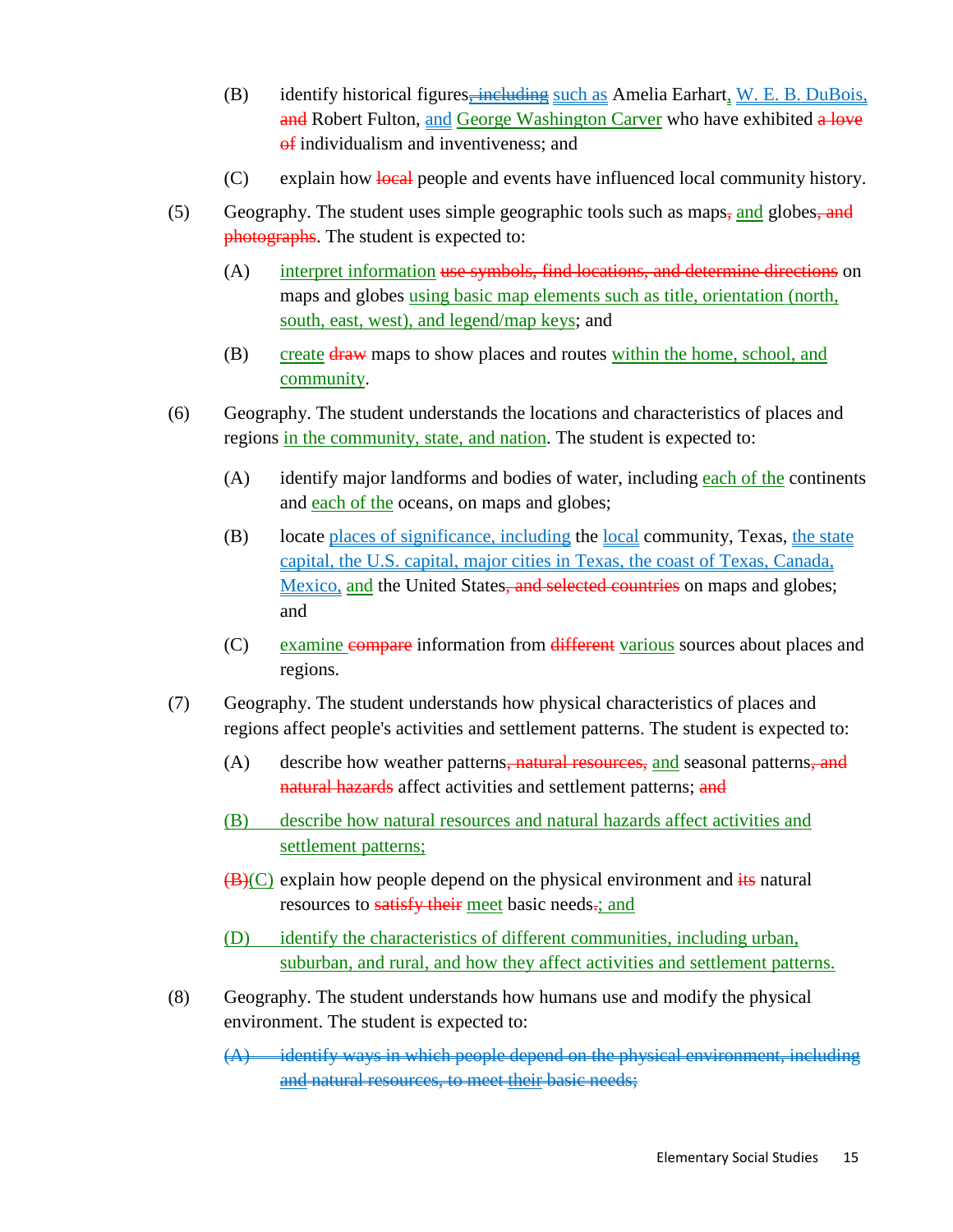- $\bigoplus$ (A) identify ways in which people have modified the physical environment such as building roads, clearing land for urban development and agricultural use, and mining coal drilling for oil;
- (C)(B) identify **benefits and** positive and negative consequences of human modification of the physical environment such as the use of irrigation to improve crop yields; and

 $\bigoplus$  (C) identify ways people can conserve and replenish natural resources.

- (9) Economics. The student understands the <u>value</u> importance of work. The student is expected to:
	- (A) explain how work provides income to purchase goods and services; and
	- (B) explain the choices people in the U.S. free enterprise (capitalist, free market) system can make about earning, spending, and saving money, and where to live and work.
- (10) Economics. The student understands the roles of producers and consumers in the production of goods and services. The student is expected to:
	- (A) distinguish between producing and consuming;
	- (B) identify ways in which people are both producers and consumers; and
	- (C) examine trace the development of a product from a natural resource to a finished product.
- (11) Government. The student understands the purpose of governments. The student is expected to:
	- (A) identify functions of governments such as establishing order, providing security, and managing conflict; and
	- (B) identify some governmental services in the community such as police and fire protection, libraries, schools, and parks and explain their value to the community $\frac{1}{x}$ ; and
	- (C) describe how governments establish order, provide security, and manage conflict.
	- (C) describe how governments tax citizens such as through income taxes, property taxes, and sales taxes to pay for services and projects voted on by elected officials .
- (12) Government. The student understands the role of public officials. The student is expected to:
	- (A) name current public officials, including mayor, governor, and president;
	- $(A)(B)$  compare the roles of public officials, including mayor, governor, and president; and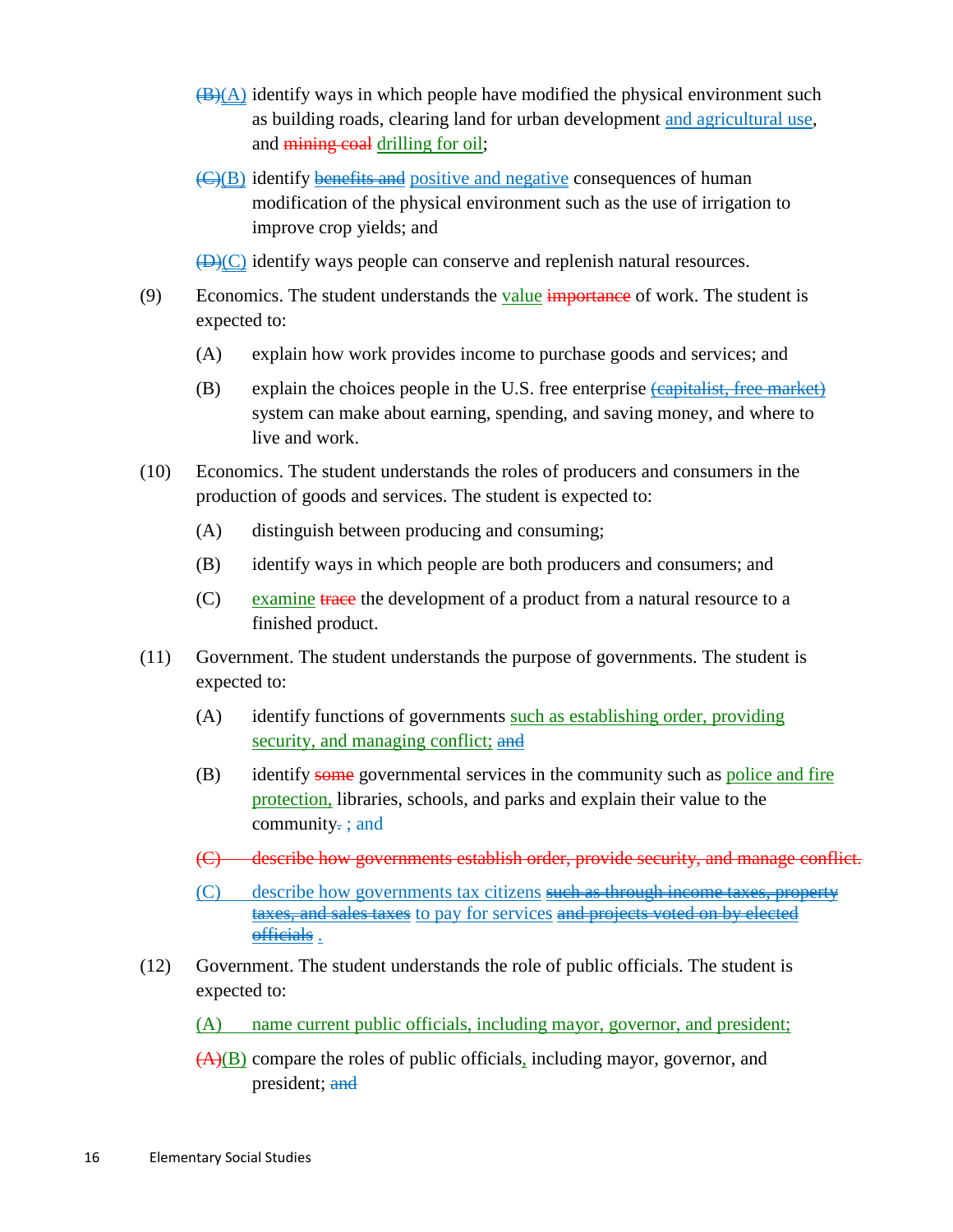- $(\mathbf{B})(C)$  identify ways that public officials are selected, including election and appointment to office.: ; and
- (D) identify how citizens participate in their own governance through staying informed of what public officials are doing, providing input to them, holding them accountable, and volunteering to participate in government functions <del>, and voting</del>.
- (13) Citizenship. The student understands characteristics of good citizenship as exemplified by historical figures and ordinary people other individuals. The student is expected to:
	- (A) identify characteristics of good citizenship<u>, including truthfulness</u>, such as a belief in justice, truth, equality, respect for <u>oneself and</u> others and oneself, responsibility in daily life, and participation in government by educating oneself about the issues, respectfully holding public officials to their word, and voting and responsibility for the common good;
	- (B) identify historical figures **follogieal** such as Florence Nightingale, Paul Revere, WASP pilots of WWII, Abigail Adams, World War II Women Airforce Service Pilots (WASPs) and Navajo Code Talkers, and Sojourner Truth, who have exemplified good citizenship; and
	- (C) identify ordinary people other individuals who exemplify good citizenship-; and
	- (D) identify ways to actively practice apply good citizenship, including promote citizen involvement in community service.
- (14) Citizenship. The student understands important identifies customs, symbols, and celebrations that represent American beliefs and principles and that contribute to our national identity. The student is expected to:
	- (A) recite the Pledge of Allegiance to the United States Flag and the Pledge to the Texas Flag;
	- (A)(B) identify selected patriotic songs<u>, including such as "The Star-Spangled</u> Banner" and "America the Beautiful";
	- $(B)(C)$  identify selected symbols such as state and national birds and flowers and patriotic symbols such as the U.S. and Texas flags and Uncle Sam; and
	- (C)(D) identify explain how selected customs, symbols, and celebrations reflect an American love of individualism, inventiveness, and freedom.
- (15) Culture. The student understands the significance of works of art in the local community. The student is expected to:
	- (A) identify selected stories, poems, statues, paintings, and other examples of the local cultural heritage; and
	- (B) explain the significance of selected stories, poems, statues, paintings, and other examples of the local cultural heritage.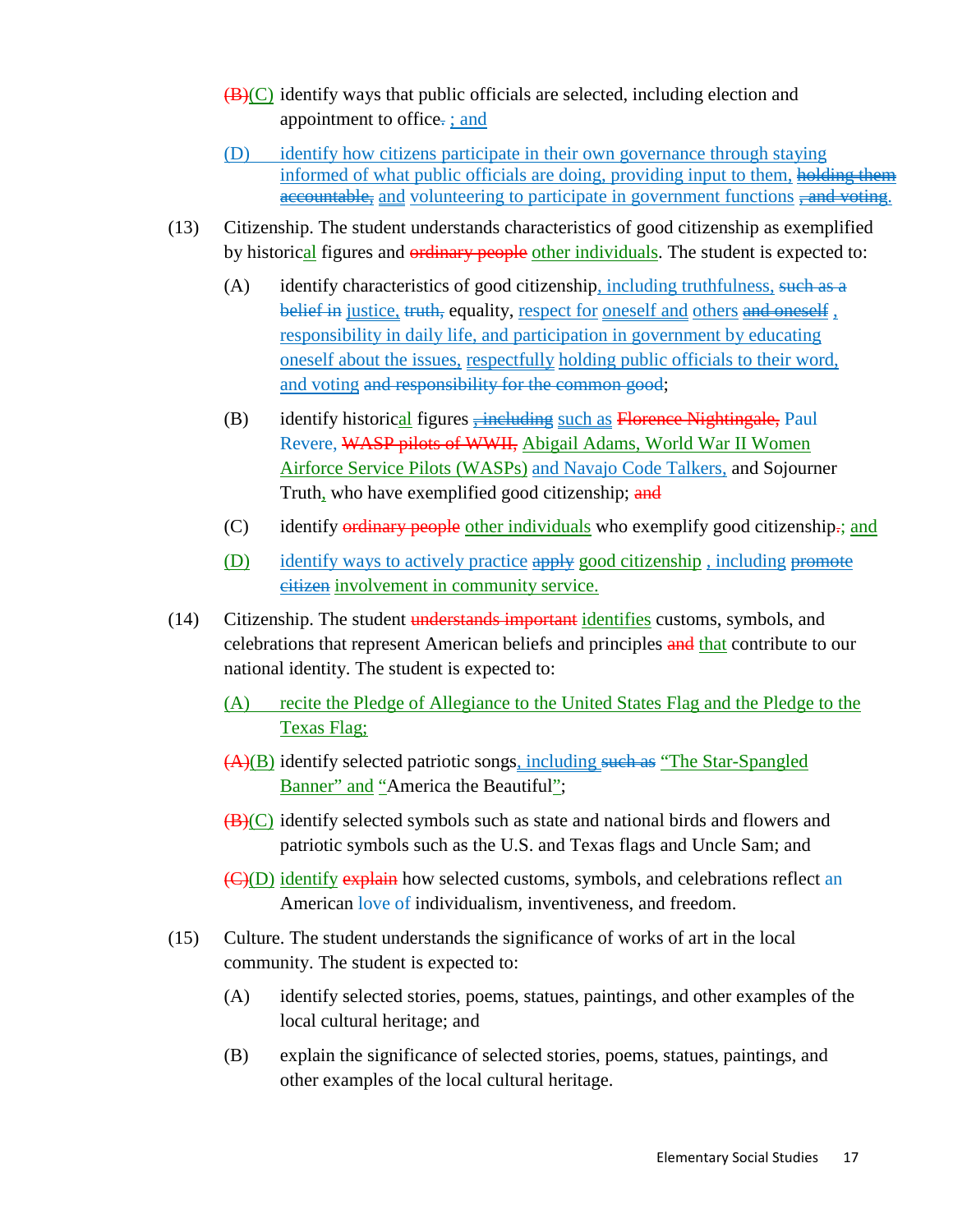(16) Culture. The student understands ethnic and/or cultural celebrations. The student is expected to:

(A) identify the significance of various ethnic and/or cultural celebrations; and

### (B) compare ethnic and/or cultural celebrations.

 $(16)(17)$  Science, technology, and society. The student understands how science and technology have affected life, past and present. The student is expected to:

- $(A)$  describe how science and technology have changed communication, transportation, and recreation; and
- $(B)$  explain how science and technology have changed the ways in which people meet basic needs.

(17)(18) Social studies skills. The student applies critical-thinking skills to organize and use information acquired from a variety of **valid** sources, including electronic technology. The student is expected to:

- (A) obtain information about a topic using a variety of **valid** oral sources such as conversations, interviews, and music;
- (B) obtain information about a topic using a variety of **valid** visual sources such as pictures, graphics, television, maps, computer software, electronic sources, literature, reference sources, and artifacts;
- (C) use various parts of a source, including the table of contents, glossary, and index, as well as keyword computer Internet searches, to locate information;
- (D) sequence and categorize information; and
- (E) interpret oral, visual, and print material by identifying the main idea, predicting, and comparing and contrasting.

 $(18)(19)$  Social studies skills. The student communicates in written, oral, and visual forms. The student is expected to:

- (A) express ideas orally based on knowledge and experiences; and
- (B) create written and visual material such as stories, poems, maps, and graphic organizers to express ideas.

 $(19)(20)$  Social studies skills. The student uses problem-solving and decision-making skills, working independently and with others, in a variety of settings. The student is expected to:

(A) use a problem-solving process to identify a problem, gather information, list and consider options, consider advantages and disadvantages, choose and implement a solution, and evaluate the effectiveness of the solution; and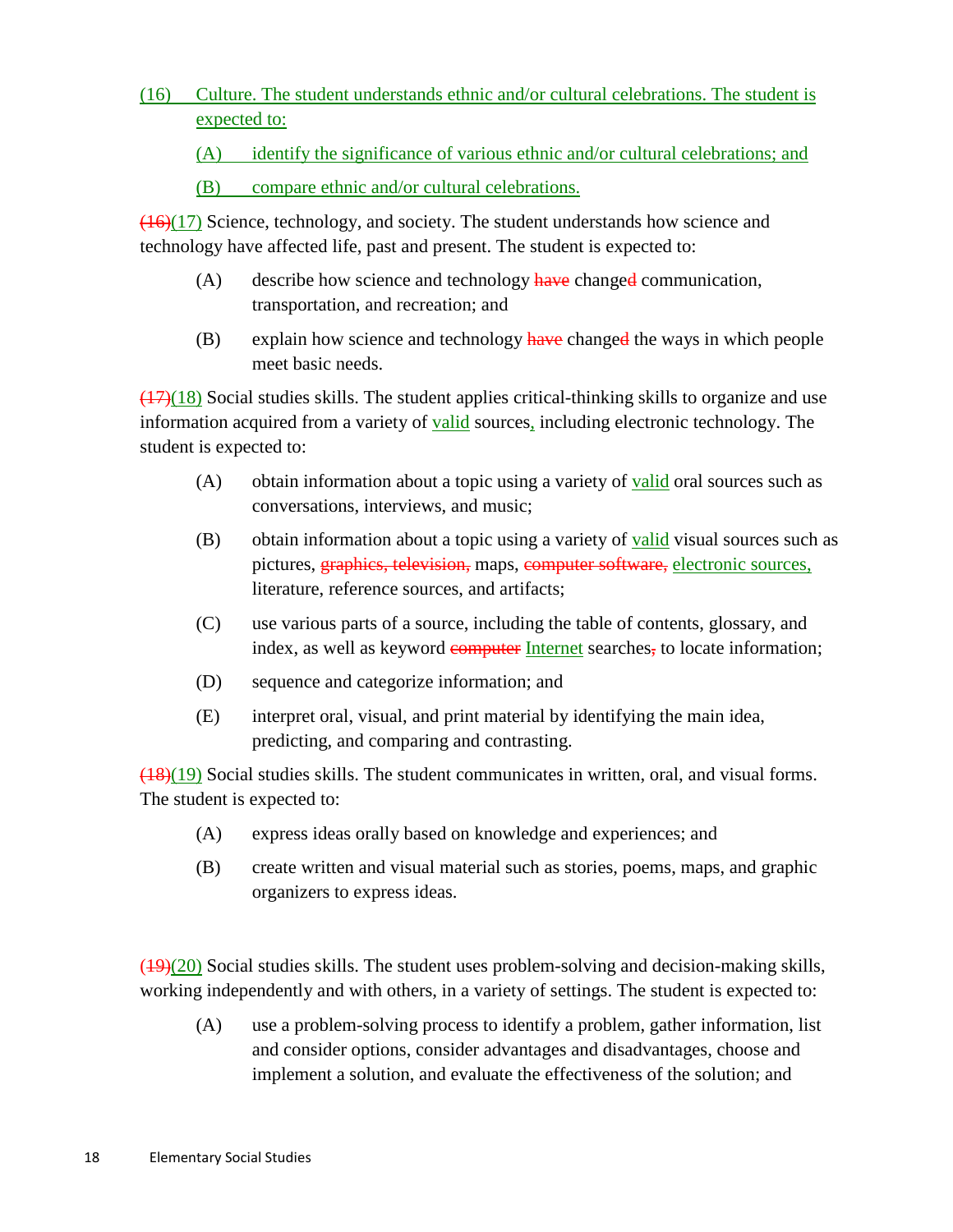(B) use a decision-making process to identify a situation that requires a decision, gather information, identify options, predict consequences, and take action to implement a decision.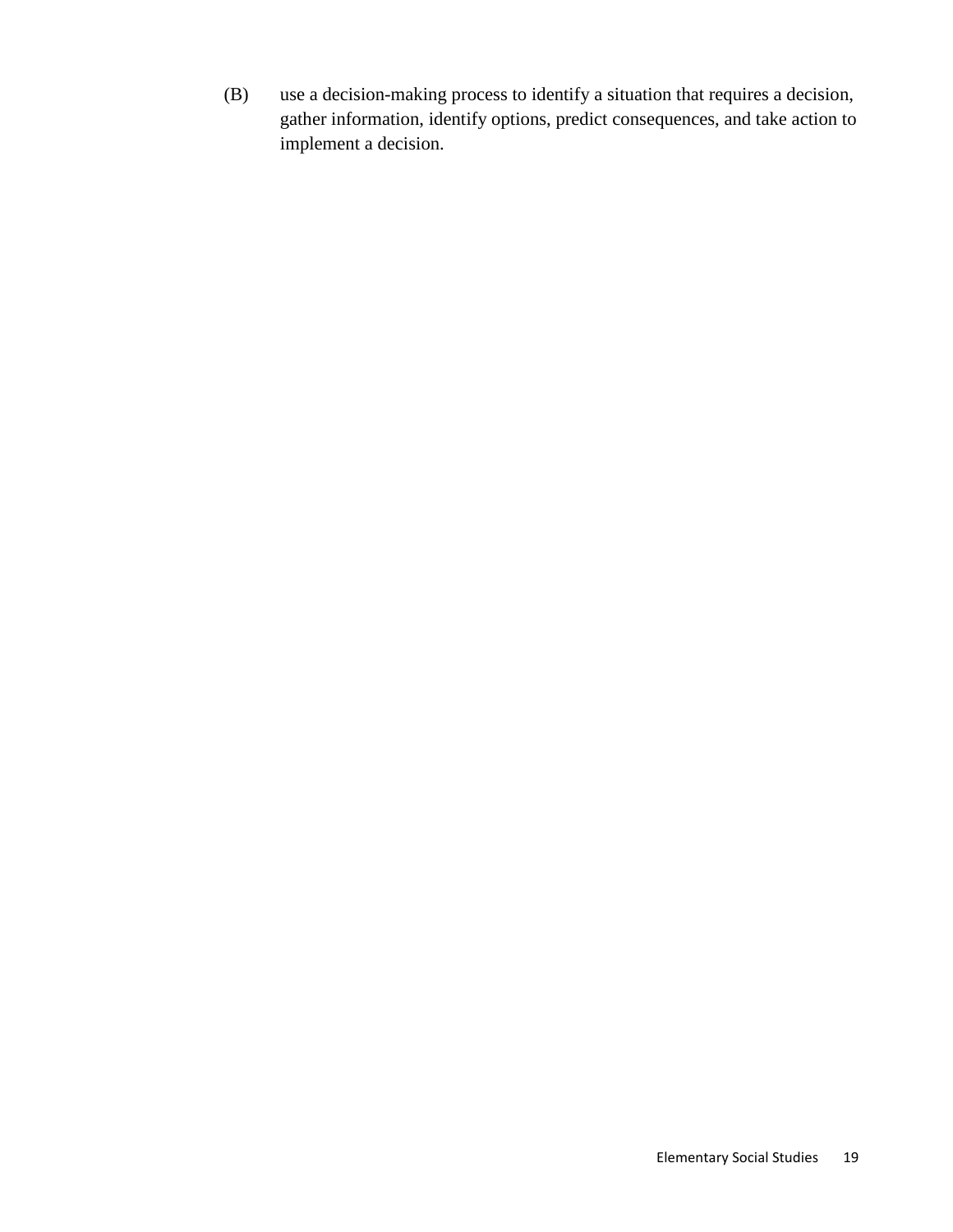#### **§113.514. Social Studies, Grade 3, Beginning with School Year 2011-2012 .**

- (a) Introduction.
	- (1) In Grade 3, students learn how diverse individuals have changed their communities and world. Students study the effects inspiring heroes have had on communities, past and present. Students learn about the lives of heroic men and women who made important choices, overcame obstacles, sacrificed for the betterment of others, and embarked on journeys that resulted in new ideas, new inventions, new technologies, and new communities. Students expand their knowledge through the identification and study of people who made a difference, influenced public policy and decision making, and participated in resolving issues that are important to all people. Throughout Grade 3, students develop an understanding of the economic, cultural, and scientific contributions made by individuals.
	- (2) To support the teaching of the essential knowledge and skills, the use of a variety of rich material such as biographies; founding documents, folktales, myths, and legends; and poetry, songs, and artworks is encouraged. Selections may include the legend of Paul Bunyan. Motivating resources are also available from museums, historical sites, presidential libraries, and local and state preservation societies.
	- (3) The eight strands of the essential knowledge and skills for social studies are intended to be integrated for instructional purposes. Skills listed in the geography and social studies skills strands in subsection (b) of this section should be incorporated into the teaching of all essential knowledge and skills for social studies. A greater depth of understanding of complex content material can be attained when integrated social studies content from the various disciplines and critical-thinking skills are taught together. **Statements that contain** the word "including" reference content that must be mastered, while those containing the phrase "such as" are intended as possible illustrative examples.
	- (4) Students identify the role of the U.S. free enterprise system within the parameters of this course and understand that this system may also be referenced as capitalism or the free market system.
	- (4) (5) Throughout social studies in Kindergarten-Grade 12, students build a foundation in history; geography; economics; government; citizenship; culture; science, technology, and society; and social studies skills. The content, as appropriate for the grade level or course, enables students to understand the importance of patriotism, function in a free enterprise society, and appreciate the basic democratic values of our state and nation as referenced in the Texas Education Code (TEC), §28.002(h).
	- (6) Students understand that a constitutional republic is a representative form of government whose representatives derive their authority from the consent of the governed, serve for an established tenure, and are sworn to uphold the constitution.

(5)(6)(7) State and federal laws mandate a variety of celebrations and observances, including Celebrate Freedom Week.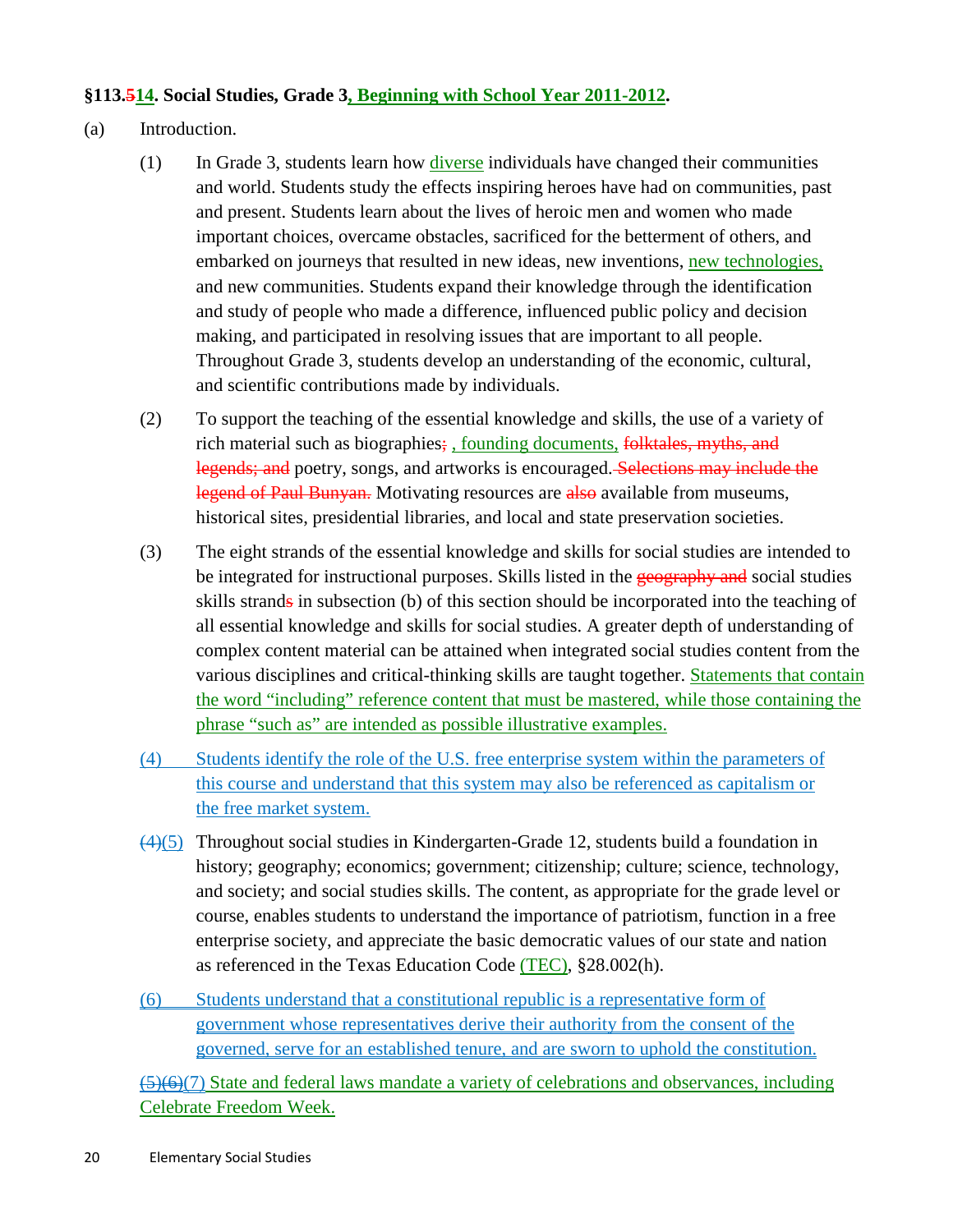- (A) Each social studies class shall include, during Celebrate Freedom Week as provided under the TEC, §29.907, or during another full school week as determined by the board of trustees of a school district, appropriate instruction concerning the intent, meaning, and importance of the Declaration of Independence and the U.S. Constitution, including the Bill of Rights, in their historical contexts. The study of the Declaration of Independence must include the study of the relationship of the ideas expressed in that document to subsequent American history, including the relationship of its ideas to the rich diversity of our people as a nation of immigrants, the American Revolution, the formulation of the U.S. Constitution, and the abolitionist movement, which led to the Emancipation Proclamation and the women's suffrage movement.
- (B) Each school district shall require that, during Celebrate Freedom Week or other week of instruction prescribed under subparagraph (A) of this paragraph, students in Grades 3-12 study and recite the following text: "We hold these Truths to be self-evident, that all Men are created equal, that they are endowed by their Creator with certain unalienable Rights, that among these are Life, Liberty and the Pursuit of Happiness--That to secure these Rights, Governments are instituted among Men, deriving their just Powers from the Consent of the Governed."
- (8) Students identify and discuss how the actions of U.S. citizens and the local, state, and federal governments have either met or failed to meet the ideals espoused in the founding documents.
- (b) Knowledge and skills.
	- (1) History. The student understands how individuals, events, and ideas have influenced the history of various communities. The student is expected to:
		- (A) describe how individuals, events, and ideas have changed communities, past and present over time;
		- (B) identify individuals, including such as Pierre-Charles L'Enfant, Benjamin Banneker, and Benjamin Franklin, who have helped to shape communities; and
		- (C) describe how individuals, including such as Daniel Boone, Christopher Columbus, the Founding Fathers, and Juan de Oñate Meriwether Lewis and William Clark, have contributed to the expansion of existing communities or to the creation of new communities.
	- (2) History. The student understands common characteristics of communities, past and present. The student is expected to:
		- (A) identify reasons people have formed communities, including a need for security, religious freedom, law, and material well-being; and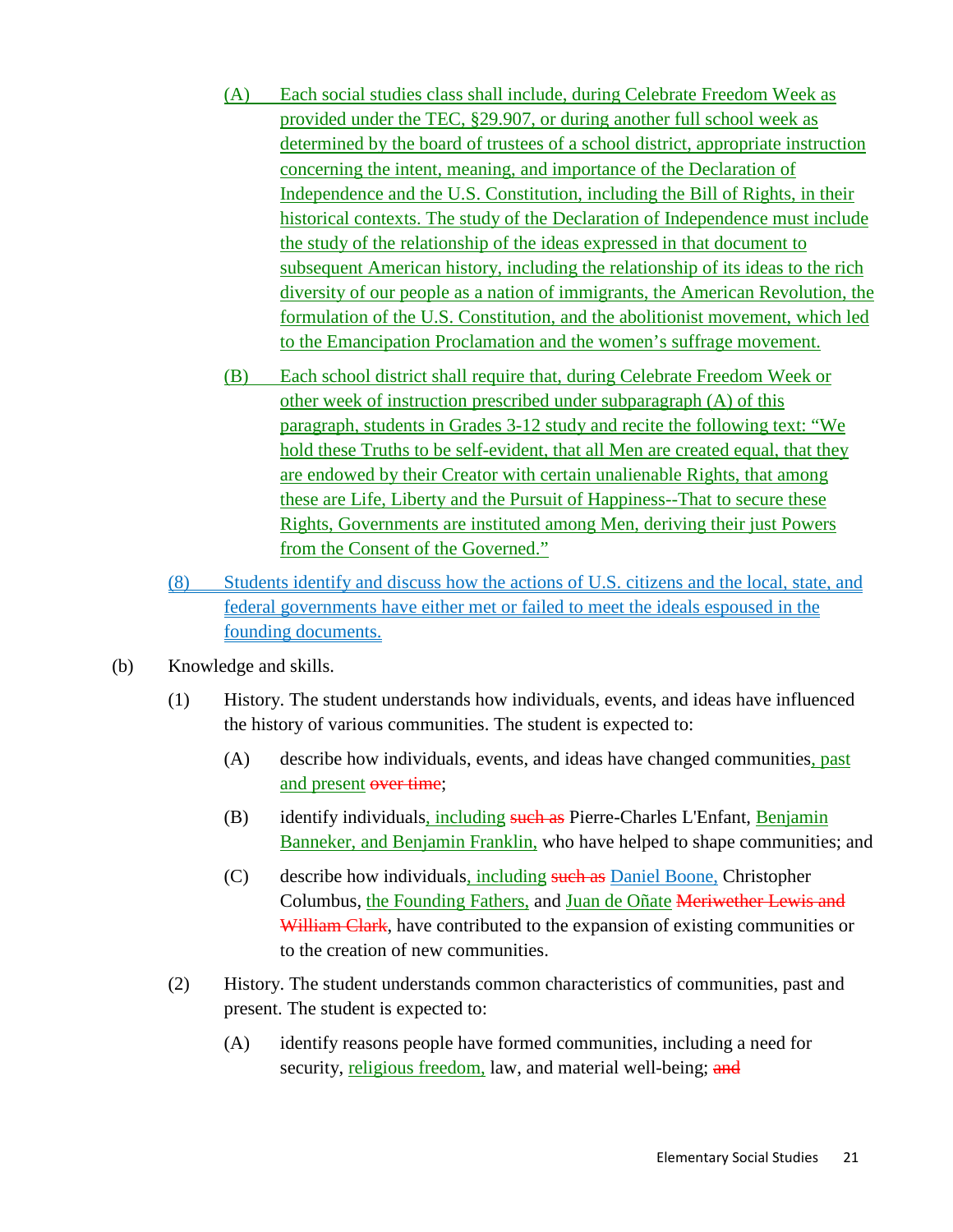- (B) identify compare ways in which people in the local community and other communities around the world meet their needs for government, education, communication, transportation, and recreation; and
- (C) compare ways in which various other communities around the world meet their needs.
- (3) History. The student understands the concepts of time and chronology. The student is expected to:
	- (A) use vocabulary related to chronology, including ancient and modern times and past, present, and future times;
	- (B) create and interpret timelines; and
	- (C) apply the terms describe historical times in terms of year, decade, and century to describe historical times .
- (4) Geography. The student understands how humans adapt to variations in the physical environment. The student is expected to:
	- (A) describe and explain variations in the physical environment, including climate, landforms, natural resources, and natural hazards;
	- (B) identify and compare how people in different communities adapt to or modify the physical environment in which they live such as deserts, mountains, wetlands, and plains;
	- (C) describe the effects of physical and human processes such as volcanoes, hurricanes, and earthquakes in shaping the landscape; and
	- (D) describe the effects of human processes such as building new homes, conservation, and pollution in shaping the landscape; and
	- (D)(E) identify and compare the human characteristics of selected various regions around the community and the world.
- (5) Geography. The student understands the concepts of location, distance, and direction on maps and globes. The student is expected to:
	- (A) use cardinal and intermediate directions to locate places on maps and globes such as Amazon River, Himalayan Mountains, and Washington D.C. the Rocky Mountains, the Mississippi River, and Austin, Texas, in relation to the local community;
	- (B) use a scale to determine the distance between places on maps and globes;
	- (C) identify and use the compass rose, grid system, and symbols to locate places on maps and globes; and
	- (D) create and interpret draw maps of places and regions that contain map elements, including a title, compass rose, legend, scale, and grid system.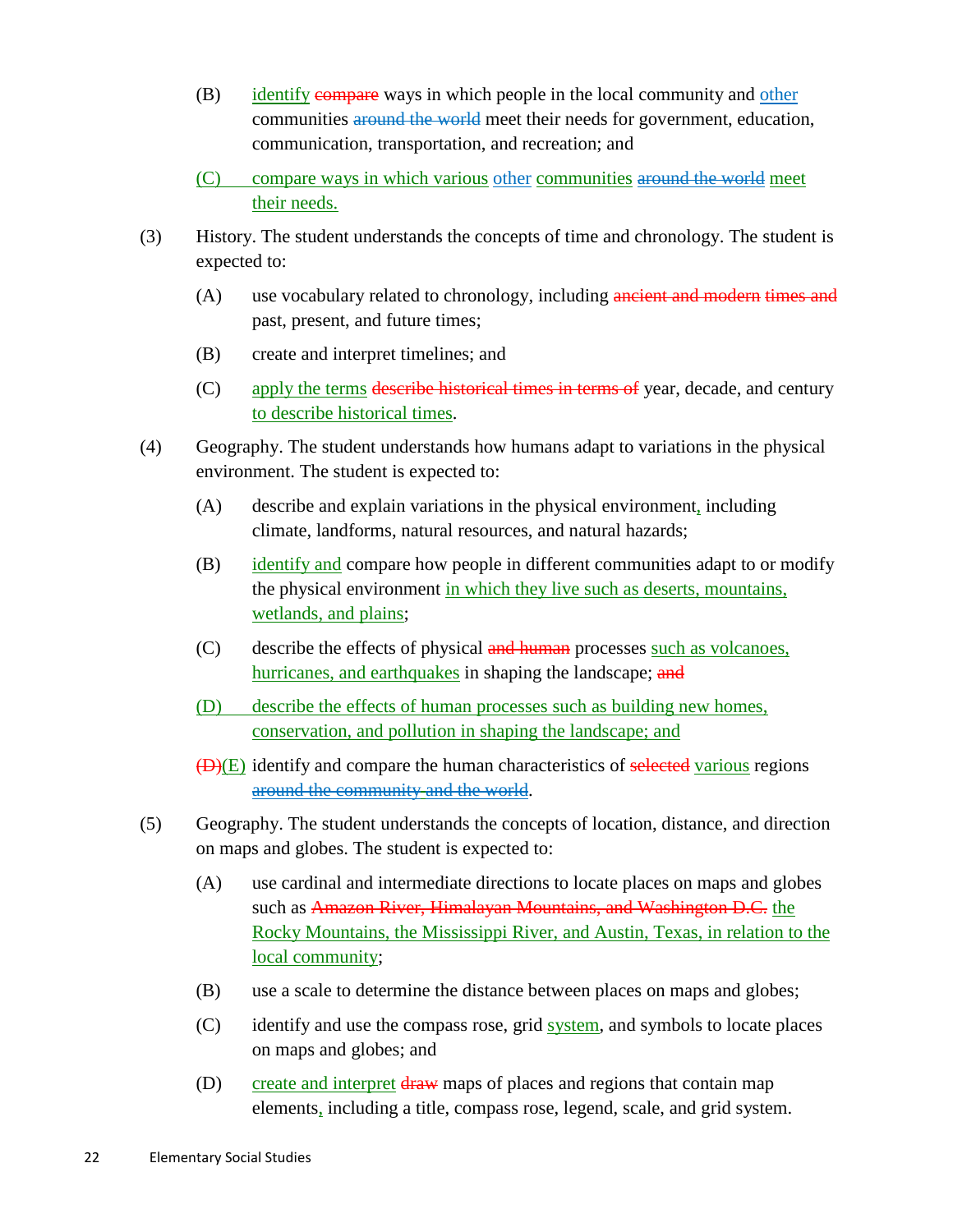- (6) Economics. The student understands the purposes of earning, spending, and saving, and donating money. The student is expected to:
	- (A) identify ways of earning, spending, and saving, and donating money; and
	- (B) create analyze a simple budget that allocates money for spending, and saving, and donating .
- (7) Economics. The student understands the concept of an economic the free enterprise (capitalist, free market) system. The student is expected to:
	- (A) define and identify examples of scarcity;
	- (B) explain the impact of scarcity on the production, distribution, and consumption of goods and services; and
	- (C) explain the impact of scarcity on interdependence within and among communities; and
	- $(H)(C)$  explain the concept of a free market as it relates to the U. S free enterprise (capitalist, free market) system.
- (8) Economics. The student understands how businesses operate in the U.S. free enterprise *capitalist, free market*) system. The student is expected to:
	- (A) identify give examples of how a simple business operates;
	- (B) explain how supply and demand and local, state, and federal taxes affect the price of a good or service;
	- $(C)$  explain how the cost of production and selling price affect profits; and
	- (D) explain how government regulations and taxes impact consumer costs; and
	- (D)(E) identify historical figures, such as individuals, past and present, including Henry Ford, and other entrepreneurs in the community such as Mary Kay Ash , and Wallace Amos, Milton Hershey, and Sam Walton, and ordinary people in the community who have started new businesses.
- $(9)$  Government. The student understands the basic structure and functions of  $\overline{\text{local}}$ various levels of government. The student is expected to:
	- (A) describe the basic structure of government in the local community, state, and nation;
	- (C)(B) identify local, state, and national government officials and explain how they are chosen;
	- (B)(C) identify services commonly provided by local, state, and national governments; <u>and</u>
	- (D) explain how local, state, and national government services are financed. ; and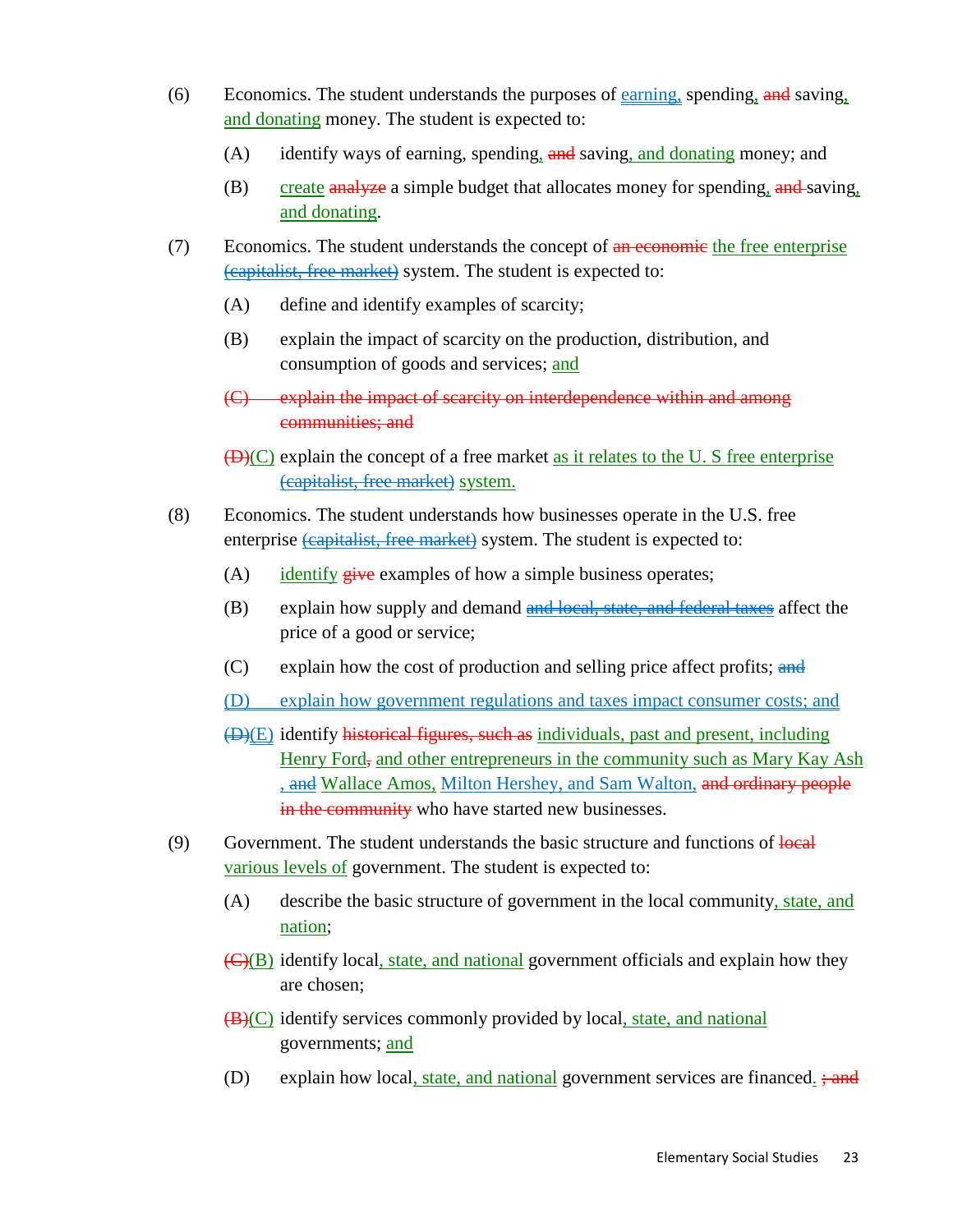- (E) explain the importance of the consent of the governed to the functions of local government.
- (10) Government. The student understands important ideas in historical documents at various levels of government. The student is expected to:
	- (A) identify the purposes of the Declaration of Independence and the U.S. Constitution, including the Bill of Rights; and
	- (B) describe and explain the importance of the concept of "consent of the governed" as it relates to the functions of local, state, and national government.

 $(10)(11)$  Citizenship. The student understands characteristics of good citizenship as exemplified by historical and contemporary figures and ordinary people. The student is expected to:

- (A) identify characteristics of good citizenship<u>, including truthfulness</u>, such as a belief in justice, truth, equality, respect for oneself and others and oneself, responsibility in daily life, and participation in government by educating oneself about the issues, respectfully holding public officials to their word, and voting and responsibility for the common good;
- (B) identify historical and contemporary figures, including such as Jane Addams, Helen Keller<del>, <u>and Clara Barton,</u> and Dolores Huerta, Harriet Tubman who</del> have exemplified good citizenship;
- (D)(C) identify ordinary people historical figures such as Helen Keller and Clara Barton and contemporary figures such as Ruby Bridges and individuals, including military and first responders  $_5$  who exemplify good citizenship<del>.</del> ; and
- (C)(D) identify and explain the importance of **individual** acts of civic responsibility, including obeying laws<u>, serving the community, serving on a jury</u>, and voting. ; and

 $(11)(12)$  Citizenship. The student understands the impact of individual and group decisions on communities in a constitutional republic democratic republic society. The student is expected to:

- (A) give examples of community changes that result from individual or group decisions;
- (B) identify examples of actions individuals and groups can take to improve the community; and
- (C) identify examples of nonprofit and/or civic organizations such as the Red Cross and explain how they serve the common good.

 $(12)(13)$  Culture. The student understands ethnic and/or cultural celebrations of the local community United States and other communities in other nations. The student is expected to: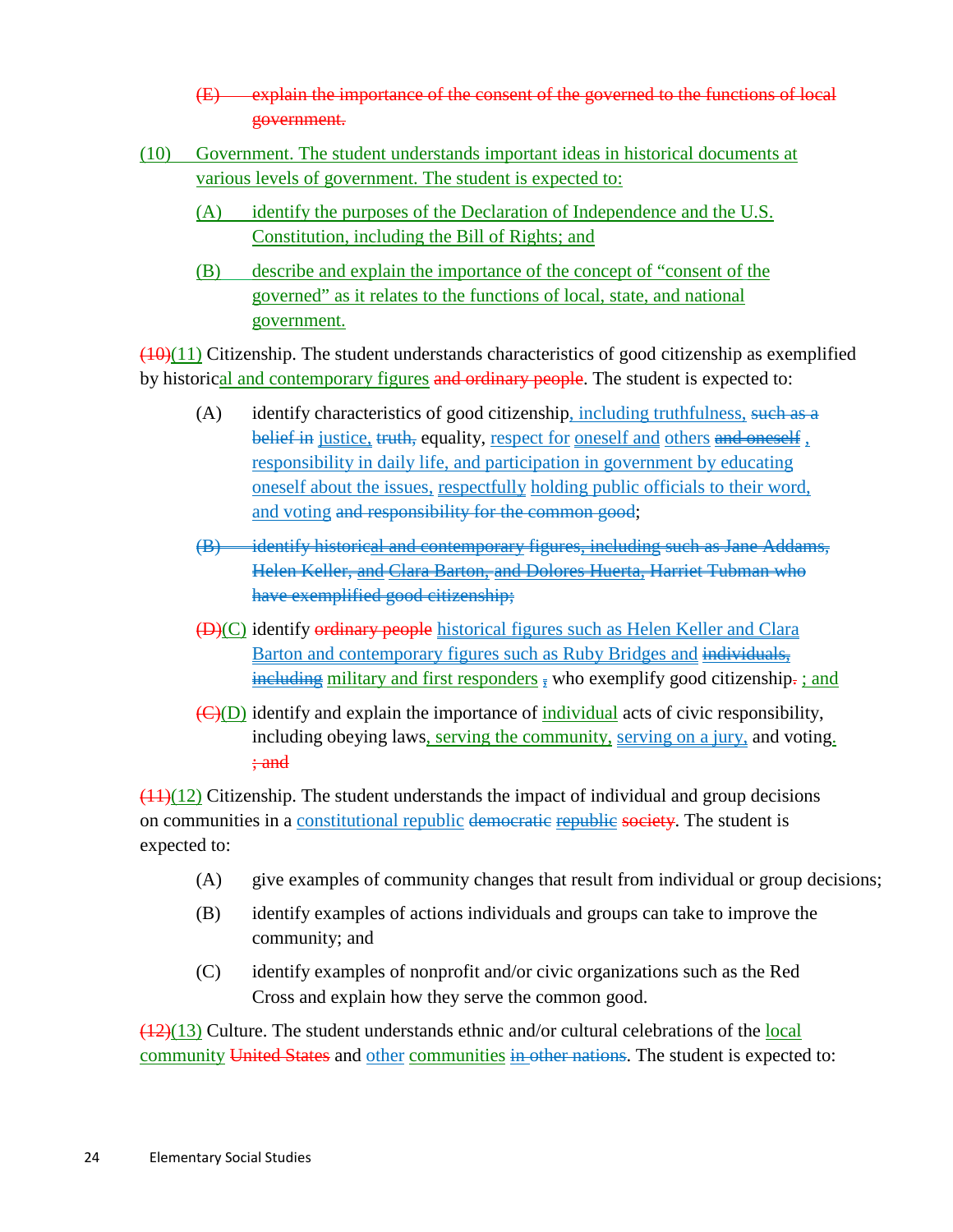- (A) explain the significance of selected various ethnic and/or cultural celebrations in the local community Texas, the United States, and other communities in other nations; such as St. Patrick's Day, Cinco de Mayo, and Kwanzaa; and
- (B) compare ethnic and/or cultural celebrations in the local community Texas, the United States, and with other communities in other nations.

 $(13)(14)$  Culture. The student understands the role of real and mythical heroes in shaping the culture of communities, the state, and the nation. The student is expected to:

- (A) identify and compare the heroic deeds of state and national heroes, including Hector P. Garcia  $\frac{1}{2}$  and James A. Lovell, and individuals such as Harriet Tubman, James A. Lovell, Juliette Gordon Low, Todd Beamer, Ellen Ochoa, John "Danny" Olivas, and other contemporary heroes such as Todd Beamer such as Daniel Boone and Davy Crockett; and
- (B) retell the heroic deeds of characters from American folktales and legends such as Pecos Bill and Paul Bunyan;
- (C) retell the heroic deeds of characters of Greek and Roman myths; and
- (D)(B) identify and analyze the heroic deeds of individuals, including military and first responders such as the Four Chaplains how selected fictional characters such as Robinson Crusoe created new communities.

 $\left(\frac{14}{15}\right)$  Culture. The student understands the importance of writers and artists to the cultural heritage of communities. The student is expected to:

- (A) identify selected various individual writers and artists such as Kadir Nelson, Tomie dePaola, and Phillis Wheatley and their stories, poems, statues, and paintings and other examples of cultural heritage from **other** various communities around the world; and
- (B) explain the significance of selected various individual writers and artists<sub> $\bar{x}$ </sub> including such as Carmen Lomas Garza, and Laura Ingalls Wilder, and Bill Martin Jr. and their stories, poems, statues, and paintings, and other examples of cultural heritage to **other** various communities around the world.

 $\left(\frac{(15)(16)}{(15)(16)}\right)$  Science, technology, and society. The student understands how individuals have created or invented new technology and affected life in various communities around the world, past and present. The student is expected to:

- (A) identify scientists and inventors, including Jonas Salk, Maria Mitchell, and others who have discovered scientific breakthroughs or created or invented new technology such as Louis Daguerre, Cyrus McCormick, **Bill Gates**, and Louis Pasteur, and Jonas Salk who have created or invented new technology; and
- (B) identify the impact of **scientific breakthroughs and** new technology in photography, farm equipment, computers, pasteurization, and medical vaccines on various communities around the world.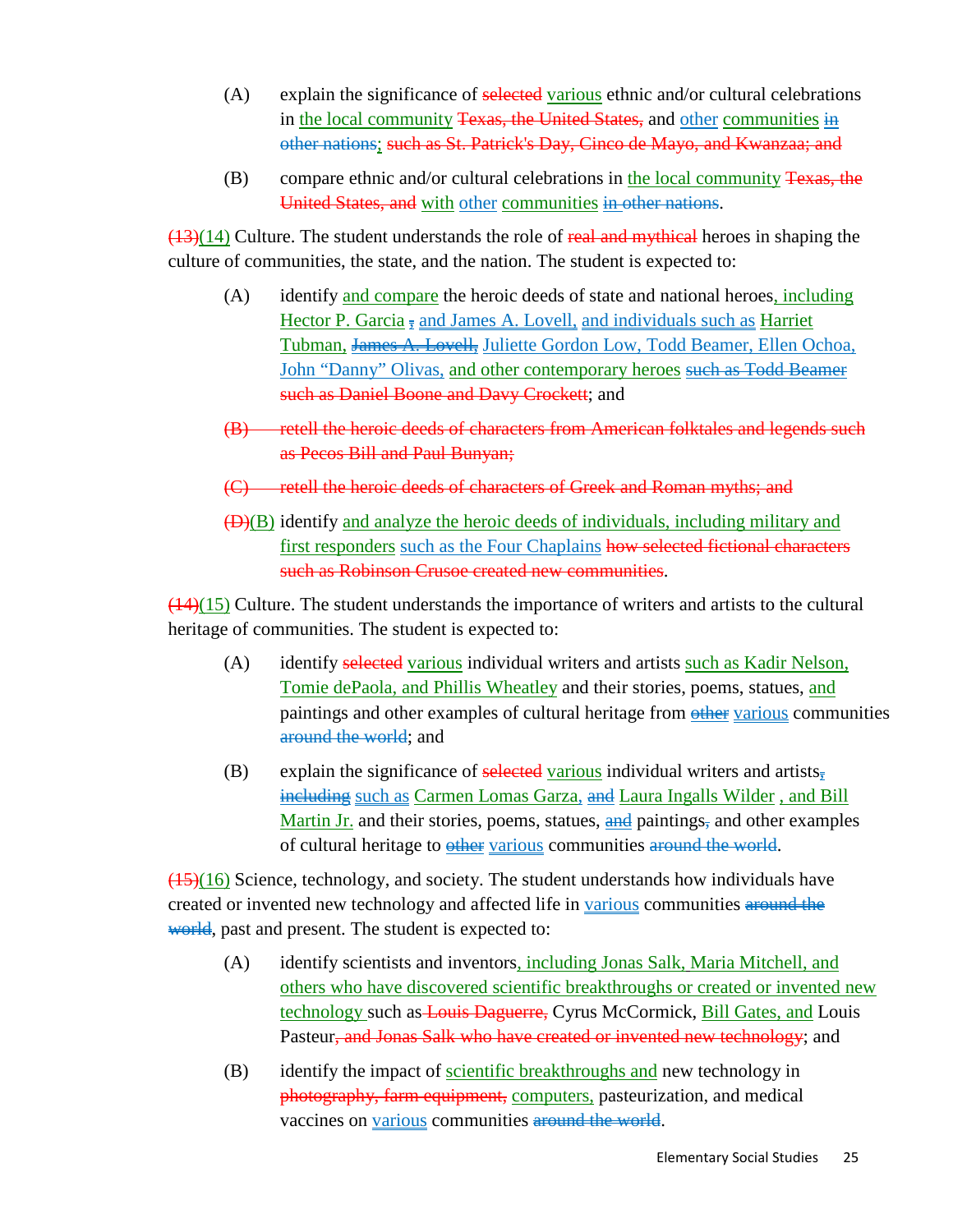$(16)(17)$  Social studies skills. The student applies critical-thinking skills to organize and use information acquired from a variety of **valid** sources, including electronic technology. The student is expected to:

- $(A)$ research obtain information, including historical and current events and geographic data, about the community and world, using a variety of valid print, oral, visual, and computer sources Internet resources;
- (B) sequence and categorize information;
- (C) interpret oral, visual, and print material by identifying the main idea, distinguishing between fact and opinion, identifying cause and effect, and comparing and contrasting;
- (D) use various parts of a source, including the table of contents, glossary, and index as well as keyword computer key word Internet searches, to locate information;
- (E) interpret and create visuals, including graphs, charts, tables, timelines, illustrations, and maps; and
- (F) use appropriate mathematical skills to interpret social studies information such as maps and graphs.

 $(17)(18)$  Social studies skills. The student communicates effectively in written, oral, and visual forms. The student is expected to:

- (A) express ideas orally based on knowledge and experiences;
- (B) use technology to create written and visual material such as stories, poems, pictures, maps, and graphic organizers to express ideas; and
- (C) use standard grammar, spelling, sentence structure, and punctuation.

 $(18)(19)$  Social studies skills. The student uses problem-solving and decision-making skills, working independently and with others, in a variety of settings. The student is expected to:

- (A) use a problem-solving process to identify a problem, gather information, list and consider options, consider advantages and disadvantages, choose and implement a solution, and evaluate the effectiveness of the solution; and
- (B) use a decision-making process to identify a situation that requires a decision, gather information, identify options, predict consequences, and take action to implement a decision.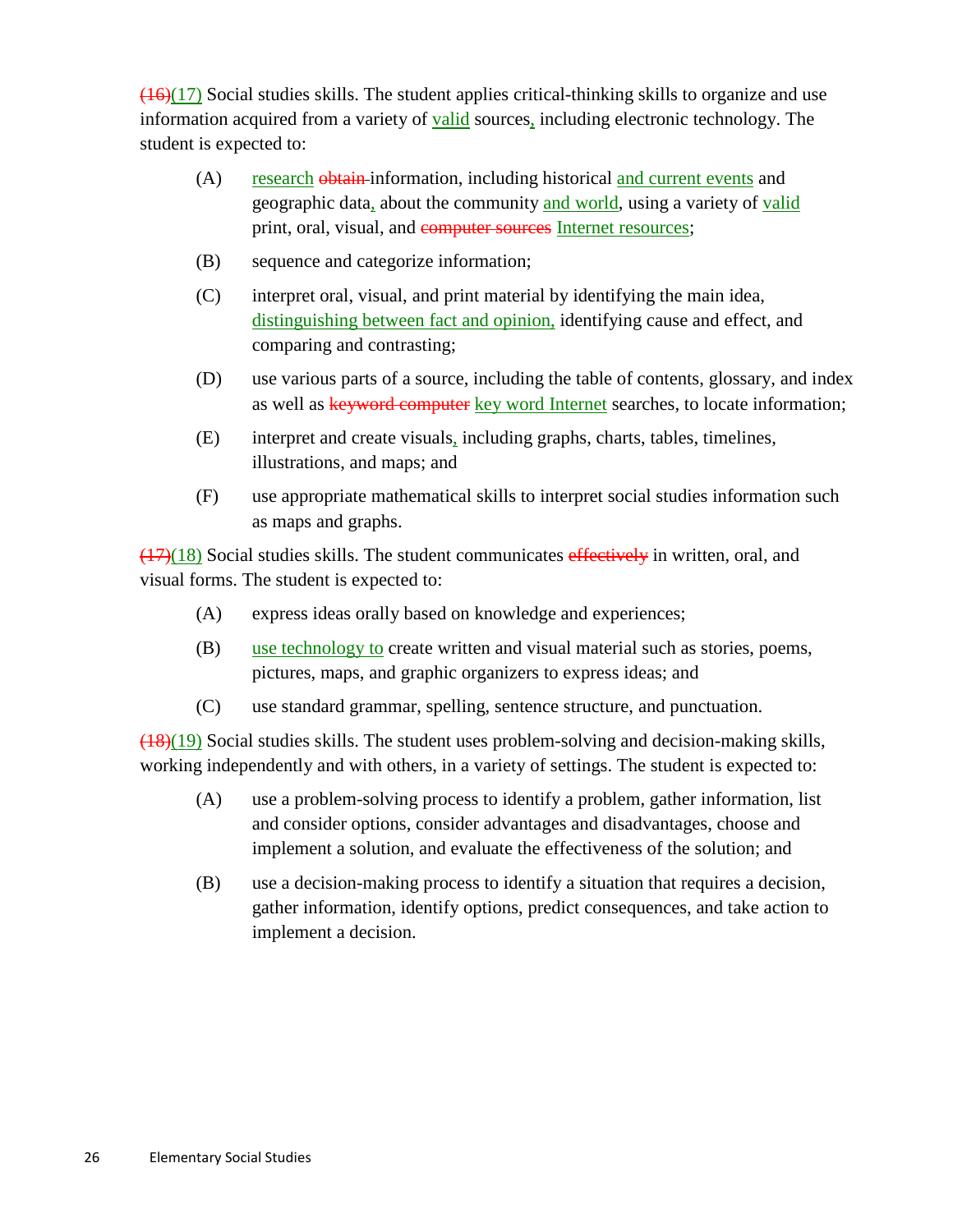#### **§113.615. Social Studies, Grade 4, Beginning with School Year 2011-2012 .**

- (a) Introduction.
	- (1) In Grade 4, students examine the history of Texas from the early beginnings to the present within the context of influences of the Western Hemisphere North America. Historical content focuses on Texas history, including the Texas Revolution, establishment of the Republic of Texas, and subsequent annexation to the United States. Students discuss important issues, events, and individuals of the 19th, and 20th, and 21st centuries. Students conduct a thorough study of regions in Texas and the Western Hemisphere North America that resulting from human activity and from physical features. A focus on the The location, distribution, and patterns of economic activities and  $\theta$  settlement in Texas further enhances the concept of regions. Students describe how early Native-Americans Indians in Texas and the Western Hemisphere North America met their basic economic needs. and Students identify economic motivations for European exploration and colonization and reasons for the establishment of Spanish settlements and missions. Students explain how Native Americans Indians governed themselves and identify characteristics of Spanish colonial and Mexican colonial governments in Texas. Students recite and explain the meaning of the Pledge to the Texas Flag. Students identify the contributions of people of various racial, ethnic, and religious groups to Texas and describe the impact of science and technology on life in the state. Students use critical-thinking skills to identify cause-and-effect relationships, compare and contrast, and make generalizations and predictions.
	- (2) To support the teaching of the essential knowledge and skills, the use of a variety of rich primary and secondary source material such as **documents**, biographies;, novels; speeches, and letters, and poetry, songs, and artworks is encouraged. Where appropriate, local topics should be included. Selections may include a children's biography of Stephen F. Austin. Motivating resources are also available from museums, historical sites, presidential libraries, and local and state preservation societies.
	- (3) The eight strands of the essential knowledge and skills for social studies are intended to be integrated for instructional purposes with the history and geography strands establishing a sense of time and a sense of place. Skills listed in the geography and social studies skills strands in subsection (b) of this section should be incorporated into the teaching of all essential knowledge and skills for social studies. A greater depth of understanding of complex content material can be attained when integrated social studies content from the various disciplines and critical-thinking skills are taught together. **Statements that contain** the word "including" reference content that must be mastered, while those containing the phrase "such as" are intended as possible illustrative examples.
	- (4) Students identify the role of the U.S. free enterprise system within the parameters of this course and understand that this system may also be referenced as capitalism or the free market system.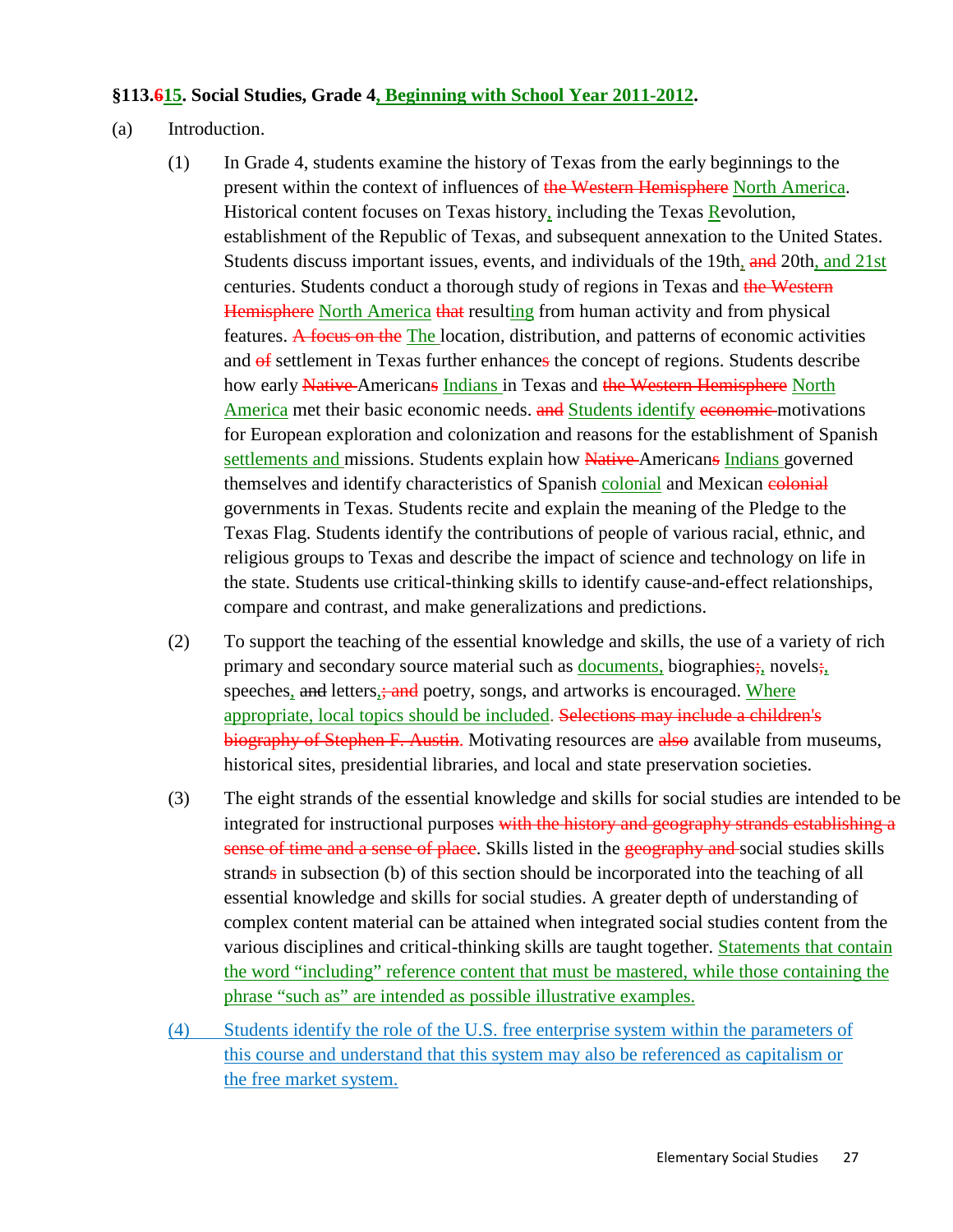- $(4)(5)$  Throughout social studies in Kindergarten-Grade 12, students build a foundation in history; geography; economics; government; citizenship; culture; science, technology, and society; and social studies skills. The content, as appropriate for the grade level or course, enables students to understand the importance of patriotism, function in a free enterprise society, and appreciate the basic democratic values of our state and nation as referenced in the Texas Education Code (TEC), §28.002(h).
- (6) Students understand that a constitutional republic is a representative form of government whose representatives derive their authority from the consent of the governed, serve for an established tenure, and are sworn to uphold the constitution.

 $(5)(6)(7)$  State and federal laws mandate a variety of celebrations and observances, including Celebrate Freedom Week.

- (A) Each social studies class shall include, during Celebrate Freedom Week as provided under the TEC, §29.907, or during another full school week as determined by the board of trustees of a school district, appropriate instruction concerning the intent, meaning, and importance of the Declaration of Independence and the U.S. Constitution, including the Bill of Rights, in their historical contexts. The study of the Declaration of Independence must include the study of the relationship of the ideas expressed in that document to subsequent American history, including the relationship of its ideas to the rich diversity of our people as a nation of immigrants, the American Revolution, the formulation of the U.S. Constitution, and the abolitionist movement, which led to the Emancipation Proclamation and the women's suffrage movement.
- (B) Each school district shall require that, during Celebrate Freedom Week or other week of instruction prescribed under subparagraph (A) of this paragraph, students in Grades 3-12 study and recite the following text: "We hold these Truths to be self-evident, that all Men are created equal, that they are endowed by their Creator with certain unalienable Rights, that among these are Life, Liberty and the Pursuit of Happiness--That to secure these Rights, Governments are instituted among Men, deriving their just Powers from the Consent of the Governed."
- (8) Students identify and discuss how the actions of U.S. citizens and the local, state, and federal governments have either met or failed to meet the ideals espoused in the founding documents.
- (b) Knowledge and skills.
	- (1) History. The student understands the *origins*, similarities, and differences of Native-American Indian groups in Texas and the Western Hemisphere North America before European exploration. The student is expected to:
		- (A) explain the possible origins of American Indian groups in Texas and North America;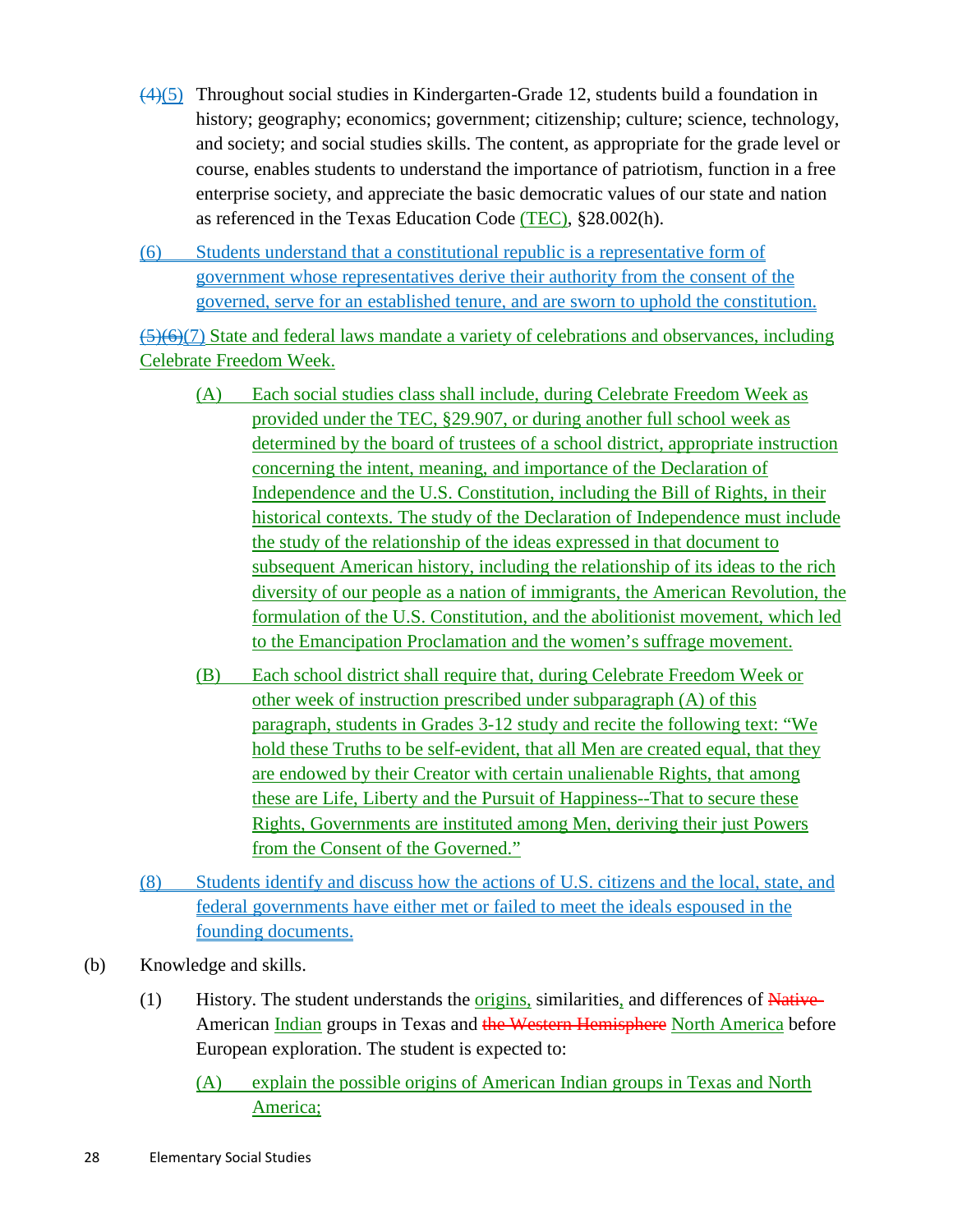- (A)(B) identify Native-American Indian groups in Texas and the Western Hemisphere North America before European exploration such as the Lipan Apache, and the Karankawa, Caddo, and Jumano and describe the regions in which they lived; and
- (C) describe the regions in which American Indians lived and identify American Indian groups remaining in Texas such as the Ysleta del Sur Pueblo, Alabama-Coushatta, and Kickapoo; and
- (B)(D) compare the ways of life of Native-American Indian groups in Texas and the Western Hemisphere North America before European exploration.
- (2) History. The student understands the causes and effects of European exploration and colonization of Texas and the Western Hemisphere North America. The student is expected to:
	- (A) summarize the reasons motivations for European exploration and settlement of Texas, including economic opportunity, the search for freedom, competition, and the desire for expansion , and explain the economic motivations for Anglo American colonizers in Texas such as the Old 300 and the Western Hemisphere;
	- (B) identify the accomplishments and explain the impact of significant explorers, including such as Cabeza de Vaca; Christopher Columbus; Francisco Coronado; and René Robert Cavelier, Sieur de la Salle, and explain their **impact** on the settlement of Texas;
	- (C) explain when, where, and why the Spanish established **settlements and** Catholic missions in Texas as well as important individuals such as José de Escandón;
	- (E)(D) identify the impact of Mexico's independence from Spain on the events in Texas. Texas' role in the Mexican War of Independence and the war's impact on the development of Texas; and
	- (D)(E) identify the accomplishments and explain the economic motivations and impact of significant empresarios, including Moses Austin, Stephen F. Austin, and Martín de León, and explain their impact on the settlement of Texas.; and
	- (E) identify the impact of Mexico's independence from Spain on the events in Texas.
- (3) History. The student understands the **causes and effects** importance of the Texas Revolution, the Republic of Texas, and the annexation of Texas to the United States. The student is expected to:
	- (A) analyze the causes, major events, and effects of the Texas Revolution, including the **B**battles of the Alamo, the Texas Declaration of Independence, the Runaway Scrape, and the Battle of San Jacinto;
	- (B) identify important Texan Texian , Tejano, and other participants of the Texas Revolution , including such as William B. Travis, James Bowie, Susanna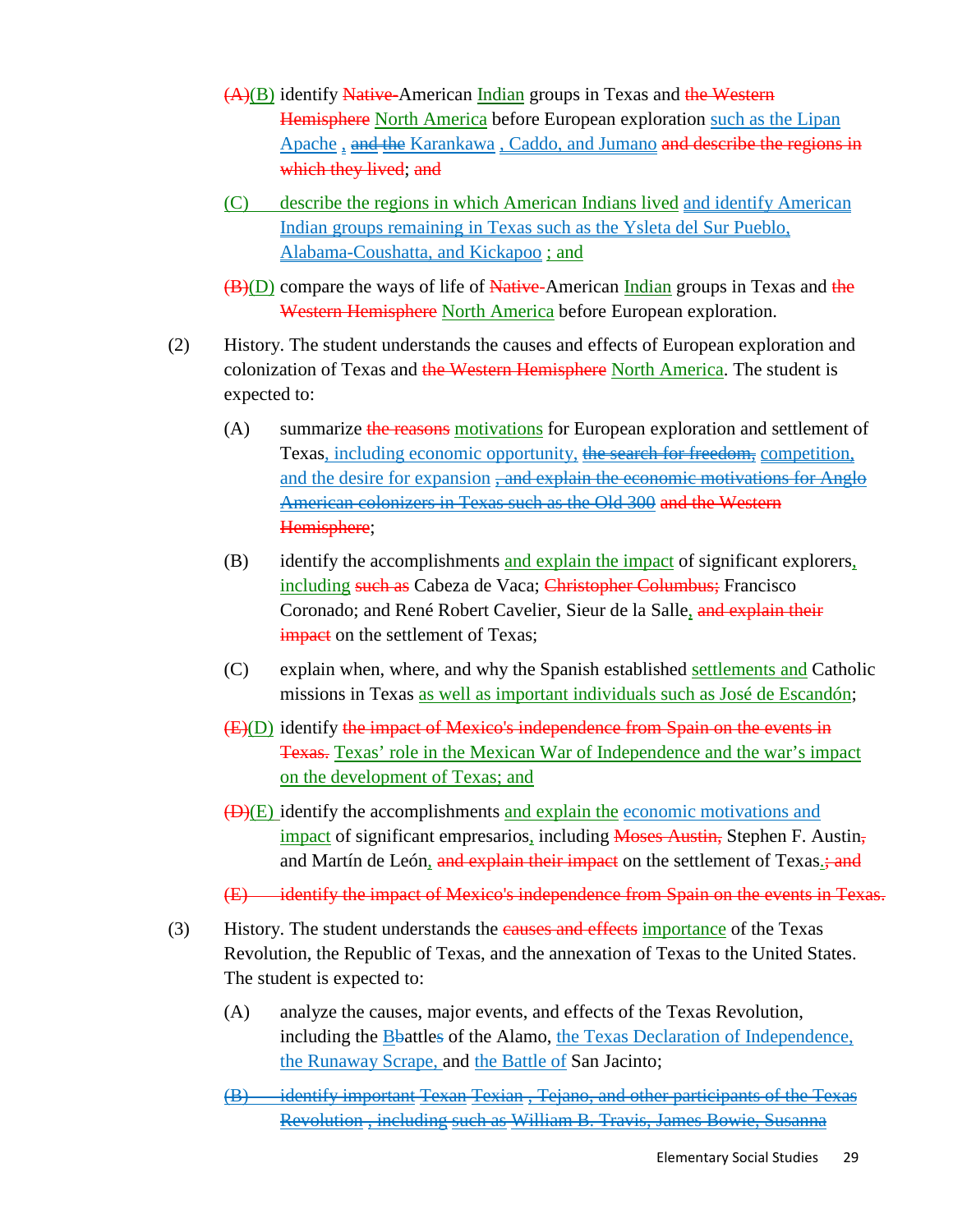Dickinson, George Childress, Juan N. Seguín, David Crockett, and Antonio López de Santa Anna;

(B) summarize the significant contributions of individuals such as Texians William B. Travis, James Bowie, David Crockett, George Childress, and Sidney Sherman; Tejanos Juan Antonio Padilla, Carlos Espalier, Juan N. Seguín, Plácido Benavides, and José Francisco Ruiz; Mexicans Antonio López de Santa Anna and Vicente Filisola; and noncombatants Susanna Dickinson and Enrique Esparza;

(C) identify the Tejano leaders who died at the Alamo:

 $(E)(D)(C)$  identify leaders important to the founding of Texas as a republic and state, including *José Antonio Navarro*, Sam Houston, Mirabeau Lamar, and Anson Jones<del>.</del>;

(B)(E)(D) describe the successes, and problems, and organizations of the Republic of Texas such as the establishment of a constitution, economic struggles, relations with American Indians, and the Texas Rangers; and

 $\overline{(C)(F)(E)}$  explain the events that led to the annexation of Texas to the United States, including the impact of the U.S.-Mexican War.;

(D) explain the impact of the Mexican War on Texas; and

- (4) History. The student understands the political, economic, and social changes in Texas during the last half of the 19th century. The student is expected to:
	- (A) describe the impact of the Civil War and Reconstruction on Texas;
	- (B) explain the growth,  $\frac{and}{in}$  development, and impact of the cattle industry, including contributions made by Charles Goodnight, Richard King, and Lizzie **Johnson** and oil industries;
	- (C) identify the impact of railroads on life in Texas, including changes to cities and major industries; and
	- (D) examine describe the effects upon of political, economic, and social changes on Native Americans Indian life resulting from changes in Texas, including the Red River War, building of U.S. forts and railroads, and loss of buffalo .
- (5) History. The student understands important issues, events, and individuals of the 20th century in Texas. The student is expected to:
	- (A) identify the impact of various issues and events on life in Texas such as urbanization, increased use of oil and gas, the Great Depression, the Dust Bowl, and World War II and the growth of aerospace and other technology industries; and
	- (B) explain the development and impact of the oil and gas industry upon industrialization and urbanization in Texas, including important places and people such as Spindletop and Pattillo Higgins; and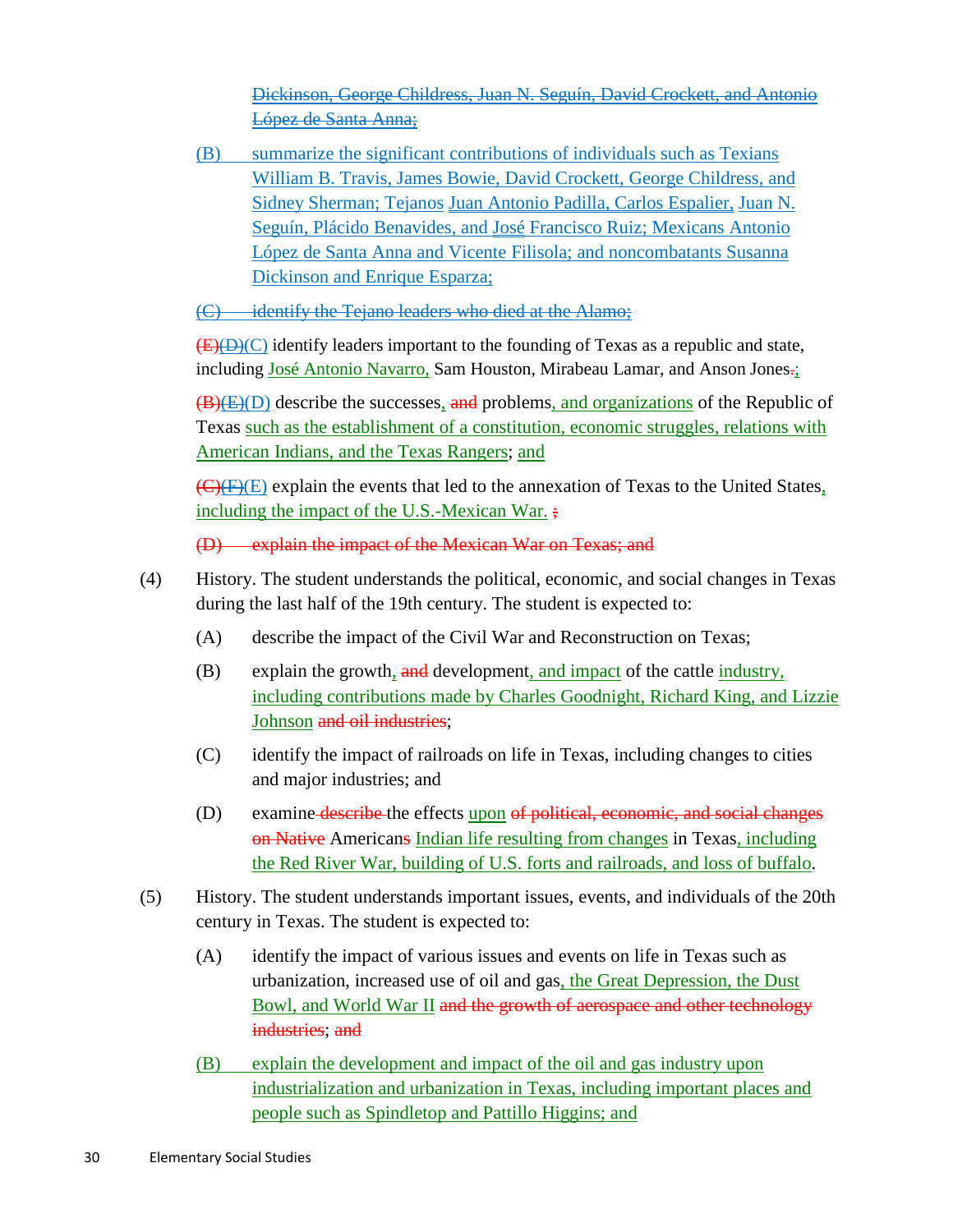- $(B)(C)$  identify the accomplishments of notable individuals such as  $H_{\text{enry}}$  Cisneros, Miriam A. Ferguson, John Tower, Scott Joplin, Audie Murphy, Cleto Rodríguez, and John Tower Stanley Marcus, Bessie Coleman, Raul A. Gonzalez Jr., and other local notable individuals.
- (6) Geography. The student uses geographic tools to collect, analyze, and interpret data. The student is expected to:
	- (A) apply geographic tools, including grid systems, legends, symbols, scales, and compass roses, to construct and interpret maps; and
	- (B) translate geographic data, population distribution, and natural resources, into a variety of formats such as into a variety of formats such as raw data to graphs and maps.
- (7) Geography. The student understands the concept of regions. The student is expected to:
	- (A) describe a variety of regions in Texas and the Western Hemisphere United States such as political, population, and economic regions that result from patterns of human activity;
	- (B) identify, locate, and compare the geographic regions of Texas (Mountains and Basins, Great Plains, North Central Plains, Coastal Plains), including their describe a variety of regions in Texas and the Western Hemisphere such as landforms, climate, and vegetation regions that result from physical characteristics; and
	- (C) compare the geographic regions of Texas (Mountains and Basins, Great Plains, North Central Plains, Coastal Plains) with regions of the United States and other parts of the world.
- (8) Geography. The student understands the location and patterns of settlement and the geographic factors that influence where people live. The student is expected to:
	- (A) identify and explain clusters and patterns of settlement in Texas and explain their distribution at different time periods such as prior to the Texas Revolution, after the building of the railroads, and following World War II;
	- (B) explain patterns of settlement at different time periods in Texas;
	- (C)(B) describe and explain the location and distribution of various towns and cities in Texas and explain their distribution, past and present; and
	- (D)(C) explain the geographic factors such as landforms and climate that influence patterns of settlement and the distribution of population in Texas, past and present.
- (9) Geography. The student understands how people adapt to and modify their environment. The student is expected to: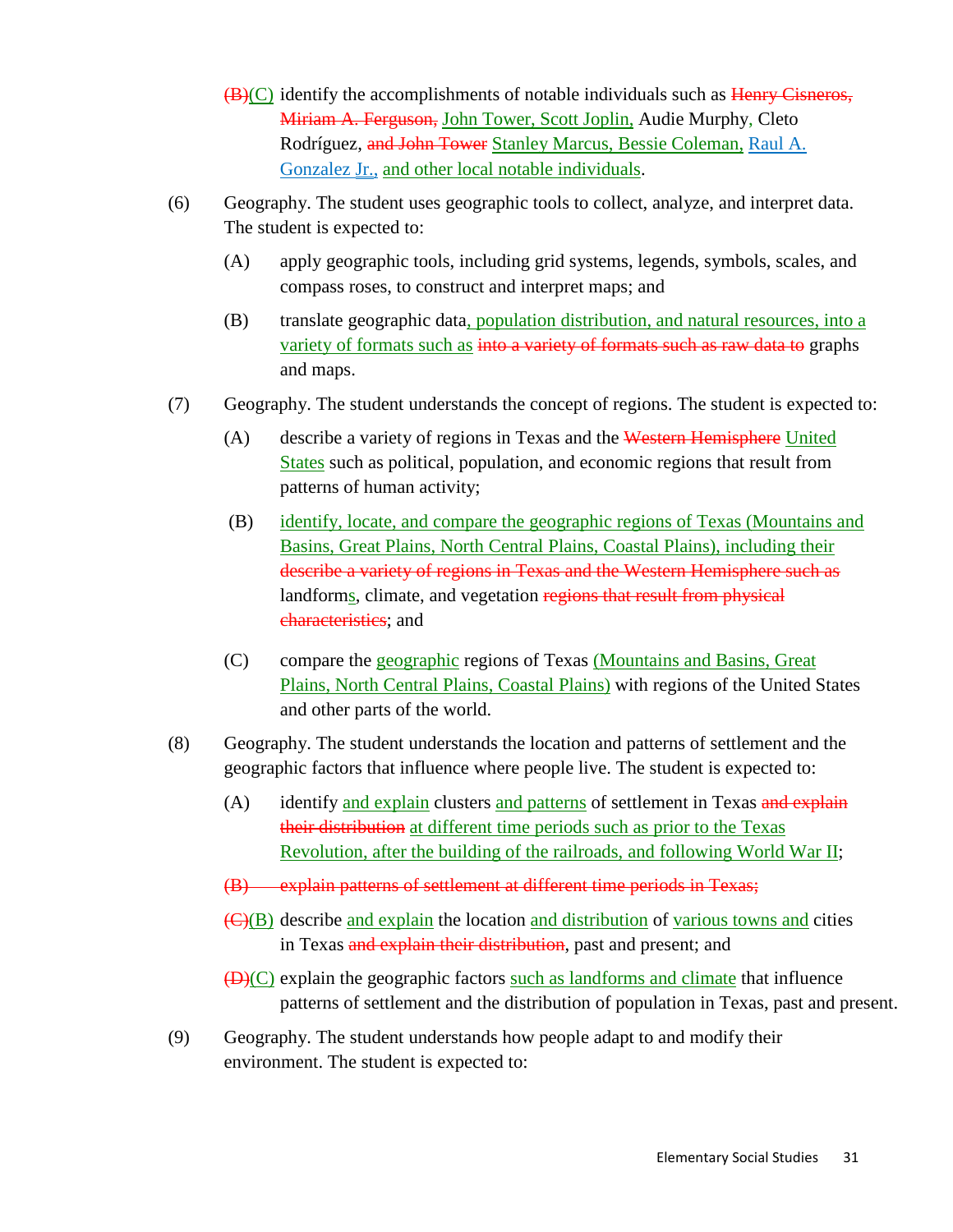- (A) describe ways people have adapted to and modified their environment in Texas, past and present, such as timber clearing, agricultural production, wetlands drainage, energy production, and construction of dams;
- (B) identify reasons why people have adapted to and modified their environment in Texas, past and present, such as the use of natural resources to meet basic needs, facilitate transportation, and enhance recreational activities; and
- (C) compare analyze the positive and negative consequences of human modification of the environment in Texas, past and present, both governmental and private, such as economic development and the impact on habitats and wildlife as well as air and water quality.  $\frac{1}{2}$  and

(D) describe the positive impact of private, voluntary conservation efforts and wildlife management practices in preserving natural environments and protecting native species.

- (10) Economics. The student understands the basic economic patterns activities of early societies in Texas and the Western Hemisphere North America. The student is expected to:
	- (A) explain the economic *activities* patterns of various early **Native-**American Indian groups in Texas and the Western Hemisphere North America used to meet their needs and wants such as farming, trading, and hunting; and
	- (B) explain the economic patterns activities of early European immigrants to Texas and the Western Hemisphere used to meet their needs and wants.
- (11) Economics. The student understands the reasons for exploration and colonization of Texas. The student is expected to:
	- (A) explain identify the economic motivations for European exploration and settlement in Texas and the Western Hemisphere; and
	- $(B)$ explain identify the economic motivations for Anglo-American colonization colonizers in Texas such as the Old 300 .

 $\frac{(12)(11)}{2}$  Economics. The student understands the characteristics and benefits of the free enterprise *capitalist, free market* system in Texas. The student is expected to:

- (A) describe the development of the free enterprise *capitalist*, free market by system in Texas;
- (B) describe how the free enterprise  $\frac{1}{2}$  describe how the free enterprise  $\frac{1}{2}$  describe how the free enterprise  $\frac{1}{2}$  describe how the free enterprise  $\frac{1}{2}$  describes how the free enterprise  $\frac{1}{2}$  de including supply and demand in Texas; and
- (C) give examples of the benefits of the free enterprise *capitalist, free market*) system in Texas such as choice and opportunity.

 $(13)(12)$  Economics. The student understands patterns of work and economic activities in Texas. The student is expected to: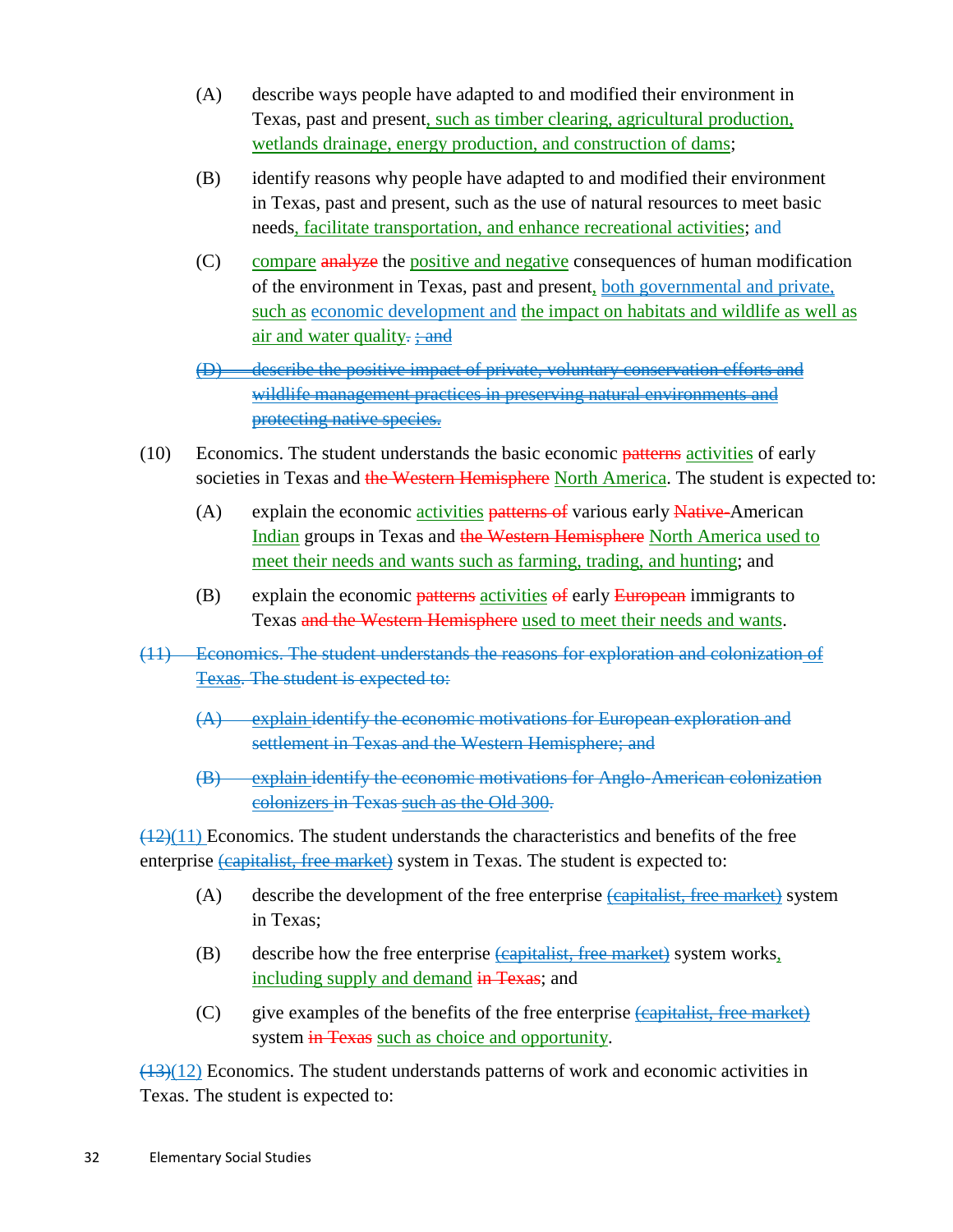- (A) explain how people in different regions of Texas earn their living, past and present, through a subsistence economy and providing goods and services;
- (B) explain how geographic factors such as climate, transportation, and natural resources have influenced the location of economic activities in Texas;
- (C) analyze the effects of exploration, immigration, migration, and limited resources on the economic development and growth of Texas;
- (D) describe the impact of mass production, specialization, and division of labor on the economic growth of Texas;
- (E) explain how developments in transportation and communication have influenced economic activities in Texas; and
- (F) explain the impact of American ideas about progress and equality of opportunity on the economic development and growth of Texas.

 $\left(\frac{(14)}{(13)}\right)$  Economics. The student understands how Texas, the United States, and other parts of the world are economically interdependent. The student is expected to:

- (A) identify ways in which technological changes in areas such as transportation and communication have resulted in increased interdependence among Texas, the United States, and the world;
- (B) identify oil and gas, agricultural, and technological products of Texas that are purchased to meet needs in the United States and around the world; and
- (C) explain how Texans meet some of their needs through the purchase of products from the United States and the rest of the world.

 $\frac{(15)(14)}{(15)(14)}$  Government. The student understands how people organized governments in different ways during the early development of Texas. The student is expected to:

- (A) compare how selected various Native-American Indian groups such as the Caddo and the Comanche governed themselves; and
- (B) identify and compare characteristics of the Spanish colonial government and the early Mexican colonial governments and their influence on inhabitants of Texas.

(16)(15) Government. The student understands important ideas in historical documents of Texas and the United States. The student is expected to:

- (A) identify the purposes and explain the importance of the Texas Declaration of Independence, the Texas Constitution, and other documents such as the Treaty of Velasco Meusebach-Comanche Treaty; and
- $(B)$  identify and explain the basic functions of the three branches of state government according to the Texas Constitution; and
- (C) identify the intent, meaning, and importance of the Declaration of Independence, the U.S. Constitution, and the Bill of Rights (Celebrate Freedom Week).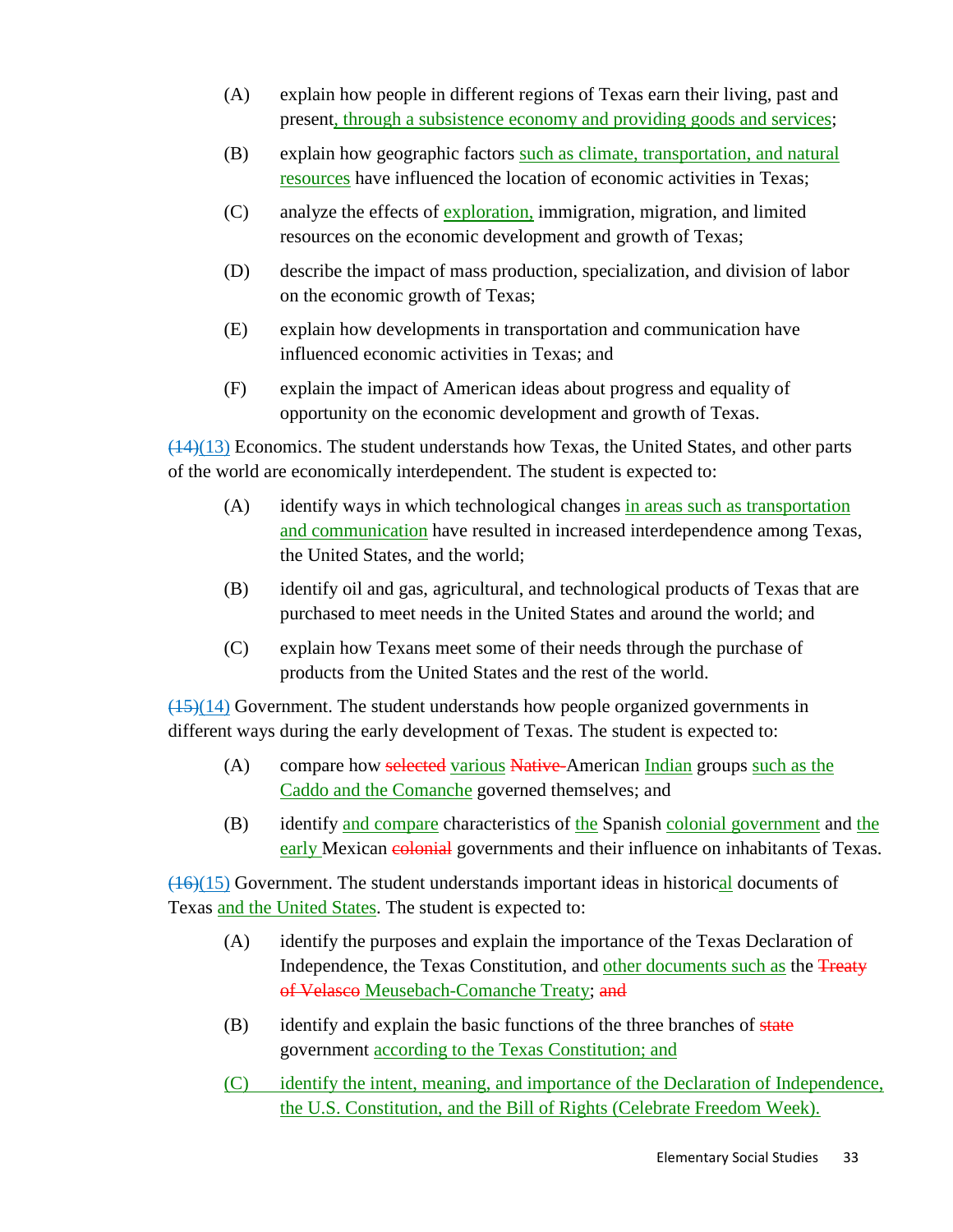$\left(\frac{(17)}{(16)}\right)$  Citizenship. The student understands important customs, symbols, and celebrations of Texas. The student is expected to:

- (A) explain the meaning of selected various patriotic symbols and landmarks of Texas, including the six flags that flew over Texas, San José Mission, and the San Jacinto Monument, the Alamo, and various missions;
- (B) sing or recite "Texas, Our Texas";
- (C) recite and explain the meaning of the Pledge to the Texas Flag; and
- (D) describe the origins and significance of state celebrations such as Texas Independence Day and Juneteenth.

 $(18)(17)$  Citizenship. The student understands the importance of voluntary active individual participation in the democratic process. The student is expected to:

- (A) identify important individuals who have participated voluntarily in civic affairs at state and local levels <del>, including s</del>uch as Adina de Zavala and Clara Driscoll;
- (A)(B) explain how individuals can participate voluntarily in civic affairs at state and local levels through activities such as holding public officials to their word, writing letters, and participating in historic preservation and service projects;
- $(B)(C)$  explain the role duty of the individuals in state and local elections such as being informed and voting;
- (C)(D) identify the importance of historical figures and important individuals who modeled active participation in the democratic process  $\frac{1}{2}$  including such as Sam Houston, Barbara Jordan, and Lorenzo de Zavala, Ann Richards, Sam Rayburn, Henry B. González, James A. Baker III, Wallace Jefferson, and other local individuals who modeled active participation in the democratic **process**; and

 $\overline{(D)(E)}$  explain how to contact elected and appointed leaders in state and local governments.

 $(19)(18)$  The student understands the importance of effective leadership in a constitutional democratic republic society. The student is expected to:

- (A) identify leaders in state, and local, and national governments, including the governor, selected local members of the Texas Legislature, the local mayor, U.S. senators, local U.S. representatives, and Texans who have been Ppresident of the United States and their political parties; and
- (B) identify leadership qualities of state and local leaders, past and present.

 $(20)(19)$  Culture. The student understands the contributions of people of various racial, ethnic, and religious groups to Texas. The student is expected to:

(A) identify the similarities and differences within and among selected various racial, ethnic, and religious groups in Texas;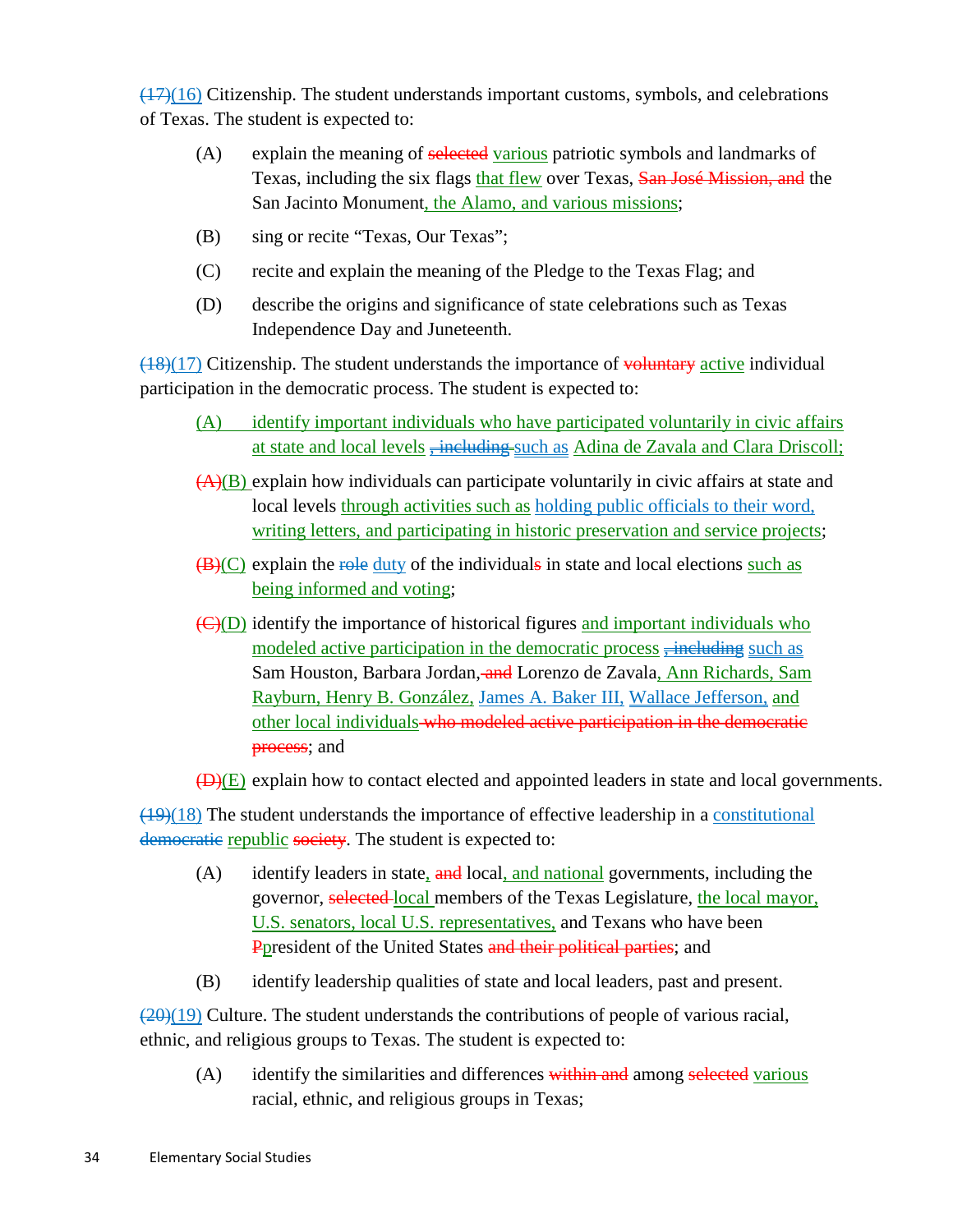- (B) identify customs, celebrations, and traditions of various eulture cultural, regional, and local groups in Texas such as Cinco de Mayo, Oktoberfest, the Strawberry Festival, and Fiesta San Antonio; and
- (C) summarize the contributions of people of various racial, ethnic, and religious groups in the development of Texas such as the norteño music of Lydia Mendoza<sub>s</sub> and Chelo Silva, and Julius Lorenzo Cobb Bledsoe.

 $\left(\frac{(21)(20)}{(21)(20)}\right)$  Science, technology, and society. The student understands the impact of science and technology on life in Texas. The student is expected to:

- (A) identify famous inventors and scientists such as Gail Borden, Joseph Glidden, Michael DeBakey, and Millie Hughes-Fulford and their contributions and Pattillo Higgins and their contributions;
- (B) describe how scientific discoveries and technological innovations such as in aerospace, agriculture, energy, and technology have benefited individuals, businesses, and society in Texas; and
- (C) predict how future scientific discoveries and technological innovations might affect life in Texas.

 $(22)(21)$  Social studies skills. The student applies critical-thinking skills to organize and use information acquired from a variety of **valid** sources, including electronic technology. The student is expected to:

- (A) differentiate between, locate, and use **valid** primary and secondary sources such as computer software; interviews; biographies; oral, print, and visual material; *documents*; and artifacts to acquire information about the United States and Texas;
- (B) analyze information by sequencing, categorizing, identifying cause-and-effect relationships, comparing, contrasting, finding the main idea, summarizing, making generalizations and predictions, and drawing inferences and conclusions;
- (C) organize and interpret information in outlines, reports, databases, and visuals, including graphs, charts, timelines, and maps;
- (D) identify different points of view about an issue, or topic; historical event, or current event; and
- (E) identify the elements of frame of reference that influenced the participants in an event; and
- $(F)(E)$  use appropriate mathematical skills to interpret social studies information such as maps and graphs.

 $\frac{(23)(22)}{2}$  Social studies skills. The student communicates in written, oral, and visual forms. The student is expected to:

(A) use social studies terminology correctly;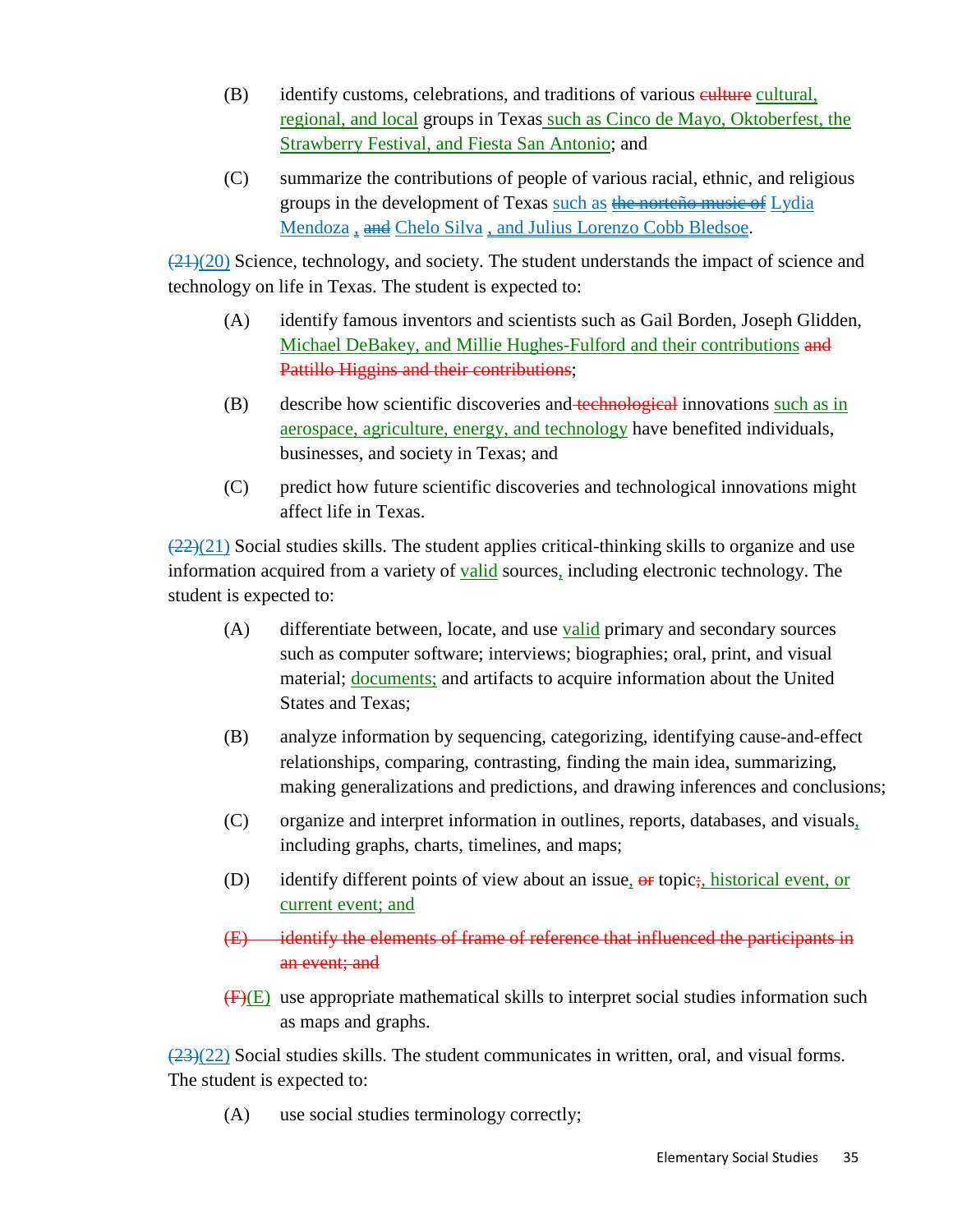- (B) incorporate main and supporting ideas in verbal and written communication;
- (C) express ideas orally based on research and experiences;
- (D) create written and visual material such as journal entries, reports, graphic organizers, outlines, and bibliographies; and
- (E) use standard grammar, spelling, sentence structure, and punctuation.

 $\frac{(24)(23)}{24}$  Social studies skills. The student uses problem-solving and decision-making skills, working independently and with others, in a variety of settings. The student is expected to:

- (A) use a problem-solving process to identify a problem, gather information, list and consider options, consider advantages and disadvantages, choose and implement a solution, and evaluate the effectiveness of the solution; and
- (B) use a decision-making process to identify a situation that requires a decision, gather information, identify options, predict consequences, and take action to implement a decision.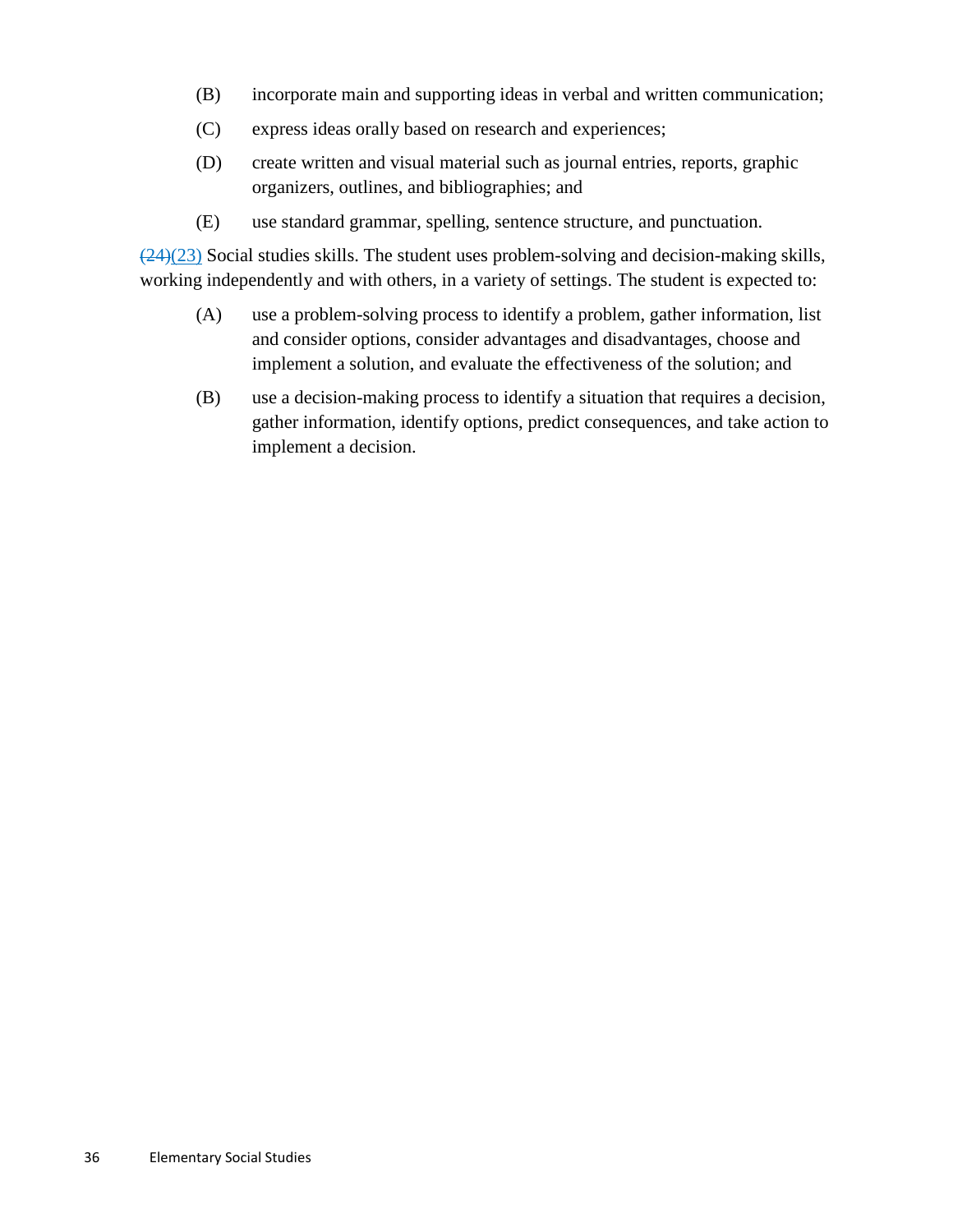#### **§113.716. Social Studies, Grade 5, Beginning with School Year 2011-2012 .**

- (a) Introduction.
	- (1) In Grade 5, students learn about survey the history of the United States from  $\frac{1}{18}$  early beginnings to the present with a focus on colonial times through the 20th century 1565 to the present. Historical content includes the colonial period, the American Revolution, revolutionary periods, the establishment of the United States U.S. Constitution and American identity, westward expansion, and issues that led to the Civil War and Reconstruction, immigration and industrialization, and the 20th and 21st centuries. An overview of major events and significant individuals of the late-19th century and the 20th century is provided. Students learn about study a variety of regions in the United States that result from physical features and human activity and identify how people adapt to and modify the environment. Students explain the characteristics and benefits of the free enterprise (capitalist, free market) system and describe economic activities in the United States. Students identify the roots of representative government in this nation as well as the important ideas in the Declaration of Independence and the U.S. Constitution. Students study the fundamental rights guaranteed in the Bill of Rights recite and explain the meaning of the Pledge of Allegiance. Students examine the importance of effective leadership in a constitutional democratic society republic and identify important leaders in the national government. Students recite and explain the meaning of the Pledge of Allegiance to the United States Flag Students examine fundamental rights guaranteed in the Bill of Rights. Students describe the cultural impact customs and celebrations of various racial, ethnic, and religious groups in the nation and identify the accomplishments of notable individuals in the fields of science and technology contributions of famous inventors and scientists. Students explain symbols, traditions, and landmarks that represent American beliefs and principles. Students use critical-thinking skills including to sequenceing, categorizeing, and summarizeing information and to drawing inferences and conclusions.
	- (2) To support the teaching of the essential knowledge and skills, the use of a variety of rich primary and secondary source material such as **documents**, biographies<sub>a</sub>; novels<sub>a</sub>; speeches, and letters, and poetry, songs, and artworks is encouraged. Selections may include Yankee Doodle. Motivating resources are also available from museums, historical sites, presidential libraries, and local and state preservation societies.
	- (3) The eight strands of the essential knowledge and skills for social studies are intended to be integrated for instructional purposes with the history and geography strands establishing a sense of time and a sense of place. Skills listed in the geography and social studies skills strands in subsection (b) of this section should be incorporated into the teaching of all essential knowledge and skills for social studies. A greater depth of understanding of complex content material can be attained when integrated social studies content from the various disciplines and critical-thinking skills are taught together. **Statements that contain** the word "including" reference content that must be mastered, while those containing the phrase "such as" are intended as possible illustrative examples.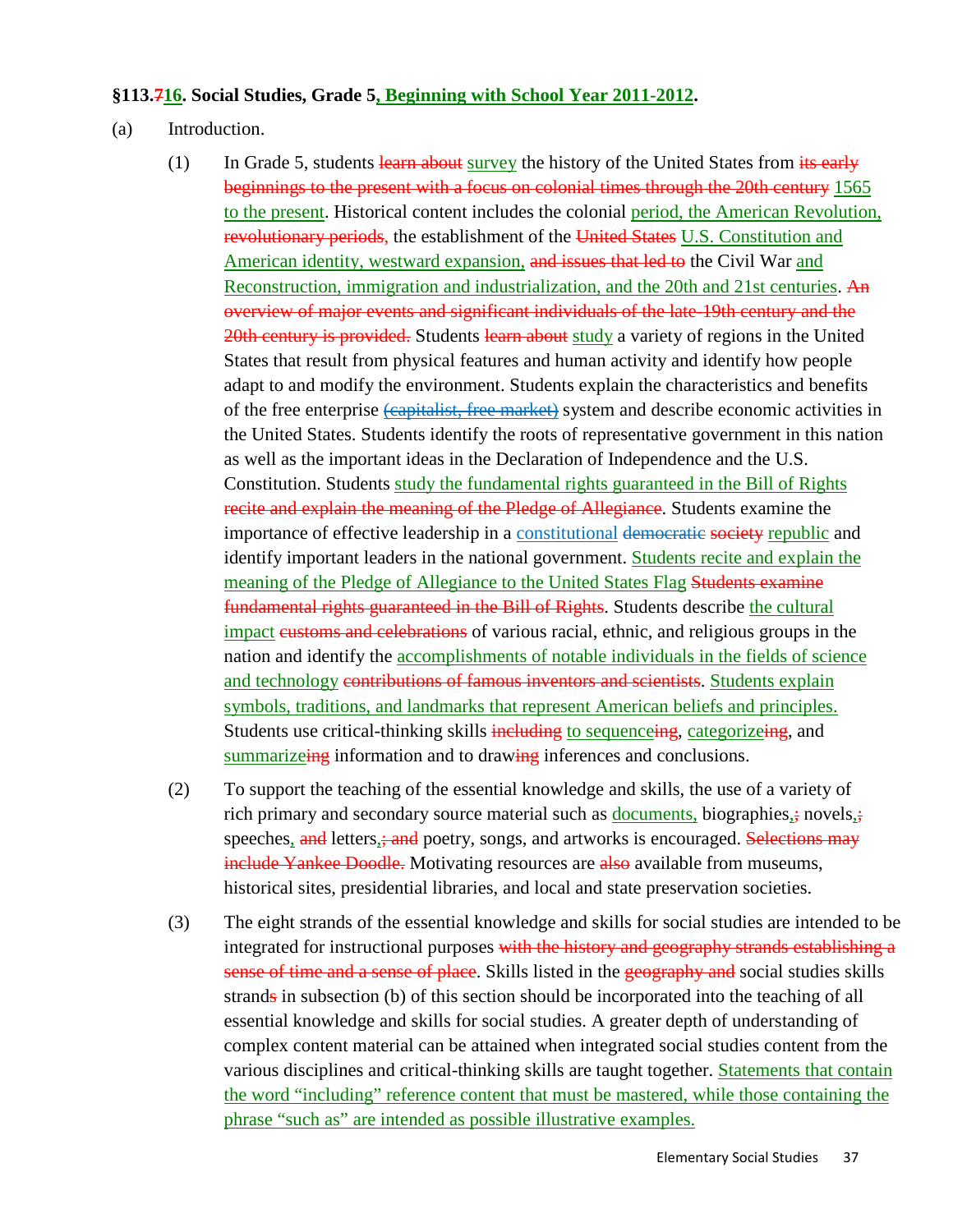- (4) Students identify the role of the U.S. free enterprise system within the parameters of this course and understand that this system may also be referenced as capitalism or the free market system.
- (4) (5) Throughout social studies in Kindergarten-Grade 12, students build a foundation in history; geography; economics; government; citizenship; culture; science, technology, and society; and social studies skills. The content, as appropriate for the grade level or course, enables students to understand the importance of patriotism, function in a free enterprise society, and appreciate the basic democratic values of our state and nation as referenced in the Texas Education Code (TEC), §28.002(h).
- (6) Students understand that a constitutional republic is a representative form of government whose representatives derive their authority from the consent of the governed, serve for an established tenure, and are sworn to uphold the constitution.

 $\left(\frac{5}{6}\right)$ (7) State and federal laws mandate a variety of celebrations and observances, including Celebrate Freedom Week.

- (A) Each social studies class shall include, during Celebrate Freedom Week as provided under the TEC, §29.907, or during another full school week as determined by the board of trustees of a school district, appropriate instruction concerning the intent, meaning, and importance of the Declaration of Independence and the U.S. Constitution, including the Bill of Rights, in their historical contexts. The study of the Declaration of Independence must include the study of the relationship of the ideas expressed in that document to subsequent American history, including the relationship of its ideas to the rich diversity of our people as a nation of immigrants, the American Revolution, the formulation of the U.S. Constitution, and the abolitionist movement, which led to the Emancipation Proclamation and the women's suffrage movement.
- (B) Each school district shall require that, during Celebrate Freedom Week or other week of instruction prescribed under subparagraph (A) of this paragraph, students in Grades 3-12 study and recite the following text: "We hold these Truths to be self-evident, that all Men are created equal, that they are endowed by their Creator with certain unalienable Rights, that among these are Life, Liberty and the Pursuit of Happiness--That to secure these Rights, Governments are instituted among Men, deriving their just Powers from the Consent of the Governed."
- (8) Students identify and discuss how the actions of U.S. citizens and the local, state, and federal governments have either met or failed to meet the ideals espoused in the founding documents.
- (b) Knowledge and skills.
	- (1) History. The student understands the causes and effects of European colonization in the United States beginning in 1565, the founding of St. Augustine. The student is expected to: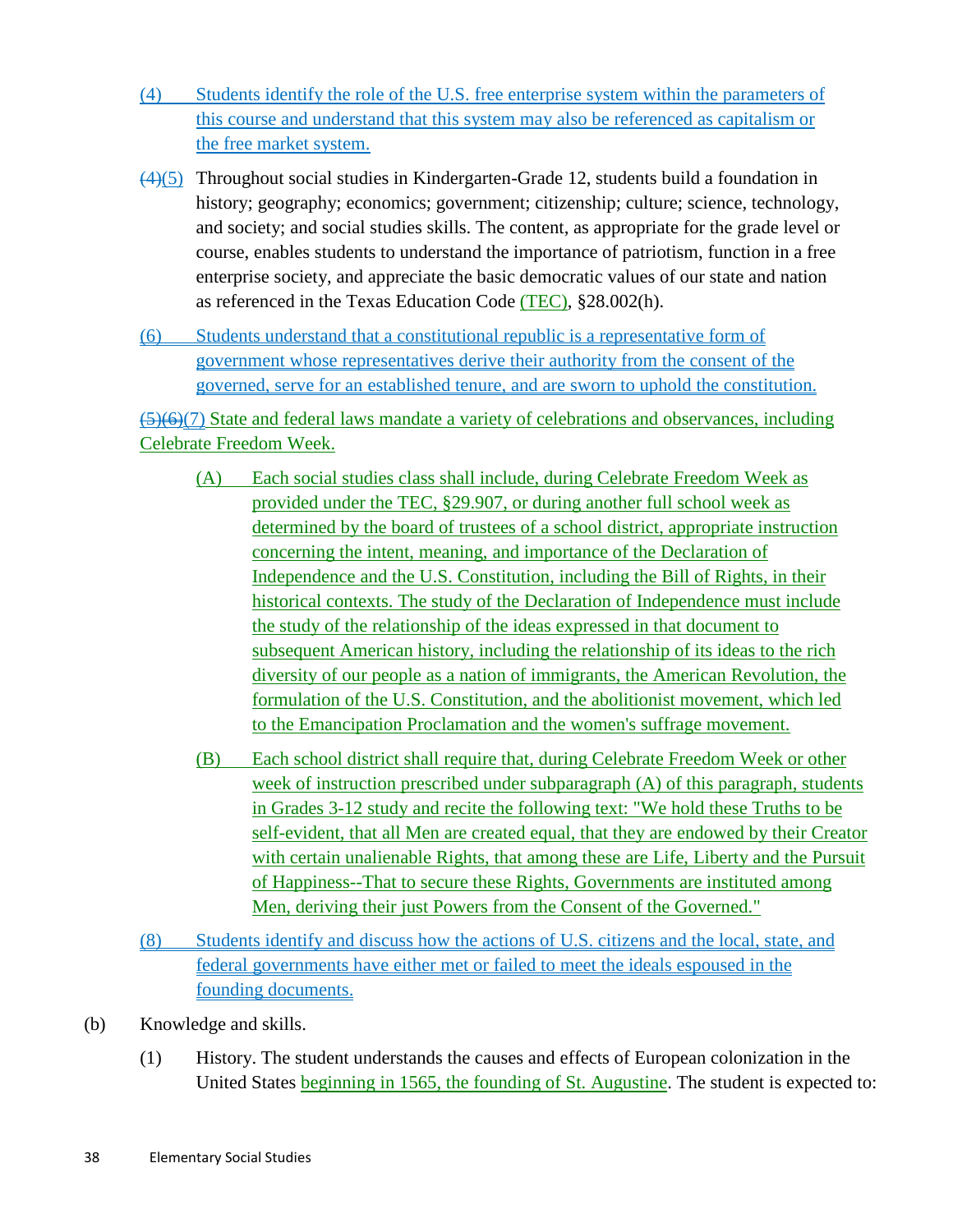- (A) explain when, where, and why groups of people explored, colonized, and settled in the United States, including the search for religious freedom and economic gain; and
- (B) describe the accomplishments of significant colonial leaders individuals during the colonial period, including William Bradford, such as Anne Hutchinson, William Penn, John Smith, *John Wise*, and Roger Williams.
- (2) History. The student understands how conflict between the American colonies and Great Britain led to American independence. The student is expected to:
	- $(\mathbf{B})(\mathbf{A})$  identify and analyze the causes and effects of events prior to and during the American Revolution, *including the French and Indian War such as and the* Boston Tea Party;
	- (A)(B) identify the **Founding Fathers and Patriot heroes**, including **John Adams**, Samuel Adams, Benjamin Franklin, Nathan Hale, Thomas Jefferson, the Sons of Liberty, and George Washington, and their motivations and contributions of significant individuals during the revolutionary period; and
	- (C) summarize the results of the American Revolution, including the establishment of the United States and the development of the U.S. military and the origins of U.S. military institutions.
- (3) History. The student understands the events that led from the Articles of Confederation to the creation of the U.S. Constitution and the government it established. The student is expected to:
	- $(B)(A)$  identify the issues summarize the events that led to the creation of the U.S. Constitution, including the weaknesses of the Articles of Confederation; and
	- $(A)(B)$  identify the contributions of individuals, including James Madison, and others such as George Mason, Charles Pinckney, and Roger Sherman who helped create the U.S. Constitution. and
- (4) History. The student understands political, economic, and social changes that occurred in the United States during the 19th century. The student is expected to:
	- (A) describe the causes and effects of the War of 1812;
	- (A)(B) identify and explain how changes in society resulting from the Industrial Revolution and explain how these changes led to conflict among sections of the United States;
	- (B)(C) identify reasons people moved west;
	- (C)(D) identify examples significant events and concepts associated with of U.S. territorial expansion, including the Louisiana Purchase, the expedition of Lewis and Clark, and Manifest Destiny;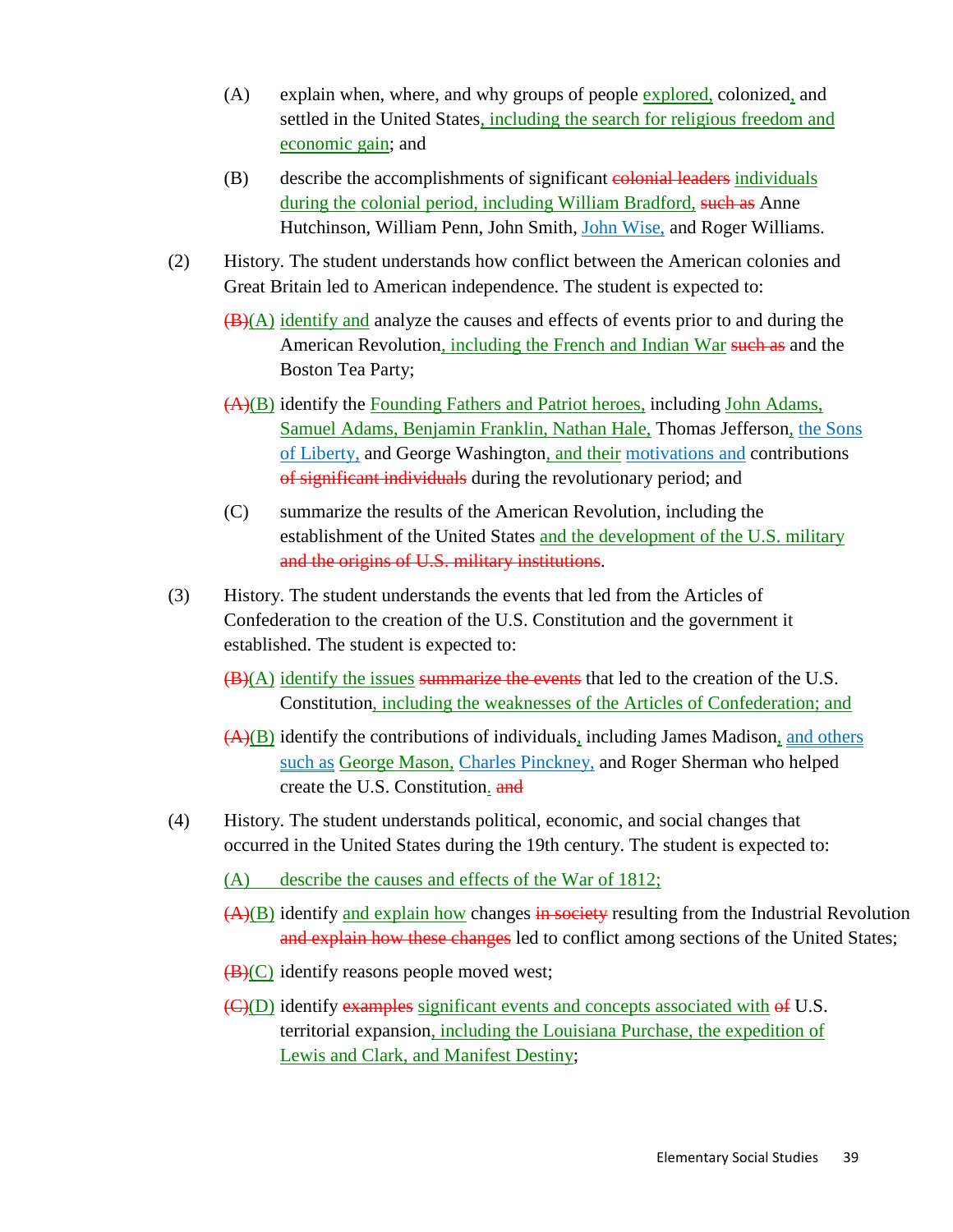- (D)(E) identify describe the causes and effects of the Civil War, including sectionalism, states' rights, and slavery, and the effects of the Civil War, including Reconstruction and the 13th, 14th, and 15th amendments to the U.S. Constitution;
- (E) explain the reasons for and rights provided by the  $13^{th}$ ,  $14^{th}$ , and  $15^{th}$ amendments to the U.S. Constitution;
- (F) explain how industry and the mechanization of agriculture changed the American way of life; and
- (G) identify the challenges, opportunities, and contributions of people from selected various American Indian and immigrant groups.
- (5) History. The student understands important issues, events, and individuals in the United States during the 20th and 21st centuriesy. The student is expected to:
	- (A) analyze various issues and events of the 20th century such as  $\frac{1}{2}$  urbanization, industrialization, *urbanization*, increased use of oil and gas, the Great Depression, the world wars, the civil rights movement, and military actions such as those in which the Tuskegee Airmen participated;
	- (B) analyze various issues and events of the 21st century such as the War on Terror and the 2008 presidential election; and
	- (B)(C) identify the accomplishments of notable individuals-including and groups such as Carrie Chapman Catt, Jane Addams, Susan B. Anthony, Dwight Eisenhower, Martin Luther King Jr., Rosa Parks, Colin Powell, Cesar Chavez, and Franklin D. Roosevelt, **Ronald Reagan, and Colin Powell**, the Tuskegee Airmen, and the 442nd Infantry Regiment who have made contributions to society in the areas of civil rights, women's rights, military actions, and politics.
- (6) Geography. The student uses geographic tools to collect, analyze, and interpret data. The student is expected to:
	- (A) apply geographic tools, including grid systems, legends, symbols, scales, and compass roses, to construct and interpret maps; and
	- (B) translate geographic data into a variety of formats such as raw data to graphs and maps.
- (7) Geography. The student understands the concept of regions in the United States. The student is expected to:
	- (A) describe a variety of regions in the United States such as political, population, and economic regions that result from patterns of human activity;
	- (B) describe a variety of regions in the United States such as landform, climate, and vegetation regions that result from physical characteristics such as the Great Plains, Rocky Mountains, and Coastal Plains;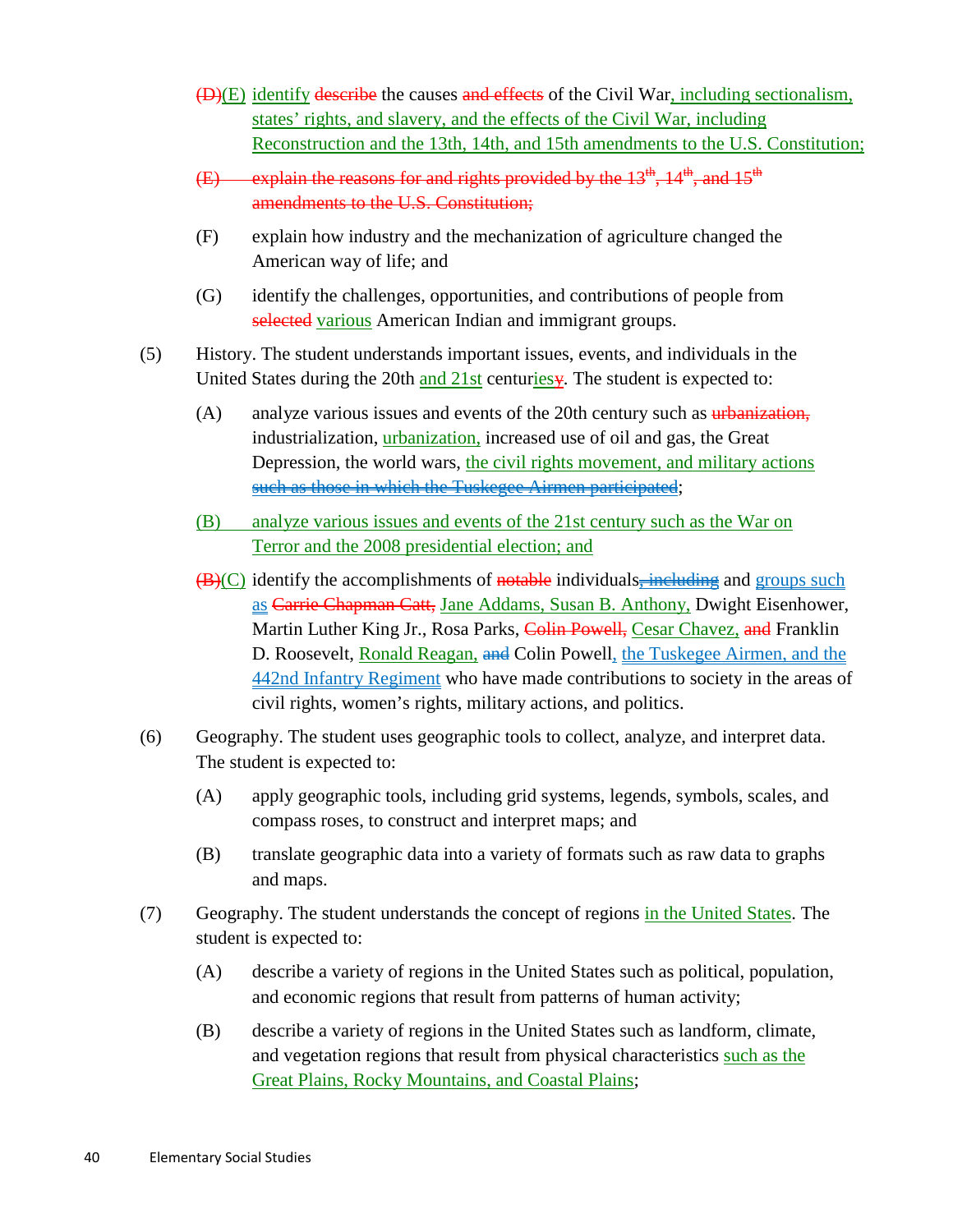- (C) locate on a map important political features such as the ten largest urban areas in the United States, the fifty 50 states and their capitals , and on a map and identify regions such as New England and the Great Plains made up of various groups of states the Northeast, the Midwest, and the Southwest; and
- (D) locate on a map important physical features such as the Rocky Mountains, Mississippi River, and Great Plains.
- (8) Geography. The student understands the location and patterns of settlement and the geographic factors that influence where people live. The student is expected to:
	- (A) identify and describe the types of settlement and patterns of land use in the United States;
	- (B) describe clusters of settlement in the United States and explain their distribution;
	- (D)(B) explain the geographic factors that influence patterns of settlement and the distribution of population in the United States, past and present; and
	- (C) analyze the reasons for the location of cities in the United States, including capital cities, and explain their distribution, past and present.
- (9) Geography. The student understands how people adapt to and modify their environment. The student is expected to:
	- (A) describe how and why people have adapted to and modified their environment in the United States, past and present, such as the use of human resources to meet basic needs; and
	- (B) identify reasons why people have adapted to and modified their environment in the United States, past and present, such as the use of human resources to meet basic needs; and
	- (C)(B) analyze the **benefits** positive and negative consequences of human modification of the environment in the United States, past and present.
- (10) Economics. The student understands the basic economic patterns of early societies in the United States. The student is expected to:
	- (A) explain the economic patterns of various early Native-American groups in the United States; and
	- (B)(A) explain the economic patterns of early European colonists; and
	- (11)(B) identify major industries of colonial America.
- (11) Economics. The student understands the reasons for exploration and colonization. The student is expected to:
	- $(A)$  identify the economic motivations for European exploration and settlement in the United States; and
	- (B) identify major industries of colonial America.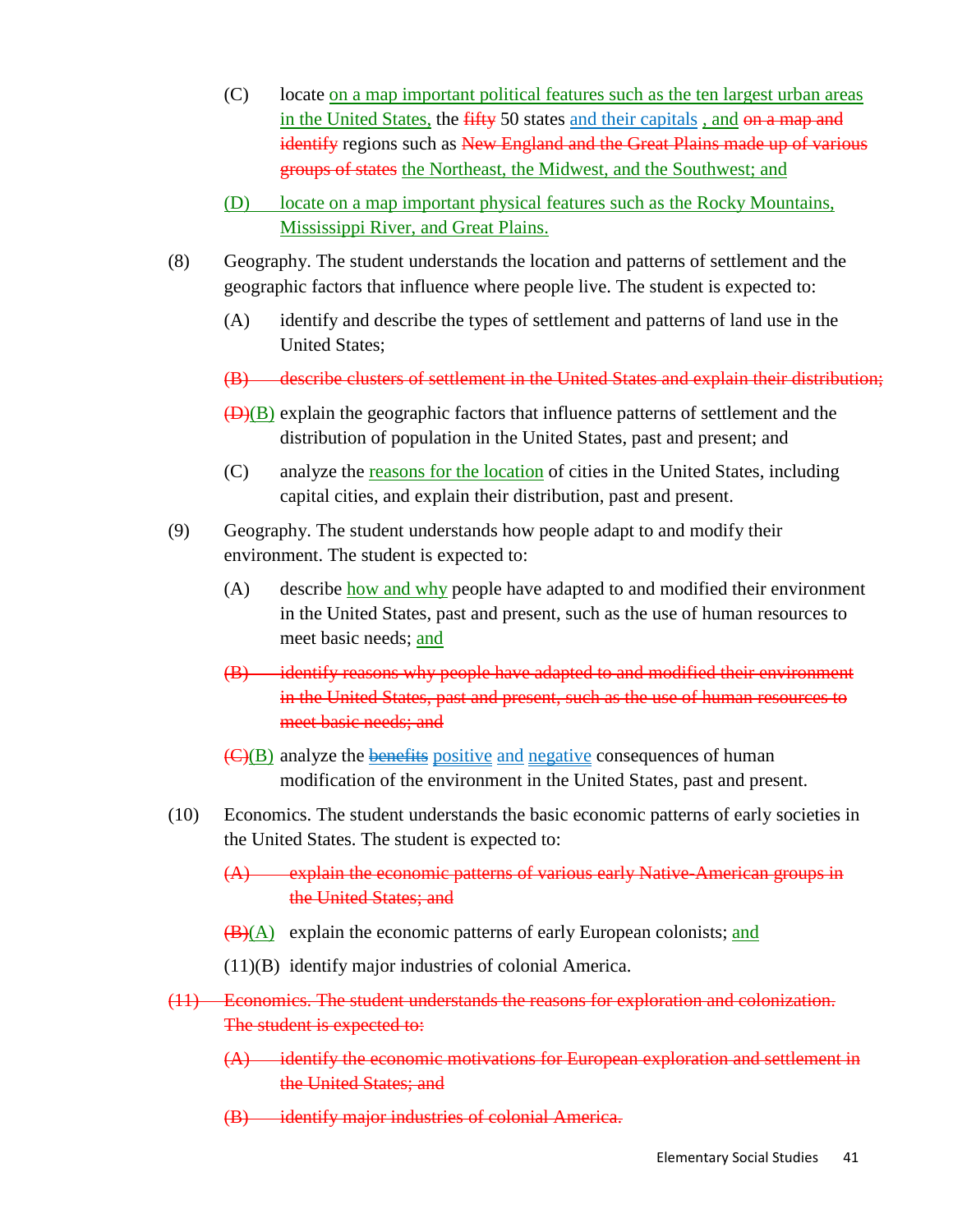$(12)(11)$  Economics. The student understands the development, characteristics, and benefits of the free enterprise **(capitalist, free market)** system in the United States. The student is expected to:

- (A) describe the development of the free enterprise *capitalist*, free market by system in colonial America and the United States;
- (B) describe how the free enterprise (capitalist, free market) system works in the United States; and
- (C) give examples of the benefits of the free enterprise (capitalist, free market) system in the United States.

 $\left(\frac{(13)(12)}{(13)}\right)$  Economics. The student understands the impact of supply and demand on consumers and producers in a free enterprise **(capitalist, free market)** system. The student is expected to:

- (A) explain how supply and demand affects consumers in the United States; and
- (B) evaluate the effects of supply and demand on business, industry, and agriculture, including the plantation system, in the United States.

 $(14)(13)$  Economics. The student understands patterns of work and economic activities in the United States. The student is expected to:

- (A) compare analyze how people in different parts of the United States earn a living, past and present;
- (B) identify and explain how geographic factors have influenced the location of economic activities in the United States;
- (C) analyze the effects of immigration, migration, and limited resources on the economic development and growth of the United States;
- (D) describe the impact of mass production, specialization, and division of labor on the economic growth of the United States; and
- (E) analyze how developments in transportation and communication have influenced economic activities in the United States; and
- $(F)(E)$  explain the impact of American ideas about progress and equality of opportunity on the economic development and growth of the United States.

 $\frac{(15)(14)}{(15)(14)}$  Government. The student understands the organization of how people organized governments in colonial America. The student is expected to:

- (A) identify and compare the systems of government of early European colonists, including representative government and monarchy; and
- (B) identify examples of representative government in the American colonies, including the Mayflower Compact and the Virginia House of Burgesses.

 $(16)(15)$  Government. The student understands important ideas in the Declaration of Independence, and the U.S. Constitution, and the Bill of Rights. The student is expected to: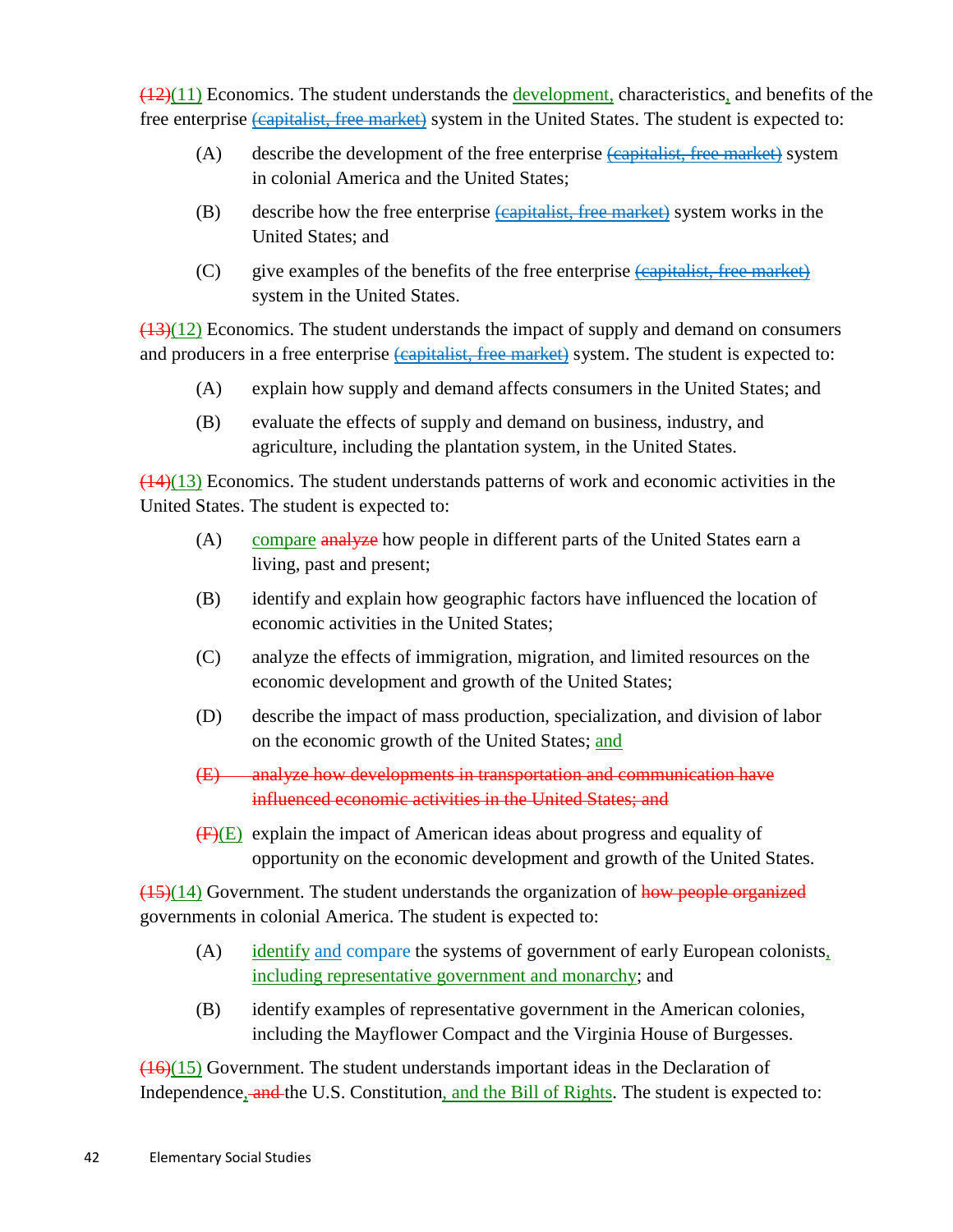- (A) identify the key elements and the purposes and explain the importance key elements of the Declaration of Independence;
- (B) identify the key elements of the Declaration of Independence;
- $\underline{(B)} \leftrightarrow$  explain the purposes of the U.S. Constitution as identified in the Preamble; and to the Constitution.

(C)  $\leftrightarrow$  explain the reasons for the creation of the Bill of Rights and its importance.

 $\frac{(17)(16)}{(17)(16)}$  Government. The student understands the framework of government created by the U.S. Constitution of 1787. The student is expected to:

- (A) identify and explain the basic functions of the three branches of government;
- (B) identify the reasons for and describe the system of checks and balances outlined in the U.S. Constitution; and
- (C) distinguish between national and state governments and compare their responsibilities in the U.S. federal system.

 $(18)(17)$  Citizenship. The student understands important eustoms, symbols, customs, and celebrations, and landmarks that represent American beliefs and principles and contribute to our national identity. The student is expected to:

- (A) explain selected various patriotic symbols, including Uncle Sam, and landmarks such as the Statue of Liberty and the White House and political symbols such as the donkey and elephant;
- (B) sing or recite "The Star-Spangled Banner" and explain its history;
- (C) recite and explain the meaning of the Pledge of Allegiance to the United States Flag;
- (D) describe the origins and significance of national celebrations such as Memorial Day, <u>Independence Day,</u> Labor Day, <u>Constitution Day,</u> <del>and</del> Columbus Day., and Veterans Day; and
- (E) explain the significance of important landmarks, including the White House, the Statue of Liberty, and Mount Rushmore.

 $(19)(18)$  Citizenship. The student understands the importance of individual participation in the democratic process at the local, state, and national levels. The student is expected to:

- (A) explain the duty how individuals have to ean participate in civic affairs and political parties at the <u>local, state, and</u> national levels; and
- (B) analyze the role of the individual in national elections;
- (C) identify significant individuals such as César Chávez and Benjamin Franklin who modeled active participation in the democratic process; and
- $(D)(B)$  explain how to contact elected and appointed leaders in the local, state, and national governments.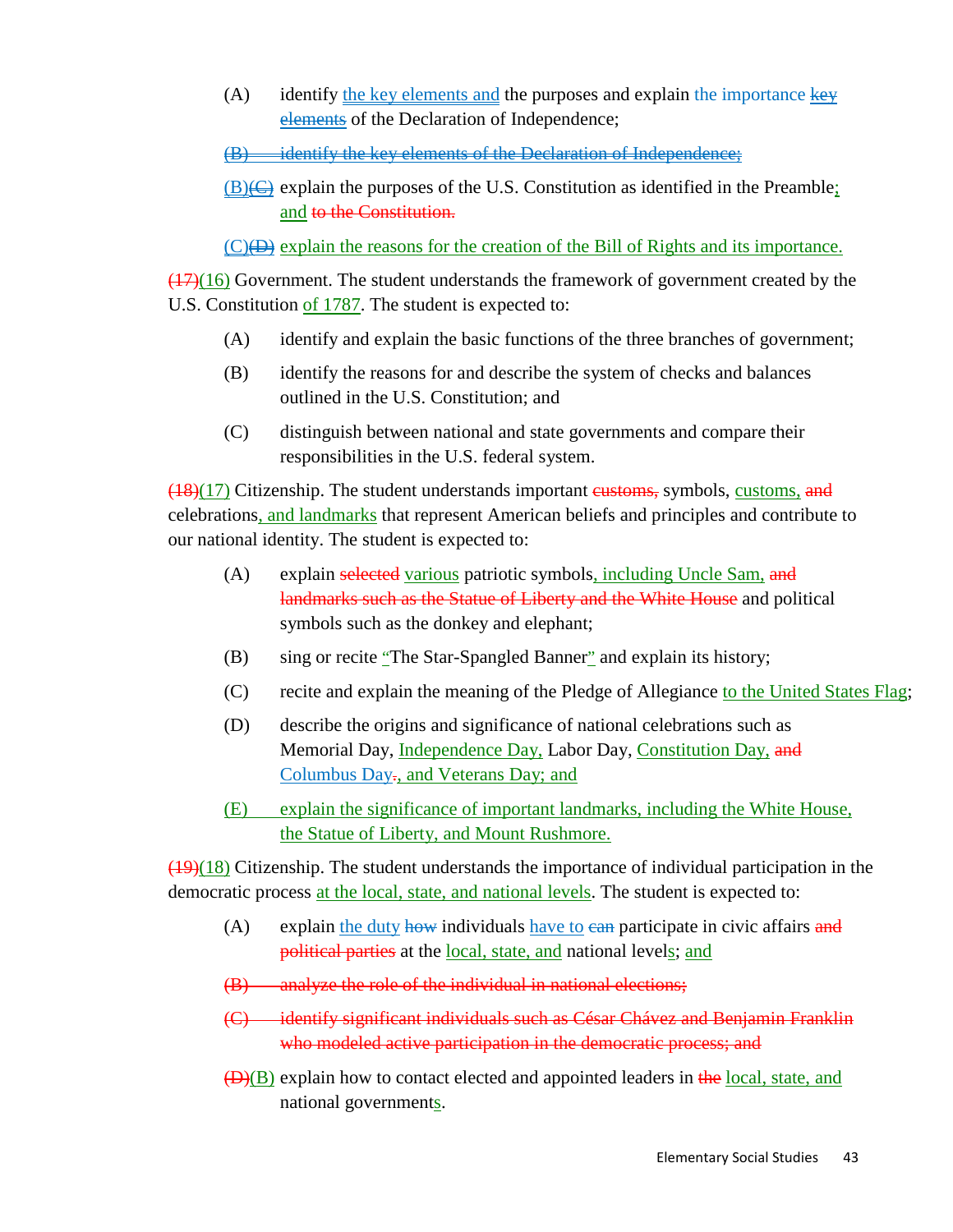$(20)(19)$  Citizenship. The student understands the importance of effective leadership in a constitutional democratic society republic. The student is expected to:

- (A) explain the contributions of the Founding Fathers to the development of the national government;
- $(A)(B)$  identify past and present leaders in the national government, including the president and selected various members of Congress, and their political parties; and
- $(B)(C)$  identify and compare leadership qualities of national leaders, past and present.

 $\left(\frac{21}{20}\right)$  Citizenship. The student understands the fundamental rights of American citizens guaranteed in the Bill of Rights and other amendments to the U.S. Constitution. The student is expected to:

(A) summarize the reasons for the creation of the Bill of Rights;

- (B)(A) describe important individual the fundamental rights guaranteed by each amendment in the Bill of Rights, including freedom of religion, speech, and press; the right to assemble and petition the government; the right to keep and bear arms; the right to trial by jury; and the right to an attorney; and
- (C) describe important due process rights including trial by jury and the right to an attorney;
- (D)(B) describe various summarize selected amendments to the U.S. Constitution such as those that extended voting rights of U.S. citizens.

 $\frac{(22)(21)}{2}$  Culture. The student understands the relationship between the arts and the times during which they were created. The student is expected to:

- (A) identify significant examples of art, music, and literature from various periods in U.S. history such as the painting *American Progress*, "Yankee Doodle," and "Paul Revere's Ride" ; and
- (B) explain how examples of art, music, and literature reflect the times during which they were created.

 $\left(\frac{(23)(22)}{2}\right)$  Culture. The student understands the contributions of people of various racial, ethnic, and religious groups to the United States. The student is expected to:

- (A) identify the similarities and differences within and among selected various racial, ethnic, and religious groups in the United States;
- (B) describe customs, celebrations, and traditions of selected various racial, ethnic, and religious groups in the United States; and
- (C) summarize the contributions of people of selected various racial, ethnic, and religious groups to our national identity.

 $\left(\frac{24}{23}\right)$  Science, technology, and society. The student understands the impact of science and technology on  $\frac{1}{2}$  is society in the United States. The student is expected to: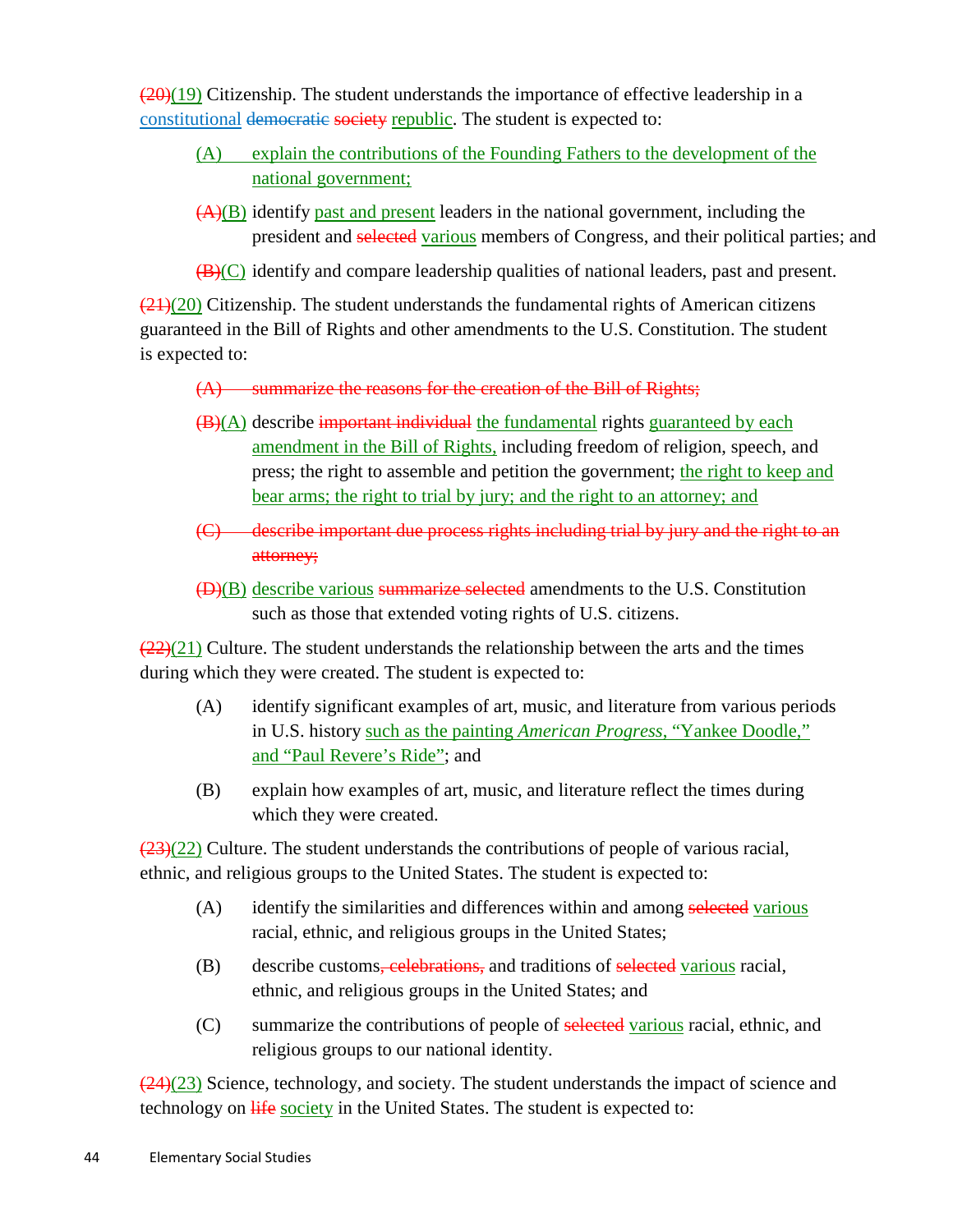- (A) describe the contributions of famous inventors and scientists such as Neil Armstrong, John J. Audubon, Benjamin Banneker, Clarence Birdseye, George Washington Carver, Thomas Edison, and Carl Sagan;
- (A) identify the accomplishments of notable individuals in the fields of science and technology, including Benjamin Franklin, Eli Whitney, John Deere, Thomas Edison, Alexander Graham Bell, George Washington Carver, the Wright Brothers, and Neil Armstrong;
- (B) identify how scientific discoveries, and technological innovations, such as the transcontinental railroad, the discovery of oil, and the rapid growth of technology industries have advanced the economic development of the United States, including the transcontinental railroad and the space program;
- (C) explain how scientific discoveries and technological innovations in the fields of medicine, communication, and transportation have benefited individuals and society in the United States; and
- (D) analyze environmental changes brought about by scientific discoveries and technological innovations such as air conditioning and fertilizers; and
- (E)(D) predict how future scientific discoveries and technological innovations could affect life society in the United States.

 $\left(\frac{25}{24}\right)$  Social studies skills. The student applies critical-thinking skills to organize and use information acquired from a variety of **valid** sources, including electronic technology. The student is expected to:

- (A) differentiate between, locate, and use **<u>valid</u>** primary and secondary sources such as computer software; interviews; biographies; oral, print, and visual material; documents; and artifacts to acquire information about the United States and Texas;
- (B) analyze information by sequencing, categorizing, identifying cause-and-effect relationships, comparing, contrasting, finding the main idea, summarizing, making generalizations and predictions, and drawing inferences and conclusions;
- (C) organize and interpret information in outlines, reports, databases, and visuals, including graphs, charts, timelines, and maps;
- (D) identify different points of view about an issue, or topic, or current event; and
- (E) identify the elements of frame of reference that influenced the participants in an event; and
- (E) identify the historical context of an event.
- (F) use appropriate mathematical skills to interpret social studies information such as maps and graphs.

 $\left(\frac{26}{25}\right)$  Social studies skills. The student communicates in written, oral, and visual forms. The student is expected to: